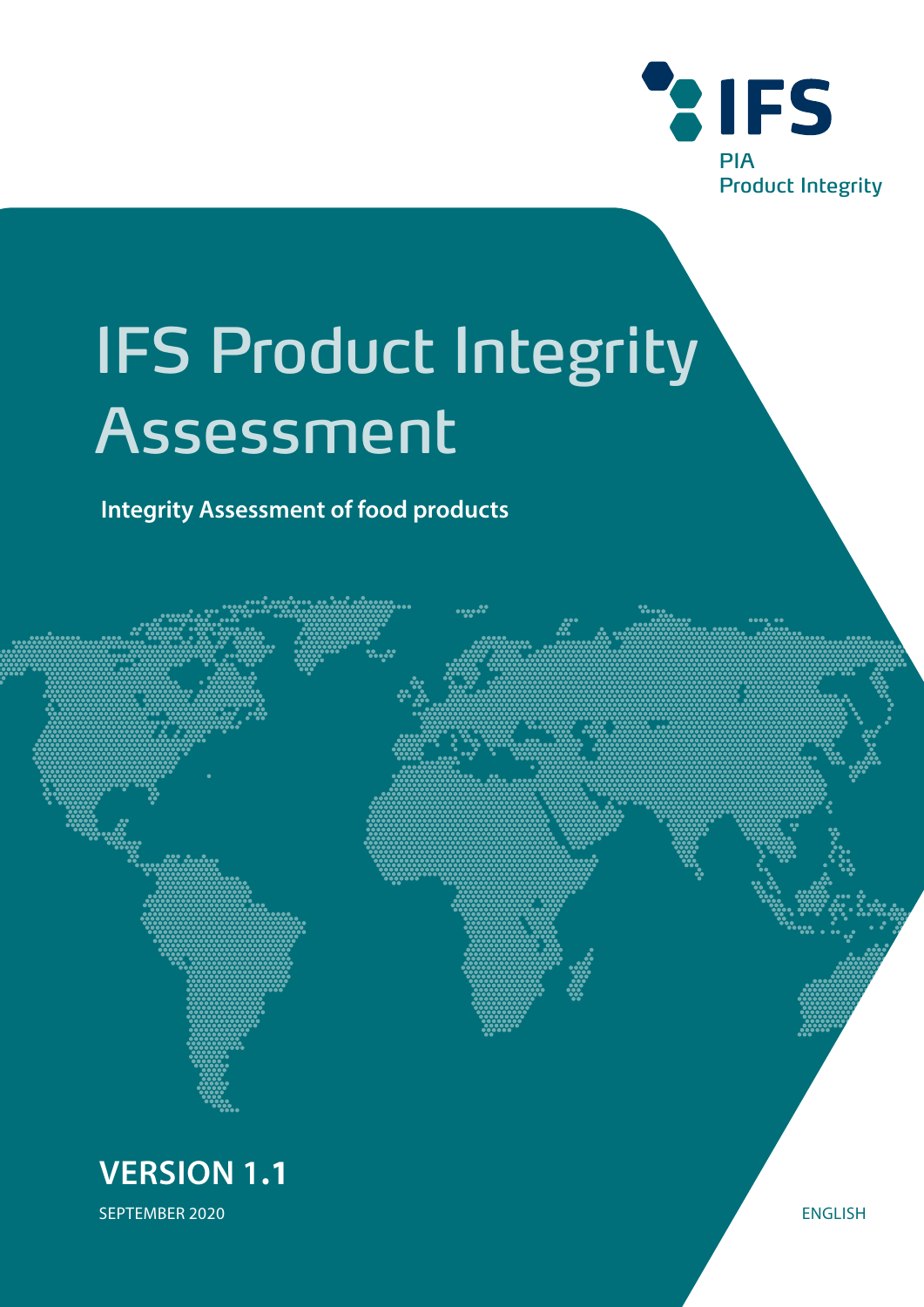# **Contact details of the IFS offices**

#### **BRASIL | DOURADOS**

IFS Office Brazil Rua Antônio João 800 79200-000 Aquidauana/MS, Brazil Phone: +55 (0)67 81 51 45 60 Email: cnowak@ifs-certification.com

#### **CANADA | TORONTO**

PAC – Packaging Consortium 15 Allstate Parkway Suite 600 Markham, ON L3R 5B4 Toronto, Canada Phone: +14 16 4 90 78 60 Email: pacinfo@pac.ca

#### **CHILE | SANTIAGO CHILE**

IFS Chile Av. Apoquindo 4700, Piso 11, Las Condes, Santiago, Chile Phone: + 56 27 77 61 53 Email: chile@ifs-certification.com

#### **CHINA | SHANGHAI**

Man Po International Business Center Rm 204, No.660, Xinhua Road, Changning District, Shanghai 200052, China Phone: +86 1 80 19 98 94 51 Email: china@ifs-certification.com asia@ifs-certification.com

#### **FRANCE | PARIS**

IFS Office Paris 14 rue de Bassano F-75016 Paris Phone: +33 (0)1 40 76 17 23 Email: ifs-paris@ifs-certification.com

#### **GERMANY | BERLIN**

IFS Management GmbH Am Weidendamm 1A D-10117 Berlin Phone: +49 (0)30 72 62 50 74 Fax: +49 (0)30 72 62 50 79 Email: info@ifs-certification.com

#### **ITALY | MILAN**

IFS Office Milan Federdistribuzione Via Albricci 8 I-20122 Milano Phone: +39 02 89 07 51 50 Fax: +39 02 6 55 11 69 Email: ifs-milano@ifs-certification.com

#### **POLAND | WARSAW**

IFS Office Central & Eastern Europe ul. Serwituty 25 PL-02-233 Warsaw Phone: +48 6 01 95 77 01 Email: marzec@ifs-certification.com

#### **USA | CANADA**

IFS Technical support Pius Gasser Email: gasser@ifs-certification.com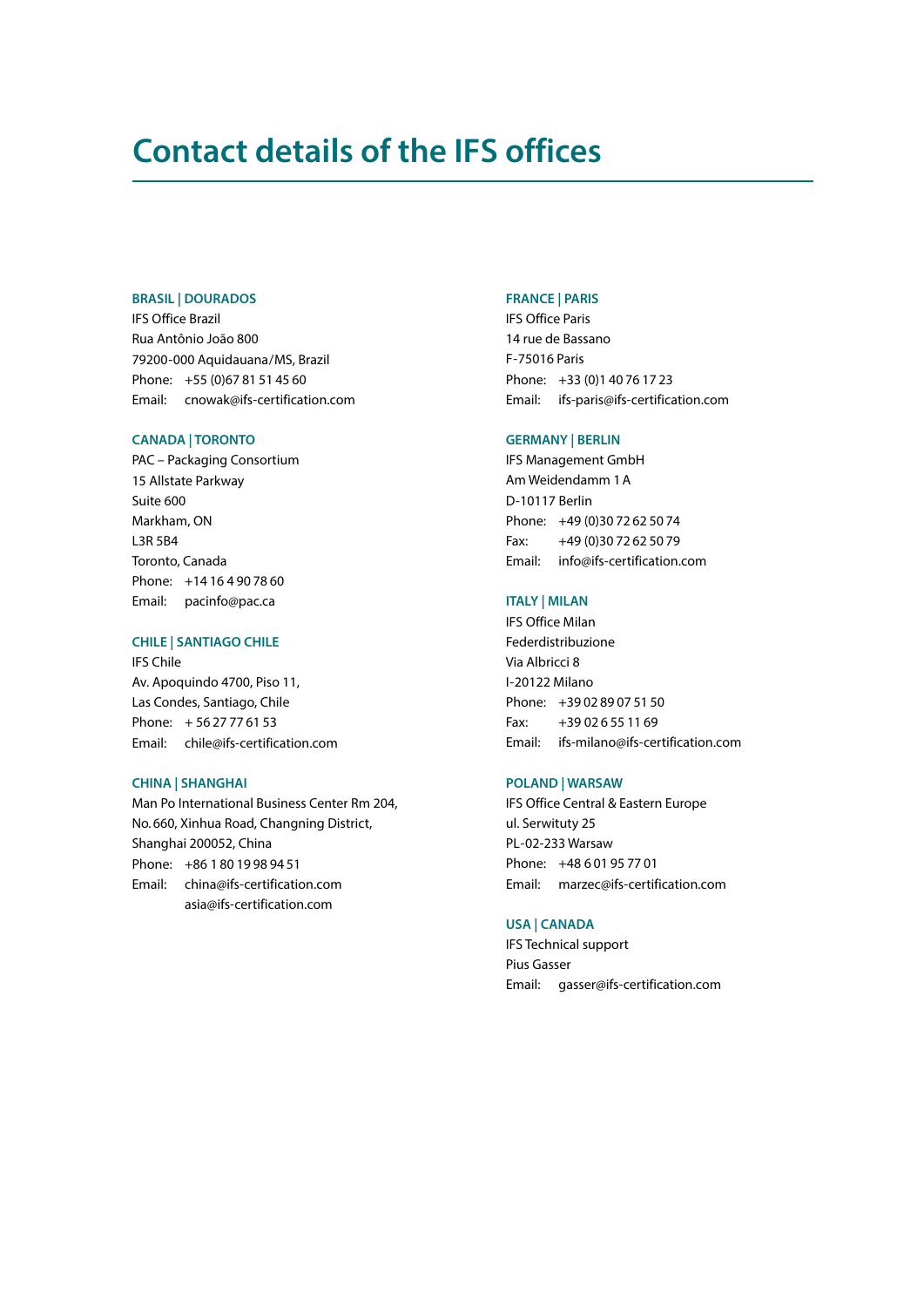

# **IFS Product Integrity Assessment**

**IFS PIA is an assessment program to check a company's management approach towards product integrity risks: is the company able to fulfill the customer's specification in such a way that a product fully complies with everything that has been communicated and on that basis expected?**

**Product integrity does not only relate to production processes in the production plant but also to administrative processes, the supply chain and how a company handles raw material related risks (food fraud, claims, etc.).**



ENGLISH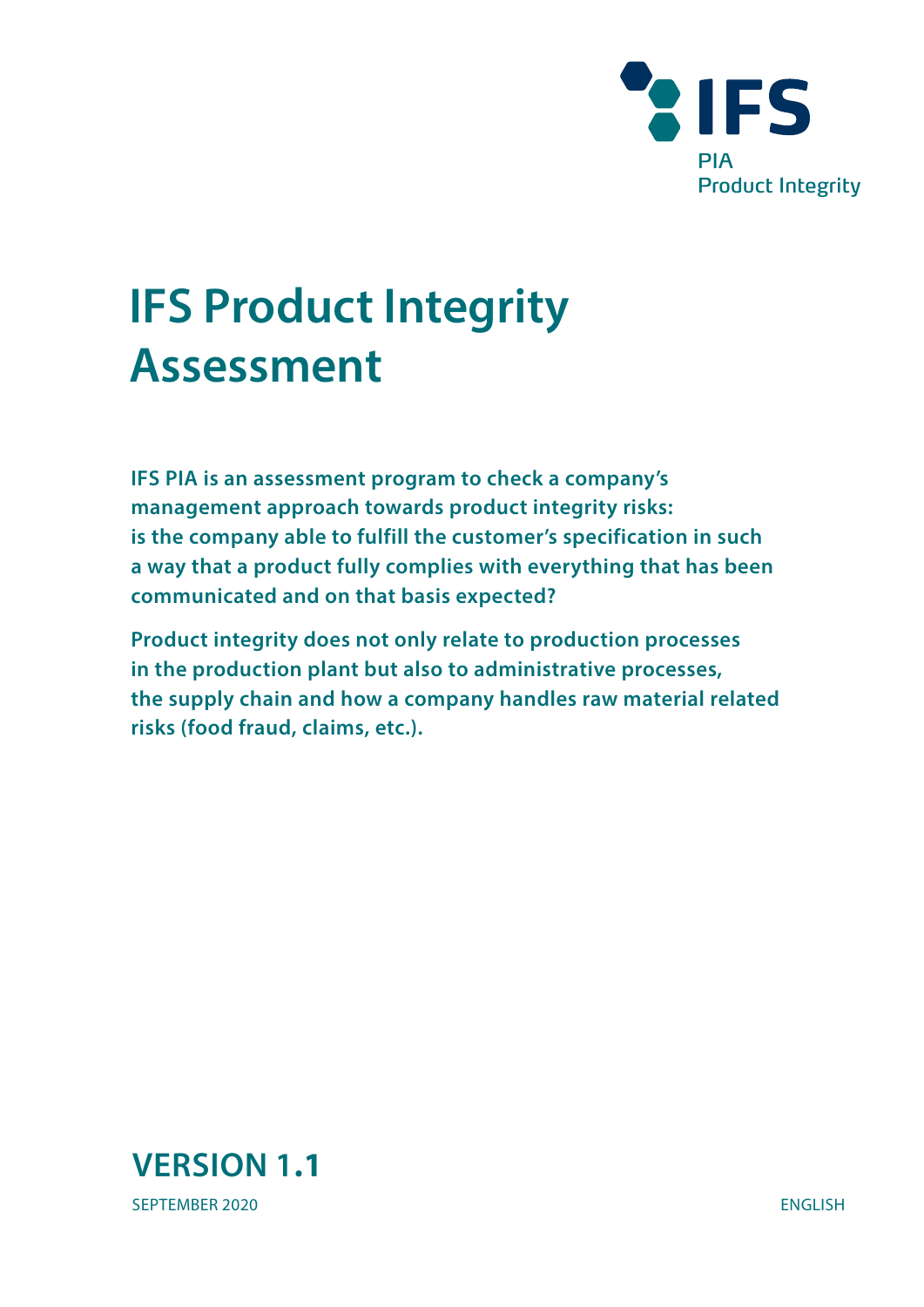# **ACKNOWLEDGEMENTS**

The IFS would like to thank all participants who have helped with their input to develop the IFS Product Integrity Assessment in its first version.

#### **Members of the IFS International Technical Committee**

Andrea Artoni Conad Soc. Coop., Italy Fayçal Bellatif **Eurofins certification**, France Sébastien Bian Groupe Casino, France Sabrina Bianchini DNV GL Business Assurance Italia S.r.l., Italy Cristina Díez Palacios Alimentación, Spain Andreas Dörr Coop Genossenschaft, Switzerland Jürgen Eichmann Kaufland Warenhandel GmbH & Co. KG, Germany Frank Ferko Consultant (former on behalf of US Foods), USA Massimo Ghezzi Carrefour Italia – GS SPA (on behalf of Federdistribuzione), Italy Almudena Hernández AENOR, Spain Luc Horemans Scamark, France Prof. Dr. Horst Lang Globus SB-Warenhaus Holding GmbH & Co.KG, Germany Maria Lopez de Montenegro DIA, Spain Alberto Peiró **Mercadona**, Spain Ute Pieper METRO AG, Germany Christophe Quéré SILL Entreprises, France Charlotte Rosendahl Rewe Group, Germany Dr. Jürgen Sommer Freiberger Lebensmittel GmbH & Co. KG, Germany Gabriele Speri A.I.A. SPA, Italy Stephen Thome Dawn Food Products, USA Lucia Tortoreto Coop Italia società cooperativa, Italy Bert Urlings **Vion Food Group, Netherlands** Karin Voss **EDEKA ZENTRALE AG & Co. KG, Germany** Michael Zschocke Rewe Group, Germany

#### **The IFS is also pleased to acknowledge the helpful contributions provided by the following persons:**

| Irene Beers                  | Project Manager SIM Supply Chain                     |
|------------------------------|------------------------------------------------------|
| Marjan de Bock-Smit          | Founder and Owner SIM Supply Chain                   |
| Johan Hulleman               | <b>Quality Manager Jumbo</b>                         |
| Jacob Schilstra              | Director Business Development People in Food Holding |
| Lisette Stam                 | <b>Competence Manager ISACert</b>                    |
| <b>Bert Urlings</b>          | Director QA and PA Vion                              |
| Rob van der Straat           | Senior Manager Quality Control                       |
| Albert Heijn Paul van Hooren | Manager Product Integrity Superunie                  |
| Thomas Zwiers                | Senior Lead Assessor Food Lloyd's Register           |
|                              |                                                      |

#### **IFS Team**

Laura Baasner **National State Beatity** Project Manager Auditor Management Helga Barrios Senior Technical Project Manager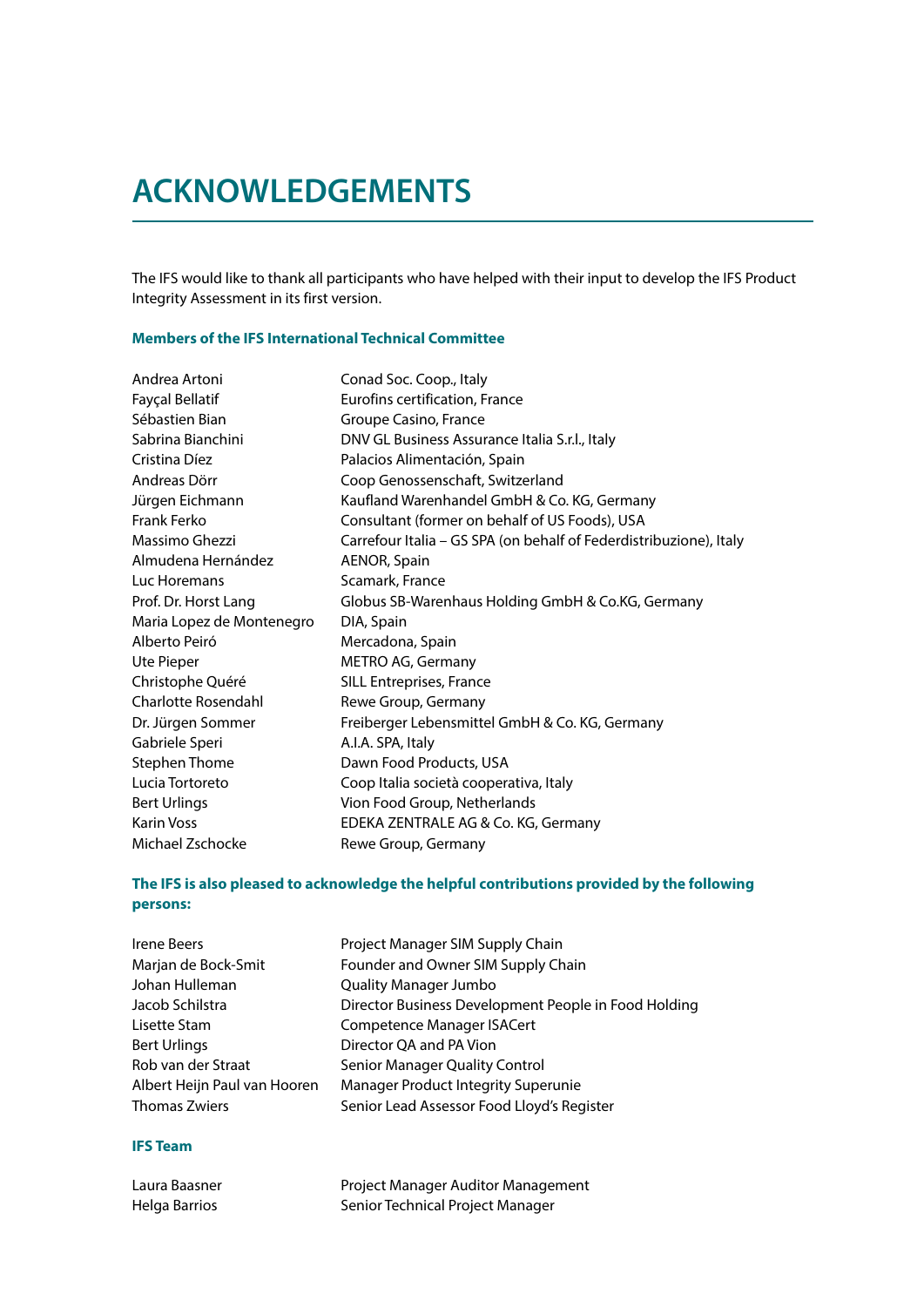Tina Brune **Director Risk Management** Sybil-Marie Deinhard Quality Assurance Manager Chryssa Dimitriadis Head of Standard Management / Standard Manager Julia Deroche Academy Project Manager Julia Füllenbach Technical Manager - Risk Management Pius Gasser Representative North America Lea Gauter-Korkis Team assistance - Auditor Management / Certification Body Management Anne Kathrin Gönner Senior IT Project Manager Lena Hoth Marketing Manager Umut Karaduman Technical Manager - Risk Management Seon Kim Shop Manager **Thomas Klose** Senior Quality Assurance Manager **Christin Kluge** Senior Quality Assurance Manager Carmen Lützenberg IT Support Manager Technical Manager - Certification Body Management Jennifer Manweiler Representative Central Eastern Europe (CEE) Marek Marzec Britta Müller-Wahl Director Auditor and CB Management Representative Brazil Caroline Nowak Director IFS LATAM and Technical Project Manager Daniela Poblete Lalaina Randriamanantsoa Senior Quality Assurance and Technical Manager Senior Quality Assurance Manager Irmtraut Rathjens de Suster Benjamin Rosenthal Technical Manager - Auditor Management Nevin Rühle Director Business Development Stefanie Sattler Operative Manager Quality Assurance Technical Manager - Auditor Management Nadja Schmidt Ilona Schrecker Senior Quality Assurance Manager Joachim Schulz Director Quality Assurance / Integrity Program João Ricardo Stein Standard Manager - Senior Project Manager Beata Studzinska-Marciniak Standard Manager Cheryl Sullivan Senior Communication Manager Torben Suerbora Academy / Junior Technical Manager **Beatriz Torres** Senior Quality Assurance Manager **Stephan Tromp** Managing Director **Esther Tromp-Koppes** Senior Communication Manager Serena Venturi Academy / Senior Technical Manager Natasa Vunduk Team Assistant Market Development Alexandra Sasha Wagner Operational Manager Quality Assurance Michaela Zakorova IT Support Manager Nicole Zilat Team Assistance

#### **Industry test assessments were performed as part of the development process of the assessment. We would like to thank the following companies for their involvement:**

- **•** Anova Seafood BV, Netherlands
- **•** Bergbanket B.V., Netherlands
- **•** Bonfait B.V., Netherlands
- **•** Concorp Jirnsum B.V., Netherlands
- **•** Gebr. Jonas Onroerende Zaken B.V., Netherlands
- **•** Gebroeders Van Beek B.V., Netherlands
- **•** Henri van de Bilt Vleeswaren, Netherlands
- **•** Hessing, Netherlands
- **•** HJ Berkhout Verssnijlijn BV, Netherlands
- **•** Inproba BV, Netherlands
- **•** Johma Salades B.V., Netherlands
- **•** Koninklijke Smilde B.V., Netherlands
- **•** Neuteboom Coffeeroasters BV, Netherlands
- **•** Robin Food B.V., Netherlands
- **•** Struik Foods B.V., Netherlands
- **•** Th. Vergeer en Zonen B.V., Netherlands
- **•** United Soft Drinks B.V., Netherlands
- **•** Van Oers United B.V., Netherlands
- **•** Vion Groenlo BV, Netherlands
- **•** Zandbergen & Zn. Vleeswaren B.V., Netherlands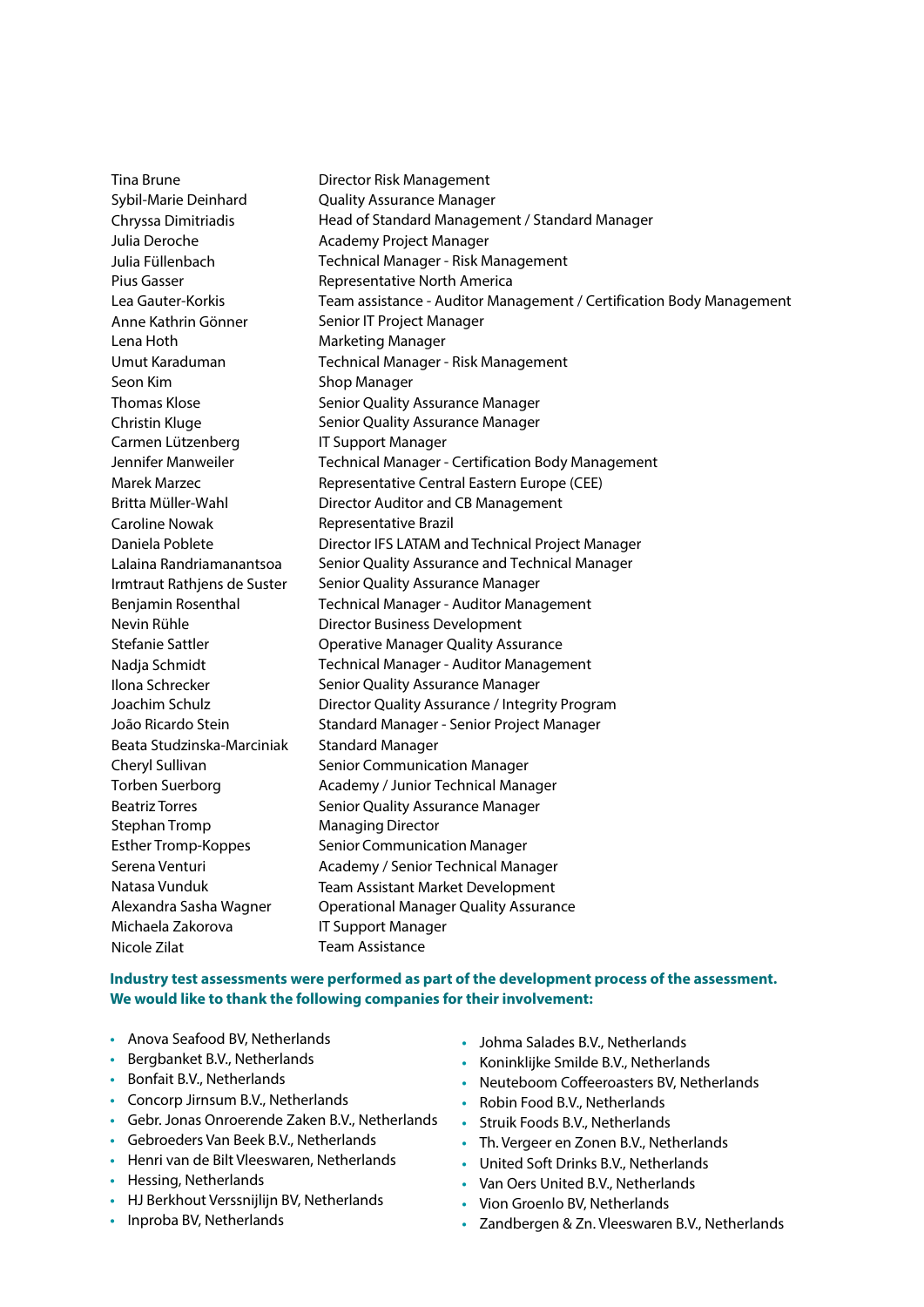# **Contents**

# [PART 1](#page-11-0) **[ASSESSMENT PROTOCOL](#page-11-0)**

| 1       | The history of International Featured Standards                                | 10                |
|---------|--------------------------------------------------------------------------------|-------------------|
| 1.1     | The history of the IFS Product Integrity Assessment                            | 10 <sup>°</sup>   |
| 1.2     | Benefits of the IFS Product Integrity Assessment                               | 11                |
| 2       | Purpose and contents of the assessment protocol                                | 11                |
| 3       | <b>Types of assessments</b>                                                    | 12 <sup>2</sup>   |
| 3.1     | Self-assessment                                                                | $12 \overline{ }$ |
| 3.2     | Assessment with Certification body                                             | 12                |
| 4       | <b>Assessments</b>                                                             | $12 \overline{ }$ |
| 4.1     | Assessment                                                                     | 12 <sup>2</sup>   |
| 4.2     | Improvement plan and corrective action plan                                    | $12 \overline{ }$ |
| 5       | <b>Coverage of the assessment</b>                                              | $12 \overline{ }$ |
| 6       | The assessment process                                                         | 13                |
| 6.1     | Voluntary self-assessment                                                      | 13                |
| 6.2     | Certification body selection-contractual arrangements                          | 13                |
| 6.3     | Duration of an assessment                                                      | 14                |
| 6.4     | Drawing up an assessment time schedule                                         | 14                |
| 6.5     | Preparation of the assessment                                                  | 15                |
| 6.6     | Conducting the assessment                                                      | 15                |
| 6.7     | <b>Evaluation of requirements</b>                                              | 15                |
| 6.8     | Scoring system                                                                 | 15                |
| 6.8.1   | Scoring a requirement as a non-conformity                                      | 16                |
| 6.8.1.1 | Major non-conformity                                                           | 16                |
| 6.8.1.2 | KO (Knock Out) non-conformity                                                  | 16                |
| 6.9     | Scoring a requirement with N/A (not applicable)                                | 17                |
| 6.10    | Scoring of the Professional conclusion of the assessor                         | 17                |
| 6.11    | Assessment report and letter of confirmation                                   | 17                |
| 6.12    | Format of the assessment report                                                | 18                |
| 6.13    | The different steps of the assessment report                                   | 18                |
| 6.13.1  | Drawing up the pre-report of the assessment                                    | 18                |
| 6.13.2  | Completion of the corrective action plan by the company                        | 18                |
| 6.13.3  | Assessor validation of the action plan and adding the professional conclusion  | 19                |
| 6.14    | Further rules about the assessment report                                      | 19                |
| 6.14.1  | Translation of the assessment report                                           | 19                |
| 6.15    | Scoring details and conditions for issuing an assessment report and            |                   |
|         | a letter of confirmation                                                       | 20                |
| 6.15.1  | Assessment frequency                                                           | 21                |
| 6.15.2  | Specific management of the assessment process (report, letter of confirmation) |                   |
|         | in case one or several KO's has/have been scored                               | 22                |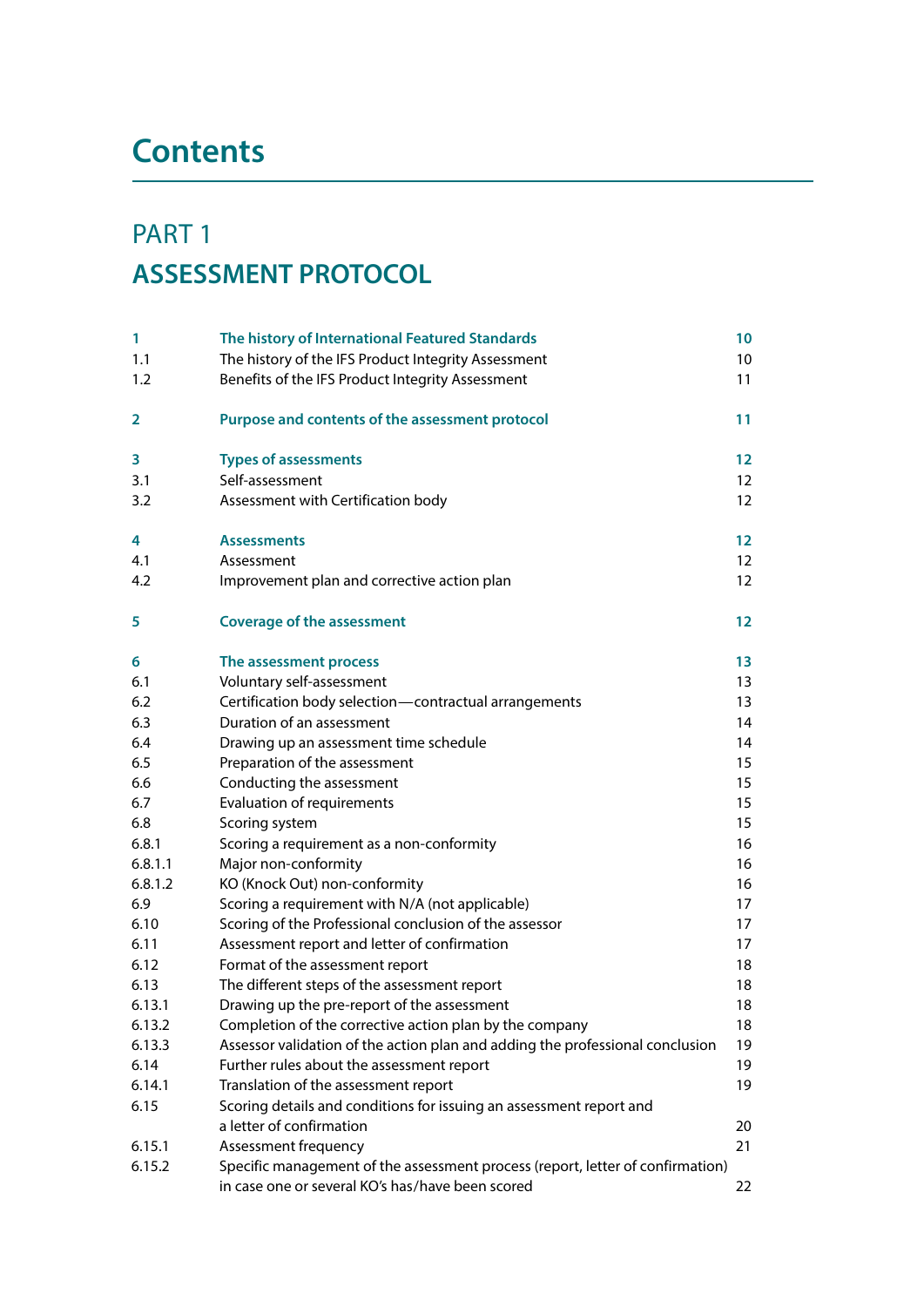| 7              | <b>Awarding the letter of confirmation</b>                   | 22 |
|----------------|--------------------------------------------------------------|----|
| 7.1            | Deadlines for awarding the letter of confirmation            | 23 |
| 7.2            | Information about conditions of withdrawal of the report and |    |
|                | letter of confirmation                                       | 23 |
| 8              | <b>Assessment cycle</b>                                      | 23 |
|                |                                                              |    |
| 9              | Distribution and storage of the assessment report            | 24 |
|                |                                                              |    |
| 10             | <b>Supplementary actions</b>                                 | 25 |
| 11             | <b>Appeal and complaints</b>                                 | 25 |
| 11.1           | Certification bodies' appeal and complaints procedure        | 25 |
| 11.2           | Quality assurance actions after complaint notification       | 25 |
|                |                                                              |    |
| 12             | Ownership and usage of the IFS PIA logo                      | 26 |
|                |                                                              |    |
| 13             | <b>Review of the IFS PIA Program</b>                         | 27 |
|                |                                                              |    |
| <b>ANNEX1</b>  | Scope of application of the different IFS Standards          | 28 |
| <b>ANNEX 2</b> | <b>Assessment process</b>                                    | 30 |
|                |                                                              |    |
| <b>ANNEX 3</b> | Flow chart for management of KO and Major non-conformities   | 31 |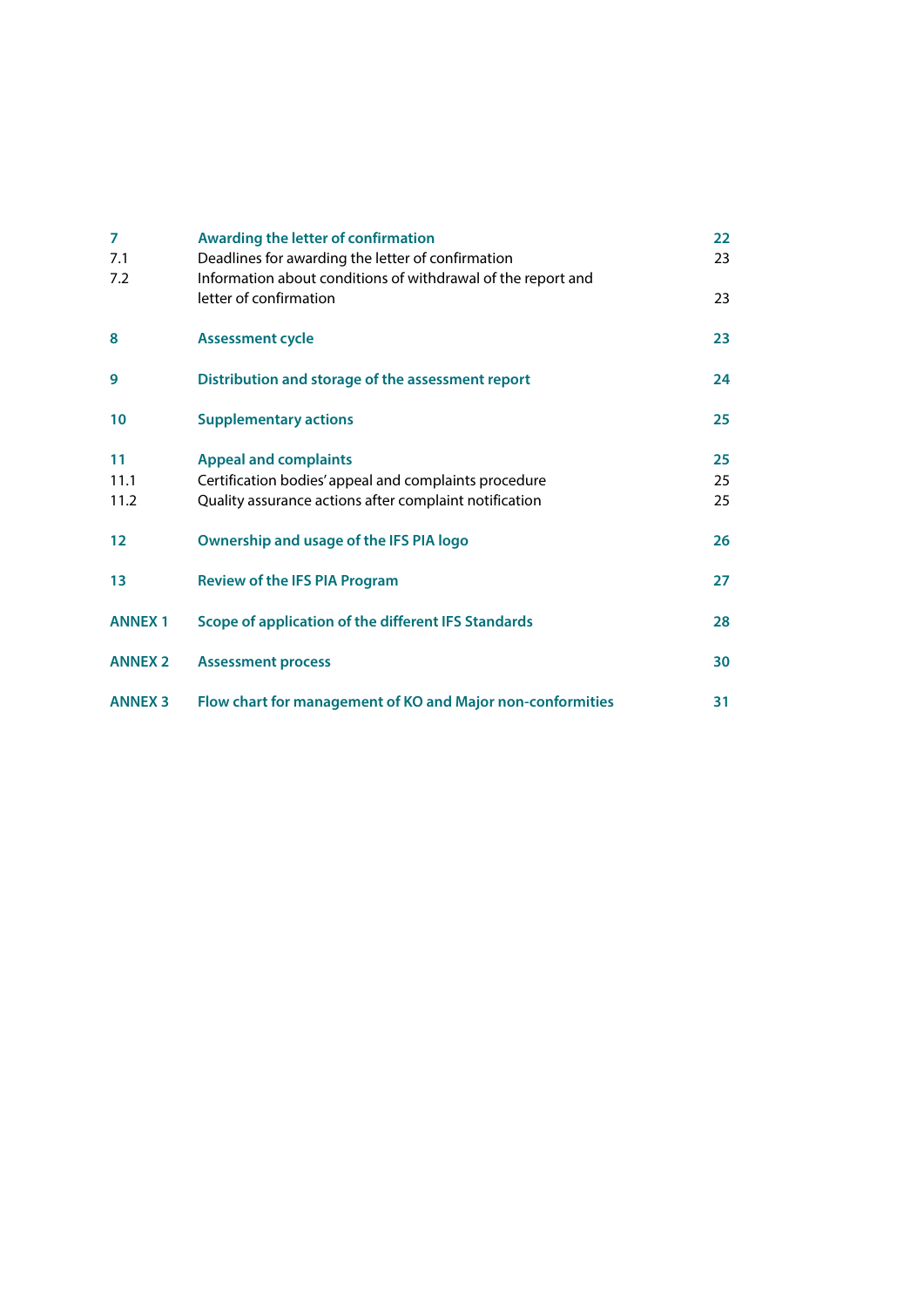# [PART 2](#page-35-0) **[LIST OF IFS PIA ASSESSMENT REQUIREMENTS](#page-35-0)**

| 1<br>1.1<br>1.2<br>1.3 | <b>Management Commitment &amp; Company Culture</b><br><b>Management Commitment</b><br><b>Management Responsibility</b><br>Company Culture | 34<br>34<br>34<br>35 |
|------------------------|-------------------------------------------------------------------------------------------------------------------------------------------|----------------------|
| $\overline{2}$         | <b>Supply Chain and Subcontractors</b>                                                                                                    | 36                   |
| 3                      | <b>Claims and Certificates</b>                                                                                                            | 37                   |
| 4                      | <b>Product &amp; Process Integrity Risk Management</b>                                                                                    | 38                   |
| 5<br>5.1<br>5.2        | <b>Traceability and Batch Balance</b><br>Traceability<br><b>Batch Balance</b>                                                             | 39<br>39<br>39       |
| 6<br>6.1<br>6.2<br>6.3 | <b>Product Integrity Management System</b><br>Organisation<br>Management System<br>Non-conforming Products                                | 40<br>40<br>41<br>41 |
| 7                      | <b>Product Integrity Financial Management</b>                                                                                             | 42                   |
| <b>ANNEX1</b>          | <b>Professional conclusion of the assessor</b>                                                                                            | 43                   |
| <b>ANNEX 2</b>         | <b>Glossary</b>                                                                                                                           | 44                   |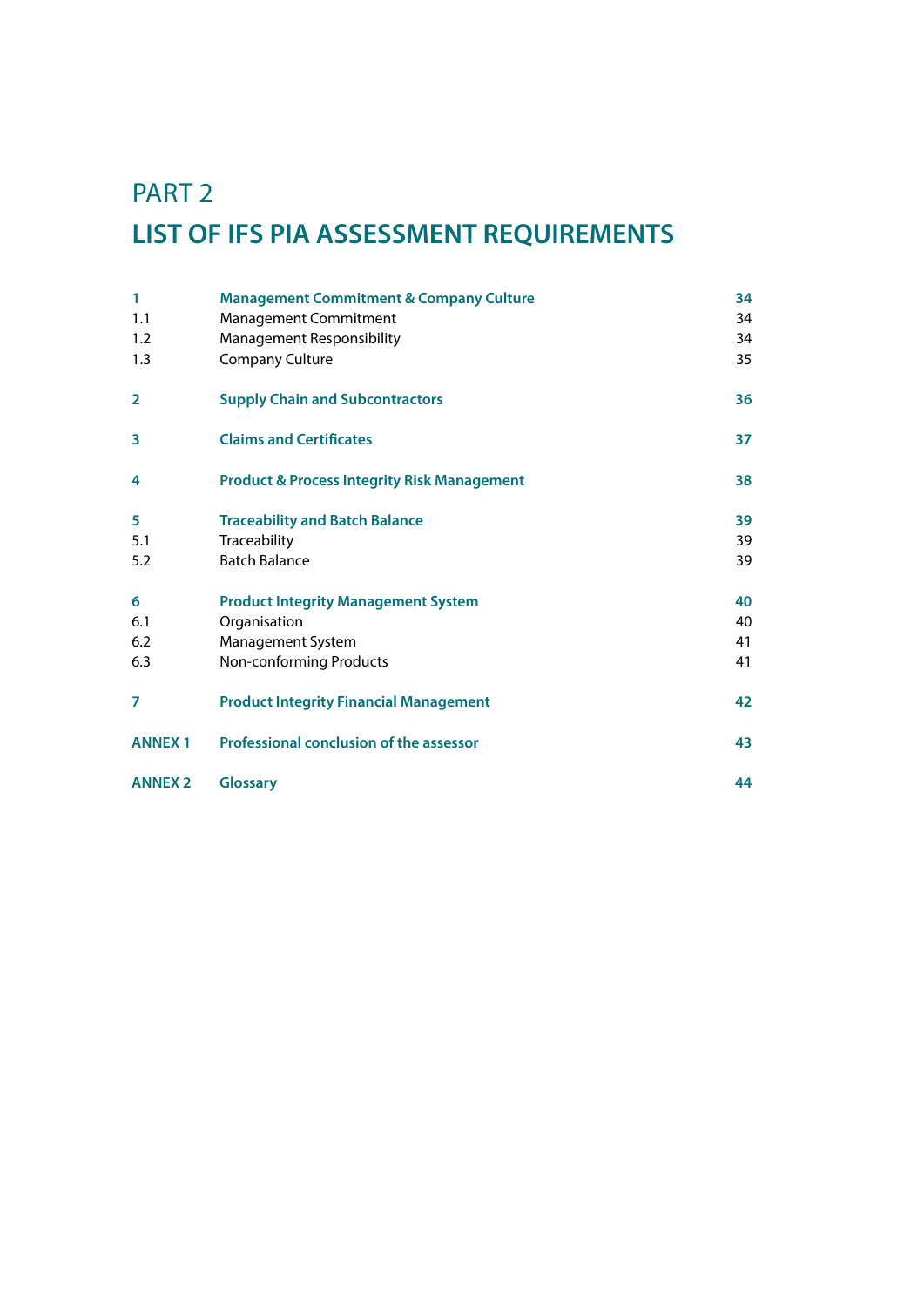# [PART 3](#page-51-0) **[REPORTING](#page-51-0)**

| 1              | <b>Introduction</b>                          | 50 |
|----------------|----------------------------------------------|----|
| $\overline{2}$ | <b>Reporting</b>                             | 50 |
| 2.1            | Assessment overview (Annex 1)                | 50 |
| 2.2            | Assessment report (Annex 2)                  | 51 |
| 2.3            | Action plan/corrective action plan (Annex 3) | 51 |
| 3              | <b>Excel worksheets</b>                      | 51 |
| 4              | The IFS database (www.ifs-certification.com) | 52 |
| <b>ANNEX 1</b> | <b>Assessment overview</b>                   | 54 |
| <b>ANNEX 2</b> | <b>Assessment report</b>                     | 58 |
| <b>ANNEX 3</b> | Action plan/corrective action plan           | 61 |
| <b>ANNEX 4</b> | <b>Letter of confirmation</b>                | 62 |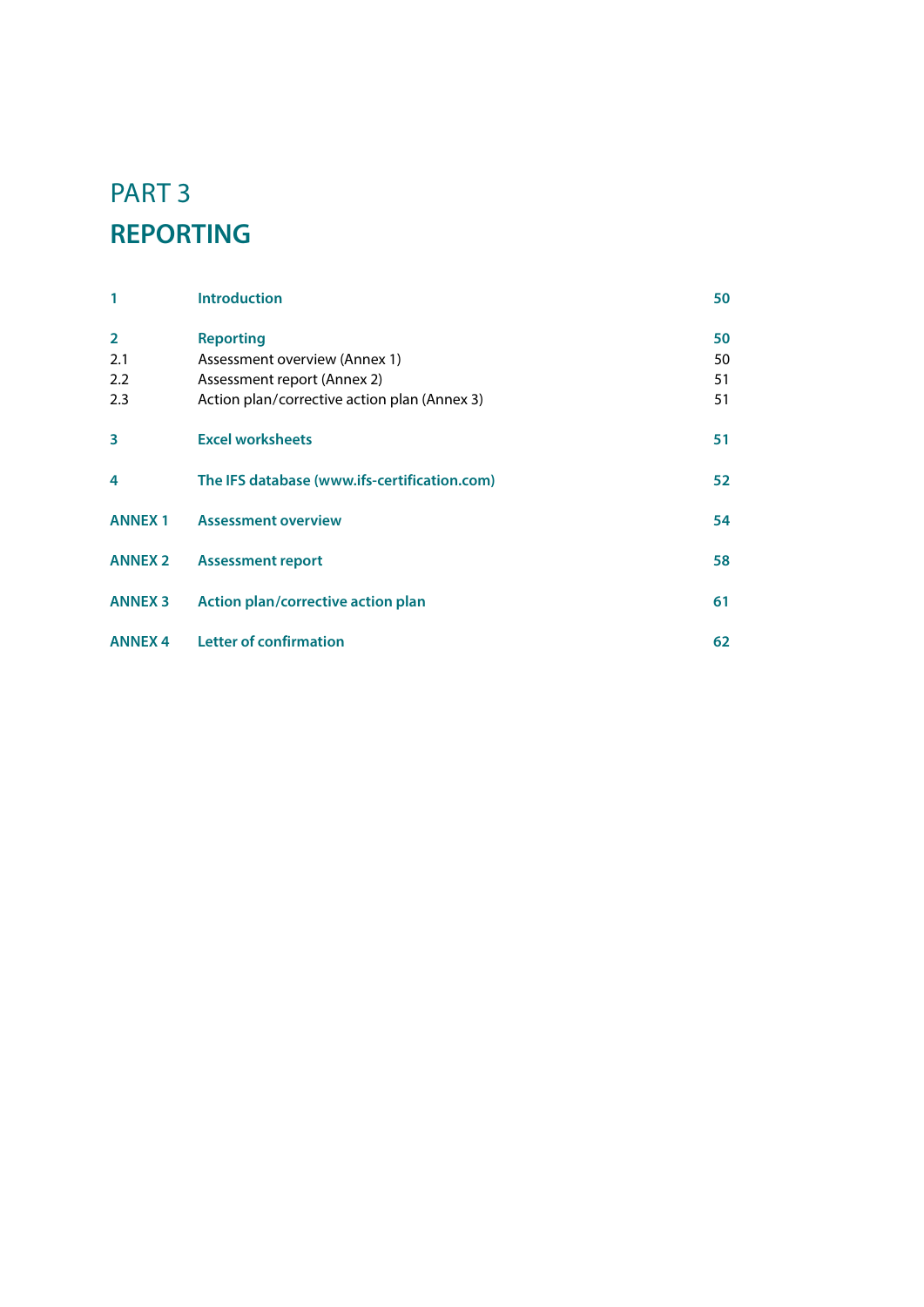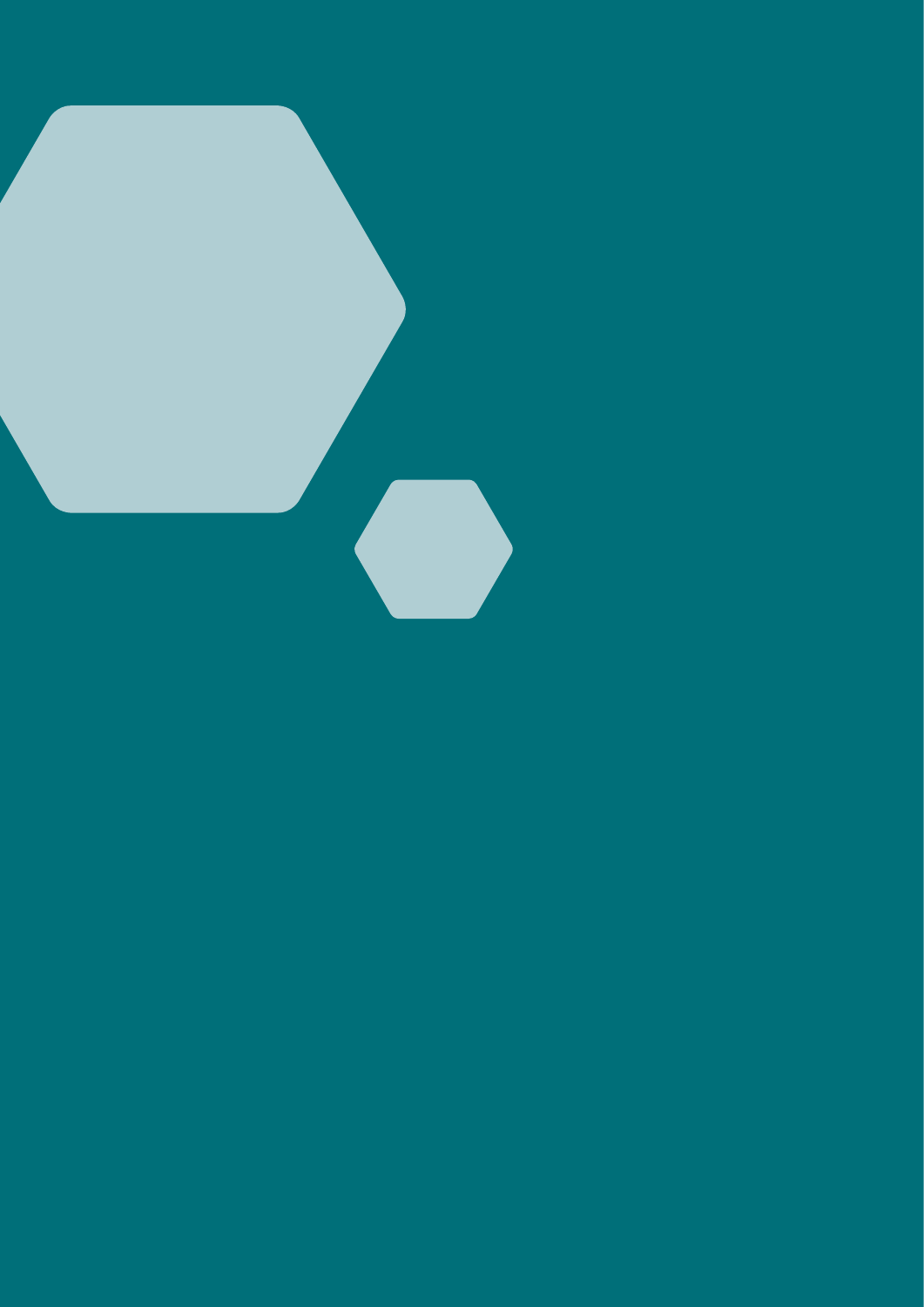# **PART 1**

| 1              | The history of International Featured Standards                        | 12 |
|----------------|------------------------------------------------------------------------|----|
| $\overline{2}$ | Purpose and contents of the assessment protocol                        | 13 |
| 3              | <b>Types of assessments</b>                                            | 14 |
| 4              | <b>Assessments</b>                                                     | 14 |
| 5              | <b>Coverage of the assessment</b>                                      | 15 |
| 6              | The assessment process                                                 | 15 |
| $\overline{7}$ | Awarding the letter of confirmation                                    | 24 |
| 8              | <b>Assessment cycle</b>                                                | 25 |
| 9              | Distribution and storage of the assessment report                      | 26 |
|                | <b>10 Supplementary actions</b>                                        | 27 |
|                | <b>11 Appeal and complaints</b>                                        | 27 |
|                | 12 Ownership and usage of the IFS PIA logo                             | 28 |
|                | 13 Review of the IFS PIA Program                                       | 29 |
|                | <b>ANNEX 1: Scope of application of the different IFS Standards</b>    | 30 |
|                | <b>ANNEX 2: Assessment process</b>                                     | 32 |
|                | ANNEX 3: Flow chart for management of KO<br>and Major non-conformities | 33 |
|                |                                                                        |    |



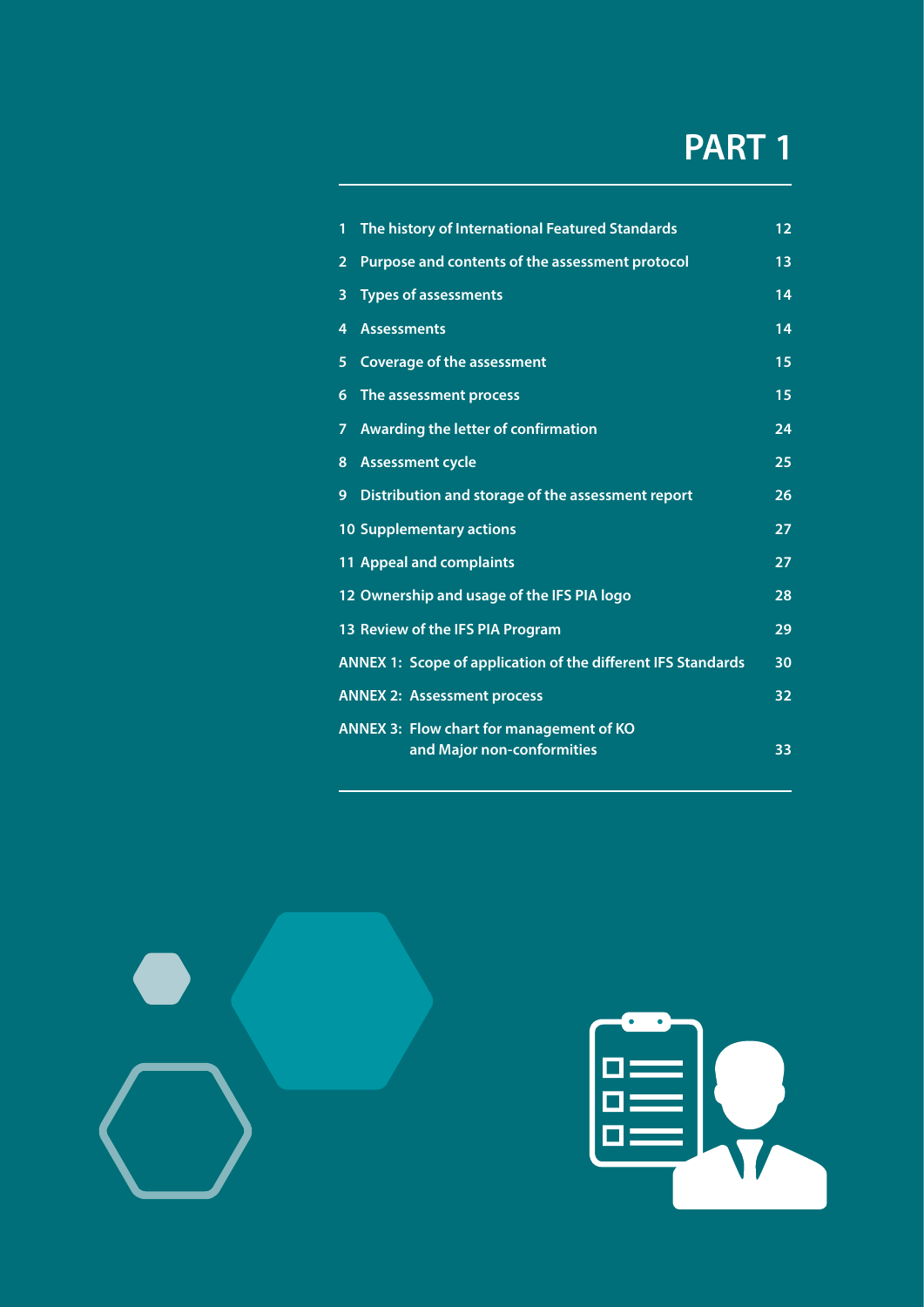# <span id="page-11-0"></span>**1 The history of International Featured Standards**

Supplier audits have been a permanent feature of retailer's systems and procedures for many years. Up until 2003, the quality assurance departments of the individual retailers, wholesalers and food services performed such audits. A combination of the ever-rising demands of consumers, the increasing liabilities of retailers, wholesalers and food services, the increase of legal requirements and the globalisation of product supply made it all essential to develop a Standard that provides a uniform approach towards process/service compliance, quality assurance and food safety. Also, a solution had to be found to reduce the time associated with a multitude of audits for involved stakeholders.

The associated members of the German retail federation—Handelsverband Deutschland (HDE) and of its French counterpart—Fédération des Entreprises du Commerce et de la Distribution (FCD)—drew up a quality and food safety standard for retailer branded food products under the name IFS Food. The standard is intended to allow the assessment of a supplier's products/processes quality and safety in accordance with a uniform approach. This Standard is now managed by IFS Management GmbH, a company owned by FCD and HDE.

The first standard of the IFS Standard family was IFS Food, which was launched in 2003 in Germany. An updated version, developed by French and German retailers, was published in January 2004. Between 2005/2006, the Italian federation joined the IFS Working Groups. The development of IFS Food Version 5 was a collaboration of retail federations from France, Germany, and Italy, as well as retailers from Austria and Switzerland.

For the current IFS Food Version 6.1, the International Technical Committee and the national Working Groups from France, Germany (for the whole German speaking area), Italy, Spain and North America have been actively involved, in addition to retailers, stakeholders and representatives of industry, food services and certification bodies from all over the world. Currently, IFS Food has been developed and supported by the food industry from Austria, France, Germany, Italy, Netherland, Spain, Switzerland, USA as well as experts from other European countries, Asia and South America.

Over the years, IFS Management has developed different standards with interested stakeholders to cover all processes and activities within the supply chain e.g. IFS Broker, IFS PACsecure or the IFS HPC standard among others.

#### **1.1 The history of the IFS Product Integrity Assessment**

Food scandals have a major impact on the consumer's trust in food products. As a result of recent integrity and fraud incidents, food retailers and producers have started to audit suppliers on the way they manage integrity risks.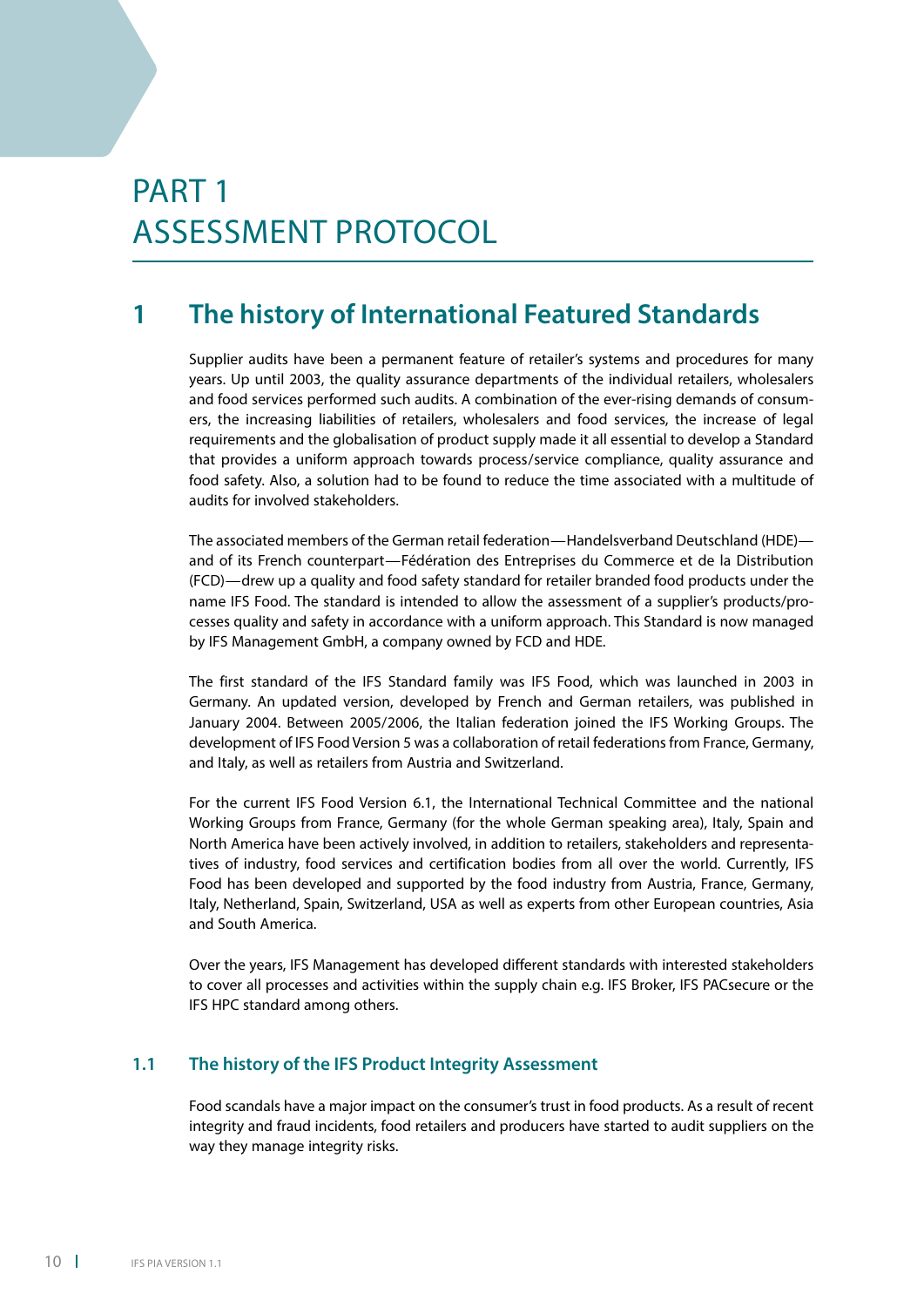<span id="page-12-0"></span>The ever-rising demands of consumers and legal requirements, the increased liabilities of retailers, wholesalers and food services and the globalisation of product supply have made it all essential to develop a uniform program for product integrity. The program aims to reduce the time associated with a multitude of audits for involved stakeholders and to increase trust and transparency in the food industry.

The associated members of the German retail federation—Handelsverband Deutschland (HDE) and of its French counterpart—Fédération des Entreprises du Commerce et de la Distribution (FCD)—drew up an integrity program for retailer branded food products named the IFS Product Integrity Assessment (IFS PIA). The program is intended to allow the assessment of a supplier's integrity management system by utilising a uniform approach. The program is managed by IFS Management GmbH, a company owned by FCD and HDE, and applies to all post-farm gate stages of food production.

#### **1.2 Benefits of the IFS Product Integrity Assessment**

The IFS PIA program checks a company's management of product integrity risks: is the company able to fulfill the customer specifications? In other words: can the company guarantee that a product fully complies with everything that has been communicated and therefore may be expected? Product integrity does not only relate to production processes in the production plant but also to administrative processes, the supply chain and how the assessed company handles raw material related risks (food fraud, claims, etc.).

The fundamental objectives of IFS PIA, as well as for other IFS Standards, are:

- **•** to establish a common standard with a uniform evaluation system,
- **•** to work with qualified IFS approved integrity assessors,
- **•** to ensure comparability and transparency throughout the entire supply chain,
- **•** to reduce costs and time for both suppliers and retailers,
- **•** to exclude duplications of audits.

### **2 Purpose and contents of the assessment protocol**

This assessment protocol describes the specific requirements for organisations involved in IFS PIA Assessments.

The purpose of the protocol is to define the criteria which need to be followed by a company to pass an integrity assessment performed by a certification body.

The IFS requirements for certification bodies and assessors are described in a separate document.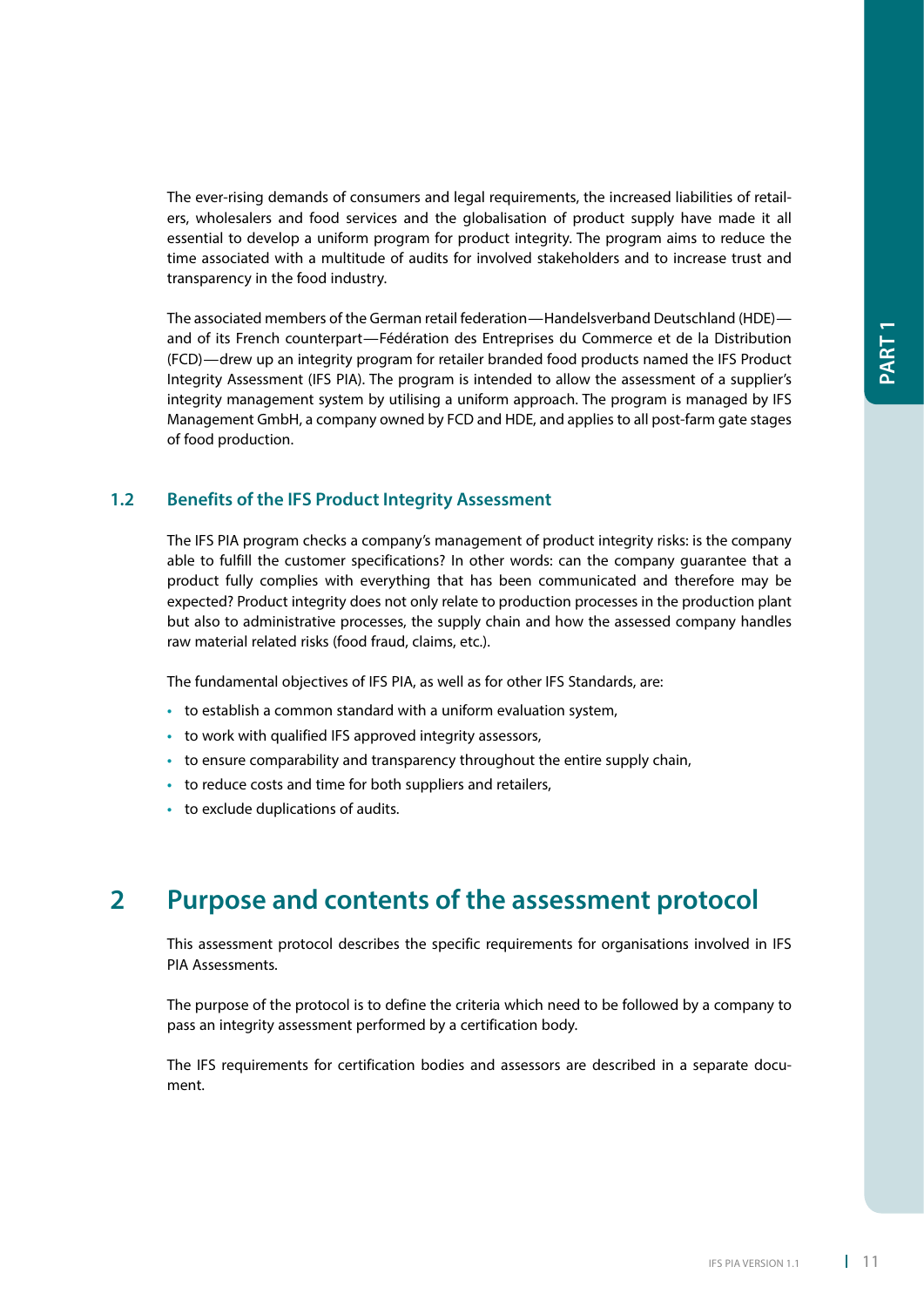### <span id="page-13-0"></span>**3 Types of assessments**

#### **3.1 Self-assessment**

A voluntary self-assessment can be carried out to allow the company to decide whether to enter into the programme.

#### **3.2 Assessment with Certification body**

A non-accredited assessment of the site (s) is carried out to the requirements checklist.

### **4 Assessments**

#### **4.1 Assessment**

All IFS PIA Assessments are performed at a time and date agreed between the company and the certification body selected by IFS. During the assessment, the company is assessed both in relation to its documentation and the processes themselves. During the assessment, all criteria of the IFS requirements shall be assessed by the assessor. The result/total score of the assessment will determine when the next assessment will take place (see: 6.1.5.1 Determination of the assessment frequency).

#### **4.2 Improvement plan and corrective action plan**

After the assessment, the company shall prepare an improvement plan that is reviewed by the assessor and included in his/her final conclusion. No follow-up/evidence is required. A corrective action plan has to be submitted by the company only if a Major or KO has been identified during the assessment. During the next IFS PIA Assessment, the assessor will review the improvement plan and/or corrective action plan as part of the assessment time schedule.

### **5 Coverage of the assessment**

IFS PIA is an assessment for assessing suppliers of retailer and wholesaler branded food products as well as other food product manufacturers.

The scope of the assessment is always the same: the management of product integrity at location x of the company. This includes all processes and data relating to the integrity of products, which also applies in the case that processes are performed in other locations of the company or are outsourced. The scope shall be clearly and unambiguously stated in the assessment confirmation and assessment report.

The assessment shall be performed at a time to ensure the full scope of products and processes, as mentioned in the report, can be effectively assessed.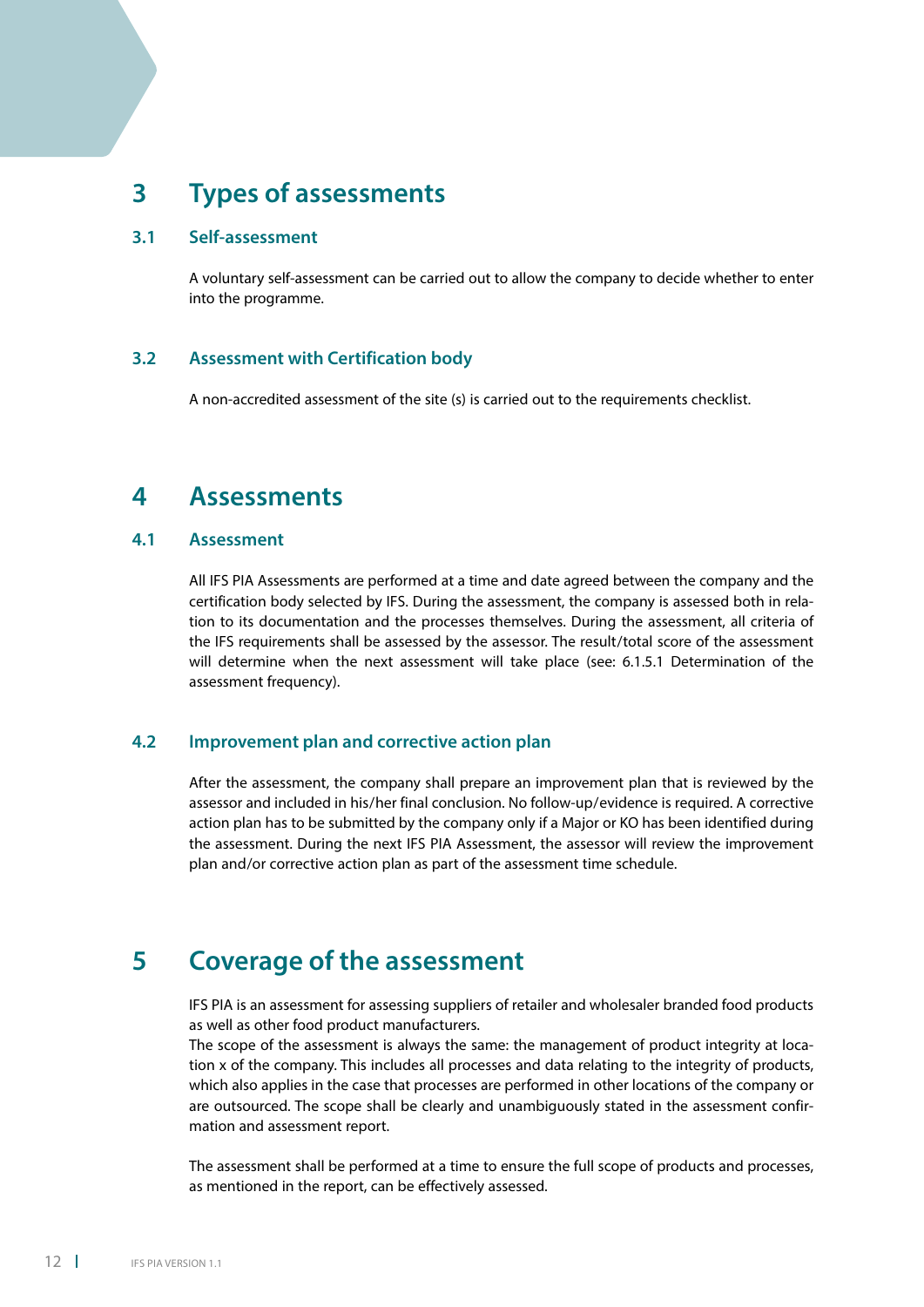<span id="page-14-0"></span>The assessment shall be specific to the site where the main processes concerning the integrity of the products is undertaken. Where decentralised structures exist and the assessment of a certain location is insufficient for gaining a complete view of the company's processes, then all other relevant sites shall also be included in the assessment. Full details shall be documented within the company profile in the assessment report.

The assessment scope shall include the complete activity of the site (i.e. the same kind of production on several lines for products under supplier brands and retailer/wholesaler brands) and not only the production line for retailer/wholesaler branded products. The scope shall be reviewed and agreed at the beginning of the assessment after an initial risk assessment has taken place. Furthermore, the scope can be modified after the risk assessment (for instance, if a further activity interferes with the one concerned by the audit scope).

### **6 The assessment process**

#### **6.1 Voluntary self-assessment**

Before being assessed, the company shall read the current version of the IFS PIA requirements in detail. Information on IFS PIA and general requirements are available and can be downloaded free of charge from the IFS website.

The self-assessment should be carried out by the site itself.

The self-assessment of the requirements on the checklist is a voluntary step. The intention is to allow the business to carry out its own gap analysis process and develop a corresponding improvement/action plan.

#### **6.2 Certification body selection—contractual arrangements**

All IFS PIA Assessments are performed at a time and date agreed between the company and the certification body selected by IFS.

In order to undertake the IFS PIA, the company shall order an assessment from/via IFS and complete a registration process, including a questionnaire. IFS will appoint a certification body which has assessors that are trained on IFS PIA. The IFS approved certification bodies, which have completed the IFS PIA training and have a contract with IFS, can perform IFS PIA Assessments and generate assessment reports.

The contractual arrangements for IFS PIA will be between the company and IFS. IFS will send the company a contract to be signed and will arrange the certification body to perform the assessment.

The assessment shall be carried out in the working language of the company and the certification body shall make every attempt to appoint an assessor whose native language or main working language is the language of the company.

Requirements evaluated with C, D and/or Major/KO shall always be translated into English in the assessment report.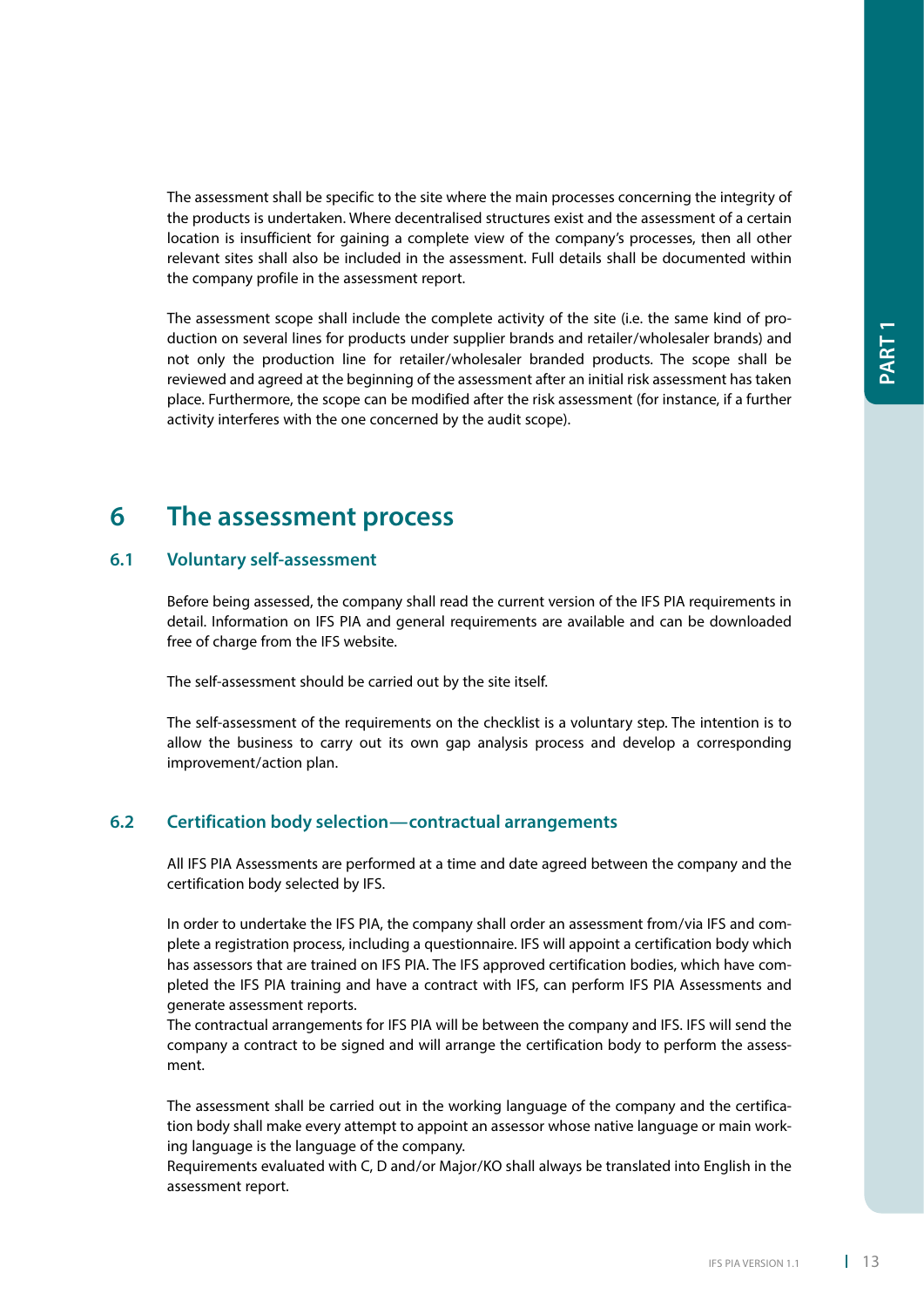<span id="page-15-0"></span>It is the responsibility of IFS to verify that the certification body is approved to conduct IFS PIA Assessments.

#### **6.3 Duration of an assessment**

An assessment of the complete checklist should typically last two (2) days. The assessment duration does not include time for assessment preparation and report generation. Independent of the duration of the assessment, the assessor's preparation time for the assessment must be at least three (3) hours in addition to the on-site assessment.

Additionally, the time typically required to write the assessment report is five (5) hours.

#### **6.4 Drawing up an assessment time schedule**

After the assessment has been ordered with IFS and IFS has selected a certification body, the certification body shall provide the assessment time schedule.

The assessment time schedule includes appropriate details concerning the scope covered and the elements of the assessment. The assessment time schedule will take a review of the assessment report and improvement plan and/or corrective action plan relating to the previous assessment into consideration, regardless of when the previous assessment was carried out.

The assessment time schedule shall be sent to the assessed company before the assessment, in order to ensure availability of responsible persons on the day of the assessment.

In the case of an assessment team, the assessment time schedule shall clearly indicate which assessor performs which part of the assessment.

The IFS PIA Assessment is not to be performed in combination with another standard/norm. The assessment shall be scheduled based on the following main elements:

- **•** Opening meeting
- **•** Assessment of the product integrity system
- **•** Assessment of the traceability/mass balance system
- **•** Product trail
- **•** Site assessment (in case of production at site)
- **•** Closing meeting.

The company will assist and co-operate with the assessor during the assessment. The assessor who conducts the assessment will assess all requirements of IFS PIA.

During the closing meeting, the assessor shall present and discuss deviations and (all) non-conformity(ies) which have been identified with the company.

The certification body shall issue a provisional assessment report to the company, which shall be used as a basis for drawing up an improvement plan and, in case of Major and KO non- conformities, a corrective action plan.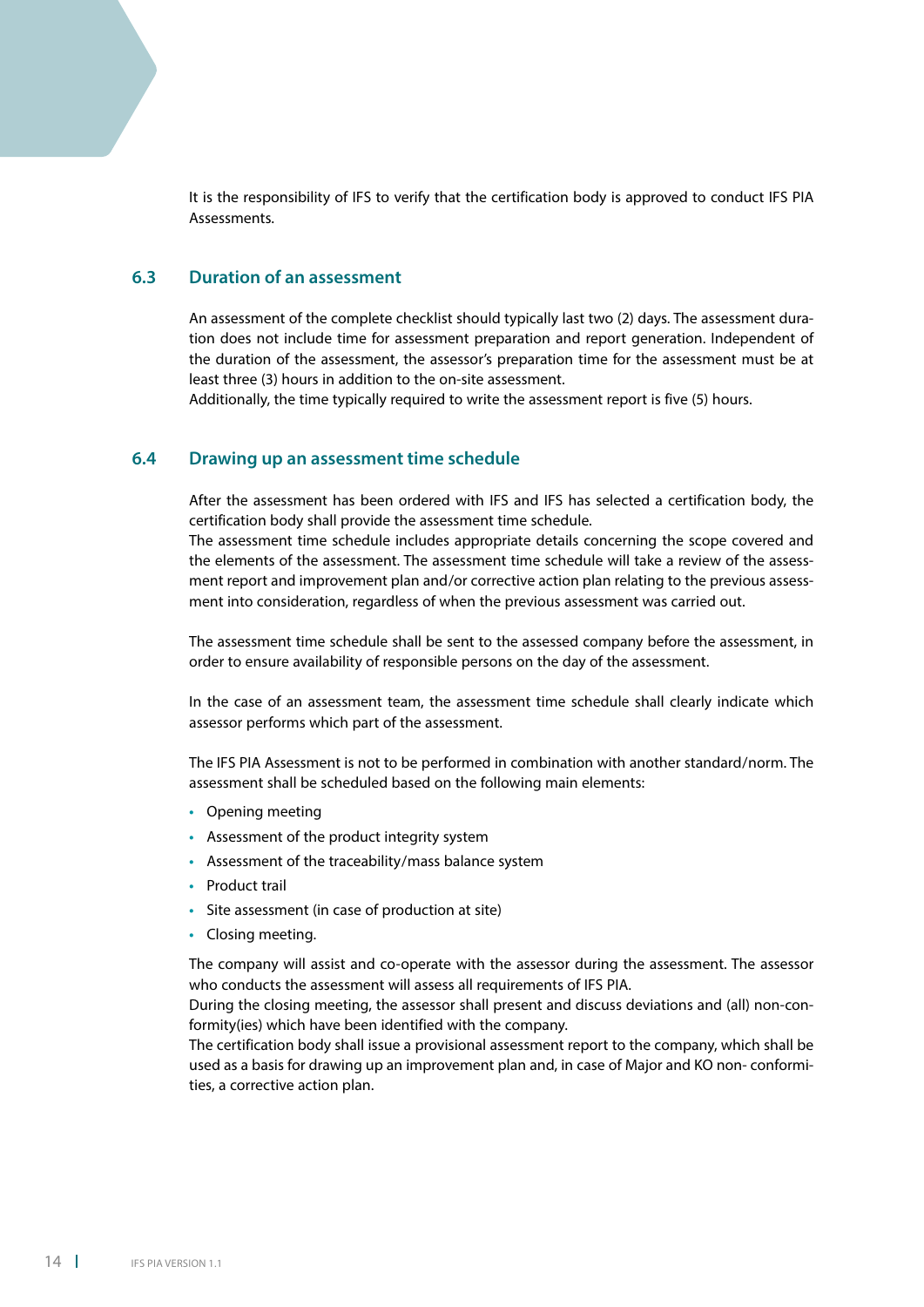<span id="page-16-0"></span>The assessor is responsible for adding his/her professional conclusion and for the preparation of the formal assessment report after receipt of the completed improvement and/or corrective action plan. Based on the final score (percentage) of the formal assessment report, the assessor will add a recommendation when the next assessment will have to be performed to the report.

#### **6.5 Preparation of the assessment**

The assessor will include product integrity risk profiles in the preparation of the assessment. The risk profiles are provided by IFS and are based on the information provided by the company in the questionnaire; about the products and critical raw materials they handle.

Alongside the risk profiles for the critical raw materials, IFS will provide the assessor with any points of attention raised by retailer clients of the company. These points of attention relate to the integrity of the product(s) that the retailer buys from the company. The retailers are requested to provide their points of attention by way of a questionnaire and they can support their input with integrity complaints, specific products and claims.

IFS will further provide the assessor with a list of product integrity related points for the assessment report that the assessor has to address as a minimum. Based on the risk profiles and other input, the assessor can add other product integrity related points to the assessment report.

The last preparation step is the internet research by the assessor him/herself. The objective is to look into communications that can be found on the internet related to product integrity and the company itself.

#### **6.6 Conducting the assessment**

Assessments shall be conducted with the IFS PIA checklist (see Part 2). Certification bodies shall download the current version of the IFS PIA Program from the IFS website. If available, the certification body shall use the checklist in the local language of the assessed company. Where translation in local language is not available, the English version shall be used.

The assessor shall assess all requirements of the checklist.

#### **6.7 Evaluation of requirements**

The assessor assesses the nature and significance of any deviation or non-conformity. In order to determine compliance with requirements of the IFS PIA Program, the assessor has to evaluate the requirements of the checklist. There are different levels to rank the findings.

#### **6.8 Scoring system**

For the regular requirements of the IFS PIA program, there are four (4) scoring possibilities:

**A:** Full compliance with the requirement specified in the program.

**B:** Adequate compliance with the requirement specified in the program, but improvement is possible.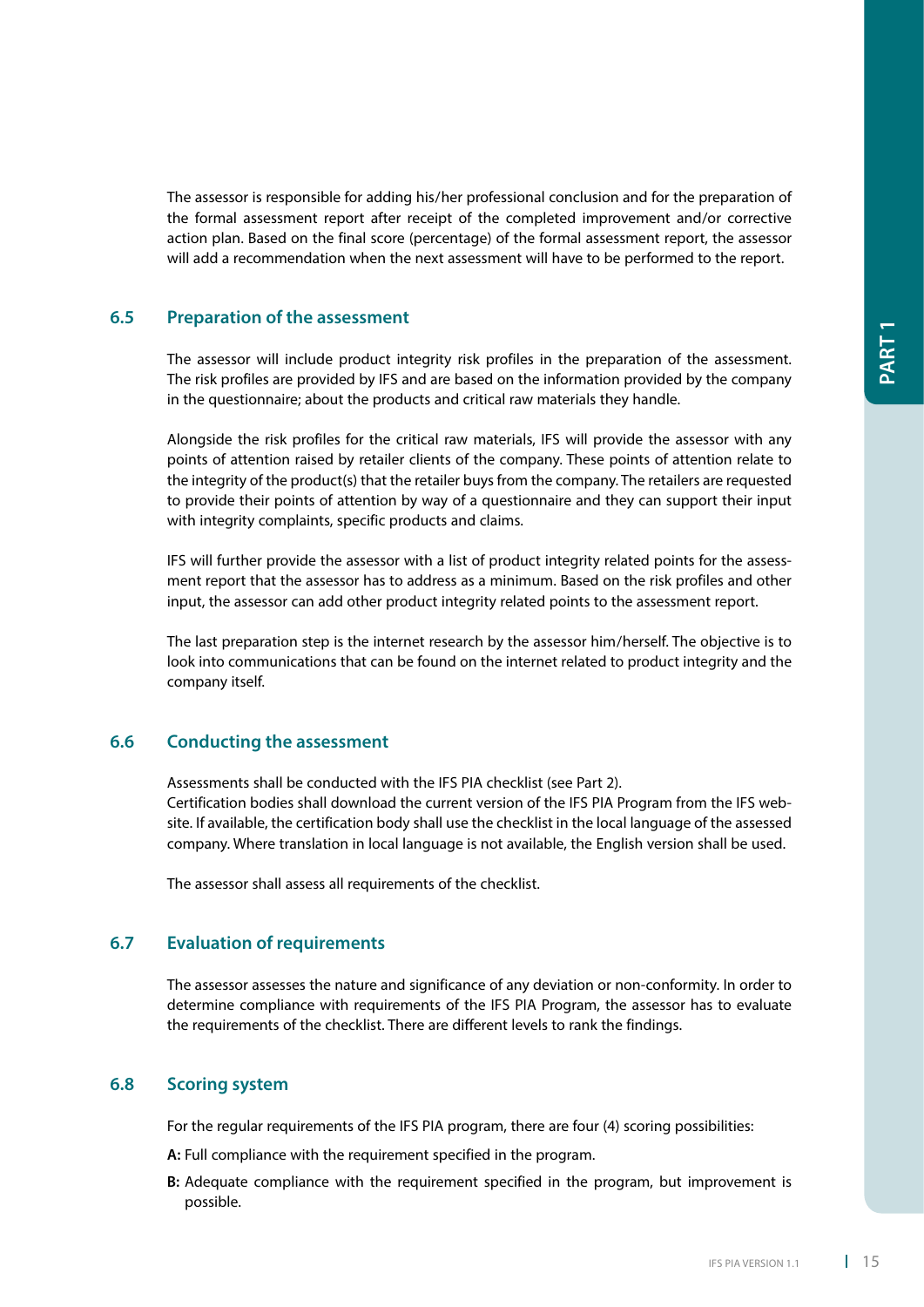- <span id="page-17-0"></span>**C:** Poor compliance, only a small part of the requirement in the program has been implemented and improvement is expected.
- **D:** No compliance, the requirement in the program has not been implemented and immediate action is expected.

The interpretation of the A/B/C/D scores should be such, that improvement might be needed but there are no doubts regarding the actual integrity of products.

Points are awarded for each requirement as follows:

#### **Chart N° 1: scoring of requirements**

| <b>Result</b> | <b>Explanation</b>                                                            | <b>Points</b> |
|---------------|-------------------------------------------------------------------------------|---------------|
| А             | Full compliance                                                               | 20            |
|               | Adequate compliance, improvement is possible                                  | 15            |
|               | Poor compliance, only a small part of the requirement has been<br>implemented |               |
|               | No compliance, requirement has not been implemented                           |               |

The assessor shall explain all scorings with B, C and D in the assessment report.

In addition to this scoring, the assessor can decide to give the company a "KO" or "Major" nonconformity to any requirement of this program. This possibility is explained in the next section.

#### **6.8.1 Scoring a requirement as a non-conformity**

There are two (2) types of non-conformities in IFS PIA: Major and KO. Either of the non- conformities will lead to a subtraction of points from the total amount.

#### **6.8.1.1 Major non-conformity**

A Major non-conformity can be given to any requirement when an **unintentional** product integrity issue is identified.

This non-conformity will lead to a subtraction of 50% of the possible total amount of points.

#### **6.8.1.2 KO (Knock Out) non-conformity**

A KO (Knock out) non-conformity can be given to any requirement when an **intentional** product integrity issue (fraud) is identified.

The assessment cannot be successfully completed and 100% of the possible total amount of points is subtracted.

If the assessor establishes during the assessment that a requirement is assessed with KO, this means that an intentional integrity issue, or fraud, is identified. In that case, the company cannot pass the assessment successfully and no letter of confirmation can be issued. This should be reported to the IFS Integrity Program no later than 2 (two) working days after completing the assessment to involve the certification body that issued the IFS certificate. The certification body has the responsibility to follow up on this non-conformity with the company.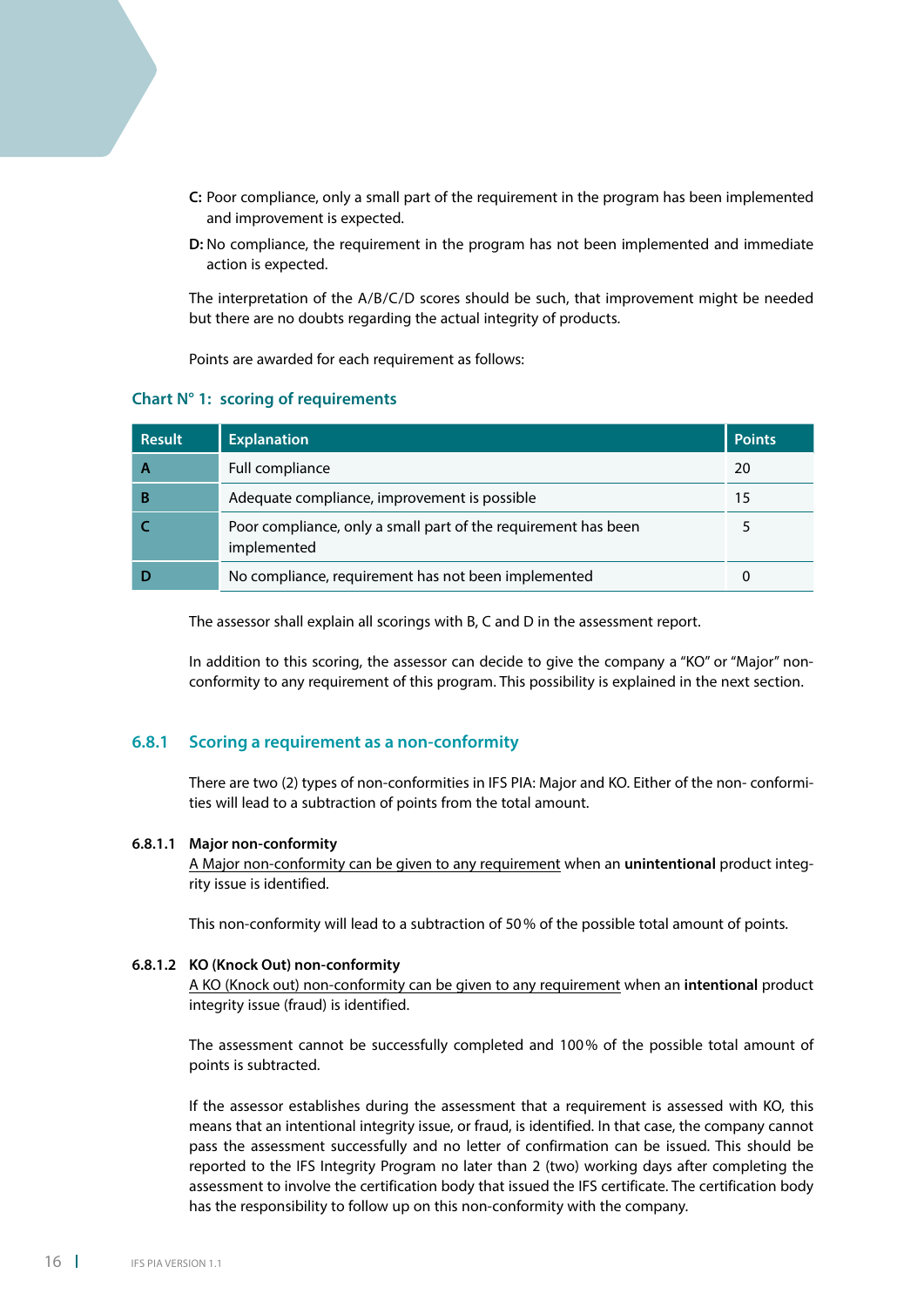#### <span id="page-18-0"></span>**6.9 Scoring a requirement with N/A (not applicable)**

Those requirements deemed not applicable to the site shall be identified by the assessor, where applicable.

When the assessor agrees that a requirement is not applicable for a site, it has to be scored as:

**N/A:** Not applicable and provide a short explanation in the assessment report. N/A scoring is possible for any requirements of the IFS PIA Program checklist.

N/A requirements shall not be included in the outline improvement or action plan, but they shall be listed in a separate table in the assessment report.

N/A requirements will be excluded from the final scoring.

#### **6.10 Scoring of the Professional conclusion of the assessor**

The Professional conclusion of the assessor is an overall evaluation of the assessment (considering the preparatory phase of the assessment, the assessment itself and the phase following the assessment until completion, including the improvement and/or corrective action plan), focusing on: drive, risk awareness and level of control the company has in the area of product and process integrity (see Part 2, Annex 1). The four (4) criteria can be rated with A, B or C. The 4th criterion (best/poor practices) can result into a 10% addition/deduction on the final assessment score:

#### **Chart N° 2: Scoring of the professional conclusion of the assessor**

| <b>Result</b>  | <b>Explanation</b>    |
|----------------|-----------------------|
| $\overline{A}$ | Plus 10% (addition)   |
|                | Neutral               |
|                | Minus 10% (deduction) |

The rating for the professional conclusion of the assessor is added after the improvement plan is submitted and reviewed for the final assessment report.

#### **6.11 Assessment report and letter of confirmation**

Following each assessment, a written report shall be prepared in the agreed format (see Part 3). Furthermore, a letter of confirmation shall be issued.

The report gives an overview of the total scoring according to the requirements of IFS PIA, including the professional conclusion of the assessor.

The letter of confirmation specifies details of the assessment and the final assessment result.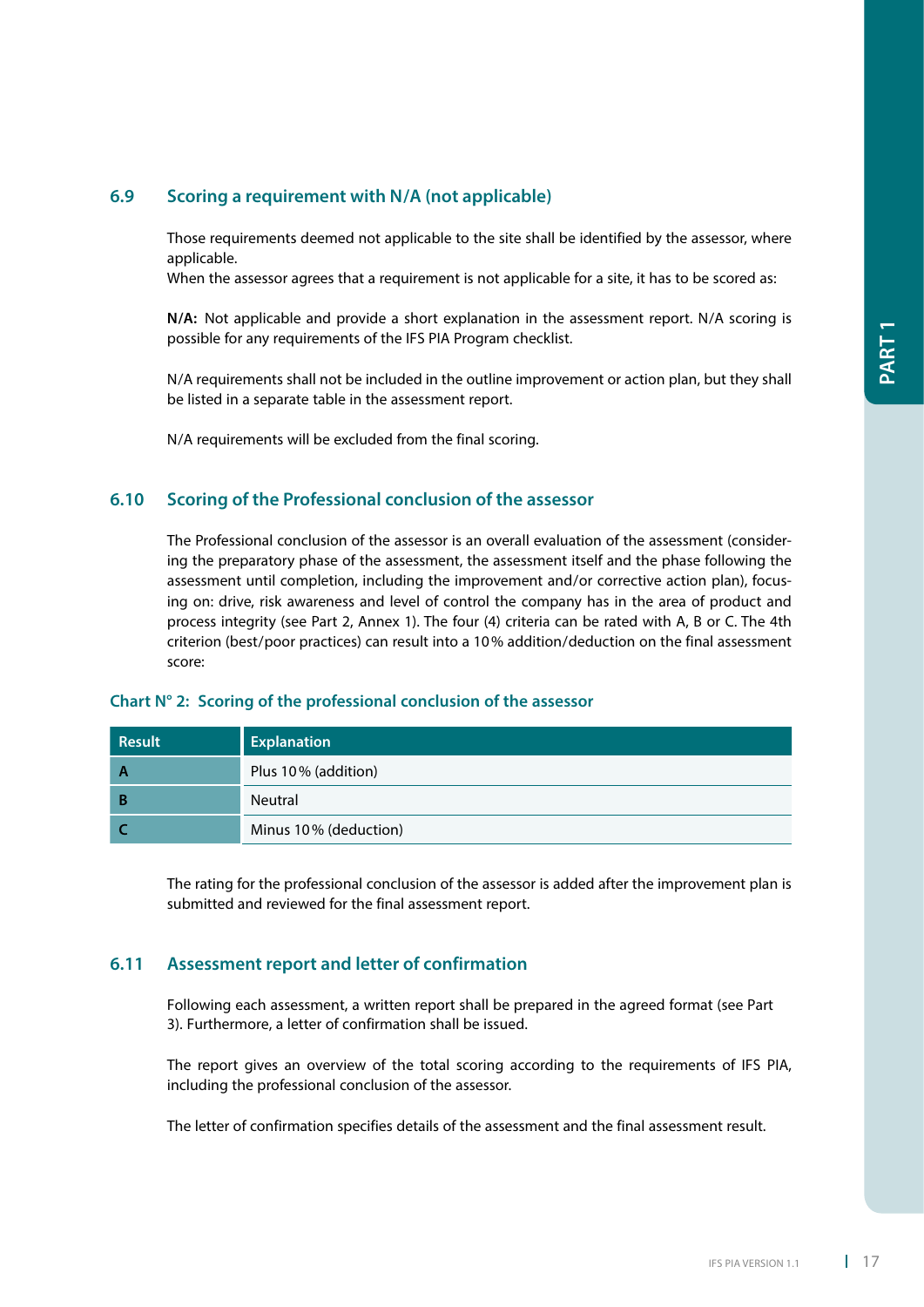#### <span id="page-19-0"></span>**6.12 Format of the assessment report**

The assessment report shall provide transparency and confidence to the reader and will be completed by the assessor. The assessment report is an Excel template subdivided into different sections/tabs:

- **•** Assessment details, including company profile
- **•** Checklist with scoring, rating and observations for all requirements and with a summary per chapter
- **•** Improvement plan and/or corrective action plan
- **•** Assessment report: general assessment report for publication, including a general summary, professional conclusion of the assessor, a tabular listing of scoring on a selected set of product integrity criteria and the retailers' attention points, total score and percentage and assessment frequency decision
- **•** Separate list (including explanations) of all requirements evaluated with N/A (not applicable)

All deviations (B, C, D) and non-conformities (KO, Major) identified during the assessment, are presented in a separate action plan. For non-conformities, the company has to produce a corrective action plan. In this way, the reader of the report can see the non-conformities and deviations, and also the actions that the company is initiating.

#### **6.13 The different steps of the assessment report**

#### **6.13.1 Drawing up the pre-report of the assessment**

The assessor shall explain all Major and KO non-conformities and deviations (B, C, D) and all requirements that are found as N/A in the checklist observations.

The assessor shall complete field A in chart  $N^{\circ}$  3, explaining and justifying the claim of deviations and non-conformities before sending the outlined improvement plan and/or corrective action plan and the pre-report of the assessment to the company.

The certification body shall send the pre-report of the assessment to the company within two (2) weeks of the assessment date.

#### **6.13.2 Completion of the corrective action plan by the company**

The company is given the opportunity to review the pre-report and draw up an improvement plan (for C and D scores, improvement is expected) and, if Majors/KO were identified, to draw up a corrective action plan.

The improvement plan is not mandatory but meant to facilitate the dialogue between the company and its clients. A corrective action plan is mandatory in case of Majors/KO nonconformities.

For the corrective action plan, the company shall enter the correction, root cause and proposed corrective actions (field B of chart N° 3) for all Major and KO non-conformities listed by the assessor. The company shall clearly state the responsibilities and implementation deadlines for corrective actions (field C of chart N° 3).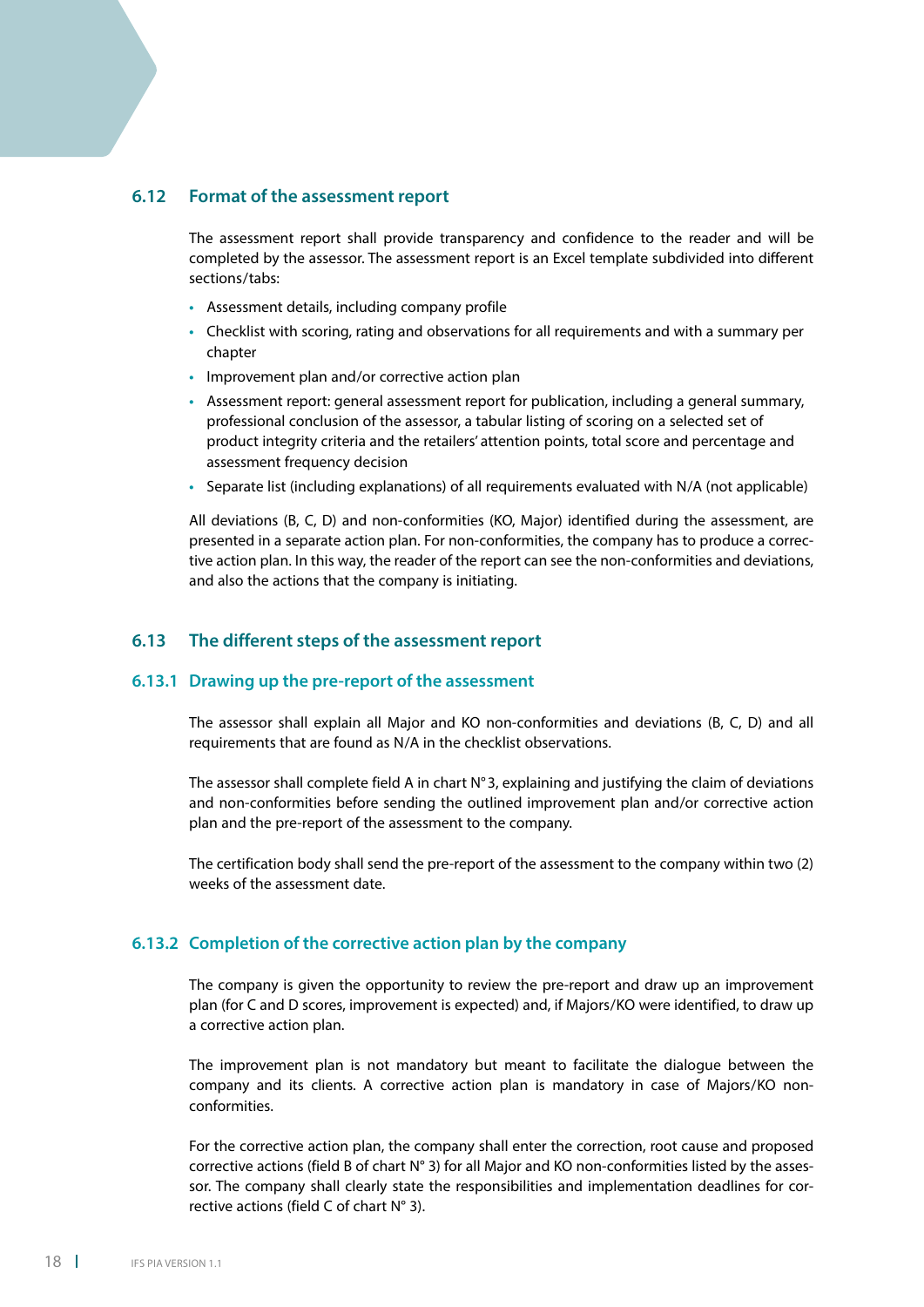<span id="page-20-0"></span>In case of a Major non-conformity, improvement is necessary in order to receive a letter of confirmation. Evidence of implementation of the corrective action shall be delivered with the corrective action plan in order for the certification body to issue the letter of confirmation. At the next assessment, the assessor will verify the improvement.

In case of a KO score, the company cannot receive a confirmation letter. The company has to start a new application including explanations on root cause(s) and corrective actions. The company has to wait at least one (1) year following the assessment with KO score, before they can start the new application.

#### **6.13.3 Assessor validation of the action plan and adding the professional conclusion**

The assessor or a representative of the certification body shall validate the relevance of the improvement plan and/or corrective actions before preparing the final assessment report.

Results of this review will be expressed in the professional conclusion of the assessor.

During the next IFS PIA Assessment, the assessor will review the improvement plan and/or corrective action plan as part of the assessment time schedule.

The assessor shall add his/her professional conclusion to the final report of the assessment to make up the final score of the assessment (see also 6.10).

#### **6.14 Further rules about the assessment report**

#### **6.14.1 Translation of the assessment report**

As the IFS standards and programs are used internationally, it is important that customers understand the assessment report; this is particularly important in relation to non-conformities identified by the assessor, as well as corrective actions proposed by the assessed company. To make use of IFS internationally and to make it widely understandable, explanations for non-conformities in the action plan (chart  $N^{\circ}$  3 Field A) and in the assessment report shall always be translated into English:

- **•** Major non-conformities
- **•** KO non-conformities
- **•** Corrective actions related to these non-conformities (chart N°3, Field B) shall also be translated into English.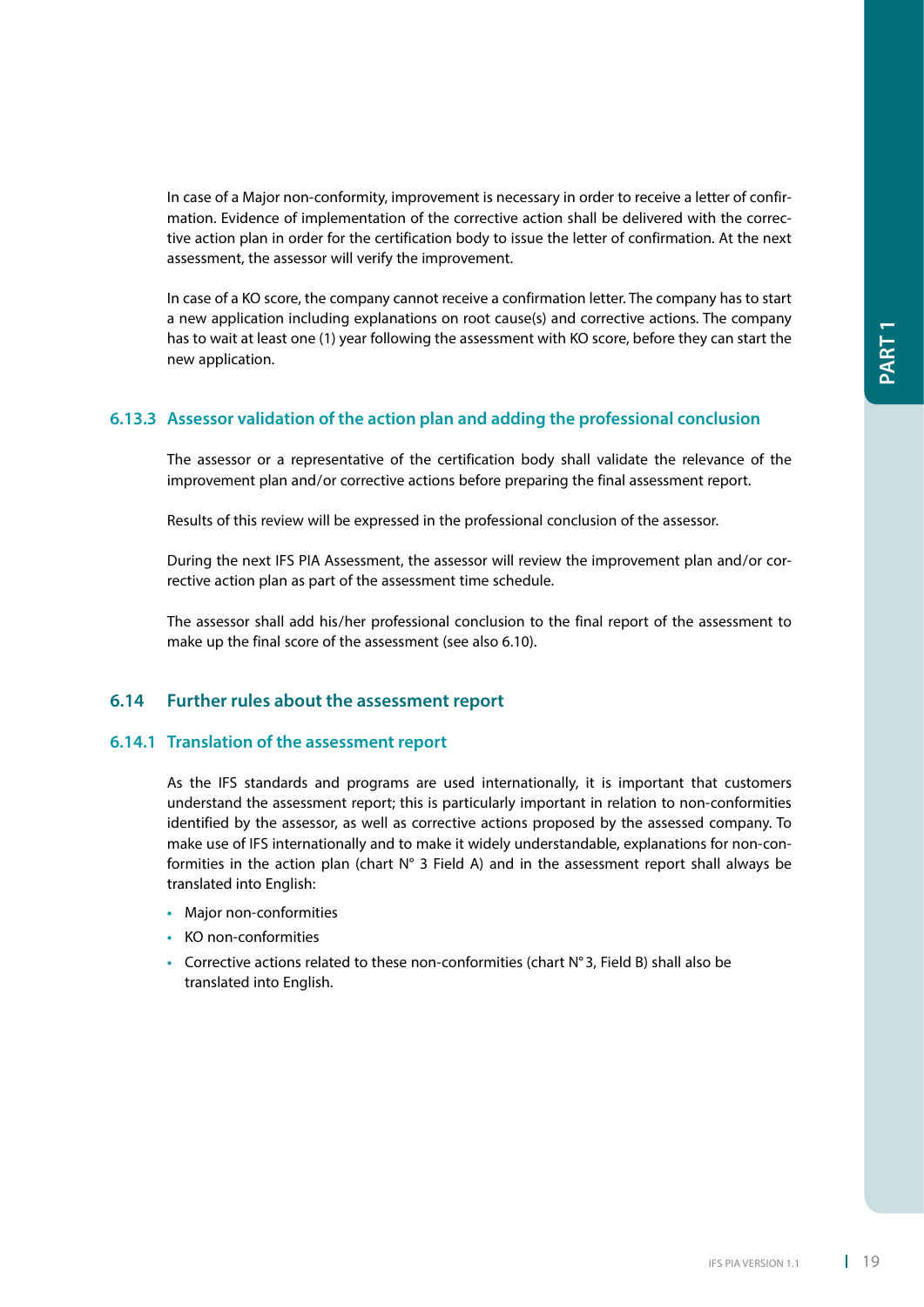| Require-<br>ment<br>No. | <b>IFS PIA requirement</b>                                                                                | Evalua-<br>tion | <b>Explanation</b><br>(by the<br>assessor) | Correction,<br>root cause and I<br>corrective<br>action (by the<br>company) | Responsibility,<br>date and<br>status of im-<br>plementation<br>(by the<br>company) |
|-------------------------|-----------------------------------------------------------------------------------------------------------|-----------------|--------------------------------------------|-----------------------------------------------------------------------------|-------------------------------------------------------------------------------------|
| 2.2                     |                                                                                                           |                 | <b>Field A</b>                             | <b>Field B</b>                                                              | Field C                                                                             |
|                         | The company shall have<br>and maintain a current<br>overview of all company<br>sites and their locations. | Major           |                                            |                                                                             |                                                                                     |

#### <span id="page-21-0"></span>**Chart N° 3: Outline corrective action plan**

The certification bodies are responsible to translate these explanations and corrective actions. The translation shall be made under each sentence of the original version and included in the assessment report.

#### **6.15 Scoring details and conditions for issuing an assessment report and a letter of confirmation**

| <b>Assessment</b><br>result         | <b>Status</b>              | <b>Action (assessed</b><br><b>Report form</b><br>site)                                                                                                                                                |                                                            | <b>Letter of</b><br>confirmation |
|-------------------------------------|----------------------------|-------------------------------------------------------------------------------------------------------------------------------------------------------------------------------------------------------|------------------------------------------------------------|----------------------------------|
| <b>1 KO</b>                         | Not approved               | Actions and new<br>Report gives<br>initial assessment to<br>status<br>be agreed upon                                                                                                                  |                                                            | No                               |
| >1 Major and<br>total score $<$ 50% | Approved at<br>lower level | Send completed<br>action plan within<br>2 weeks of<br>receiving the pre-<br>liminarily report<br>Send corrective<br>action plan within<br>two (2) weeks of<br>receiving the pre-<br>liminarily report | Report including<br>corrective action<br>plan gives status | Yes                              |
| <b>Total score is</b><br>$< 50\%$   | Approved at<br>lower level | Send completed<br>action plan within<br>two (2) weeks of<br>receiving the<br>preliminarily report.                                                                                                    | Report including<br>action plan gives<br>status            | Yes                              |

#### **Chart N° 4: Assessment results**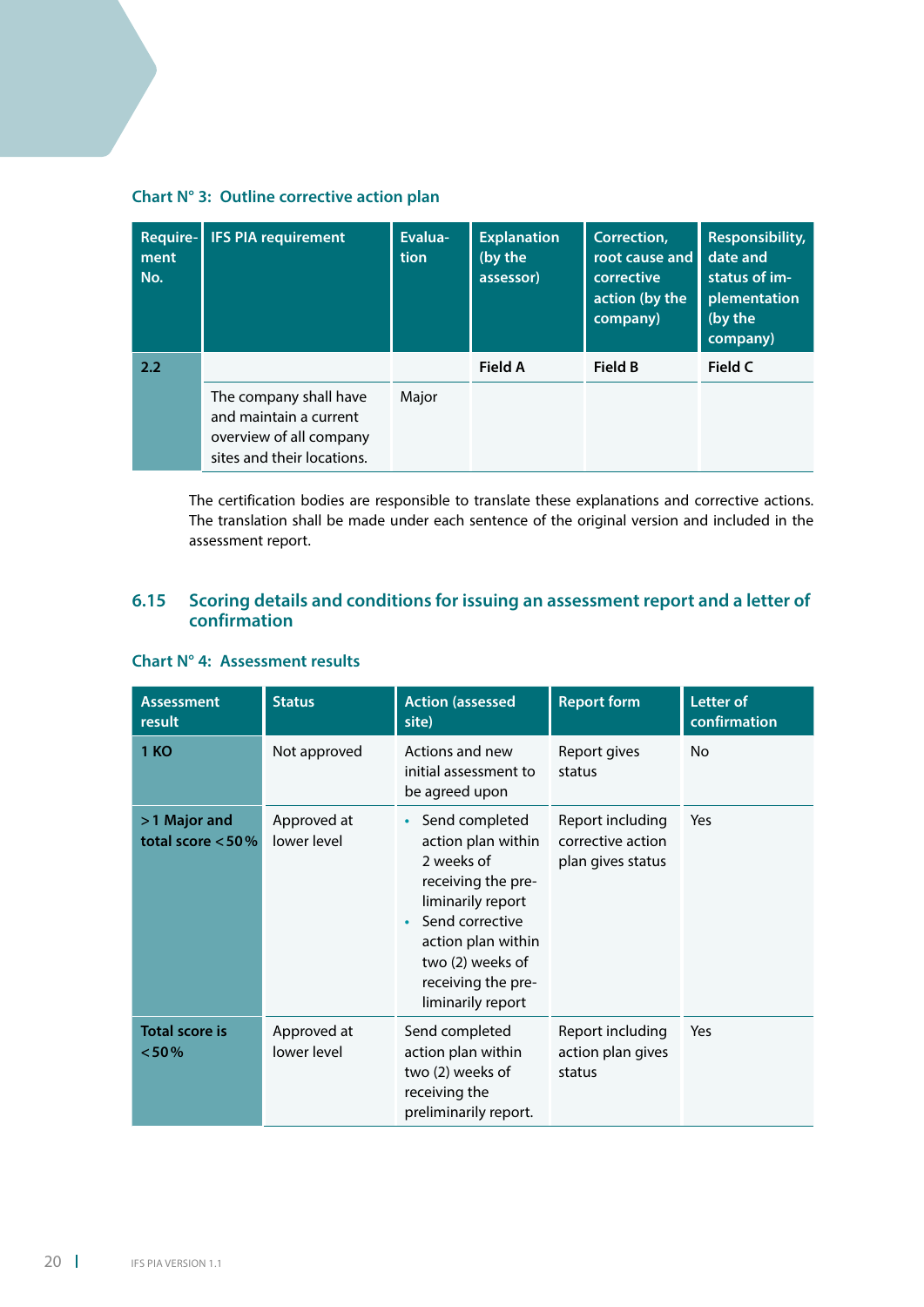<span id="page-22-0"></span>

| <b>Assessment</b><br>result                   | <b>Status</b>                   | <b>Action (assessed)</b><br>site)                                                                 | <b>Report form</b>                              | Letter of<br>confirmation |
|-----------------------------------------------|---------------------------------|---------------------------------------------------------------------------------------------------|-------------------------------------------------|---------------------------|
| <b>Total score is</b><br>$\geq$ 50% and < 70% | Approved at<br>foundation level | Send completed<br>action plan within<br>two (2) weeks of<br>receiving the<br>preliminarily report | Report including<br>action plan gives<br>status | Yes                       |
| <b>Total score is</b><br>$\geq$ 70% and <90%  | Approved at<br>medium level     | Send completed<br>action plan within<br>two (2) weeks of<br>receiving the<br>preliminarily report | Report including<br>action plan gives<br>status | Yes                       |
| <b>Total score is</b><br>$\geq 90\%$          | Approved at<br>higher level     | Send completed<br>action plan within<br>two (2) weeks of<br>receiving the<br>preliminarily report | Report including<br>action plan gives<br>status | Yes                       |

**Note:** the total score is calculated as follows:

Total number of points

 $=$  (total number of relevant IFS PIA checklist requirements – requirements scored with N/A)  $\times$  20

Final score (in %)

= number of points awarded/total number of points + inclusion of the assessor's professional conclusion.

#### **6.15.1 Assessment frequency**

The IFS PIA Assessment can be passed at four (4) different levels. For each of these levels, there is a different assessment cycle.

For assessments in the meat sector, a separate assessment frequency applies due to the high vulnerability to fraud (see chart N°5).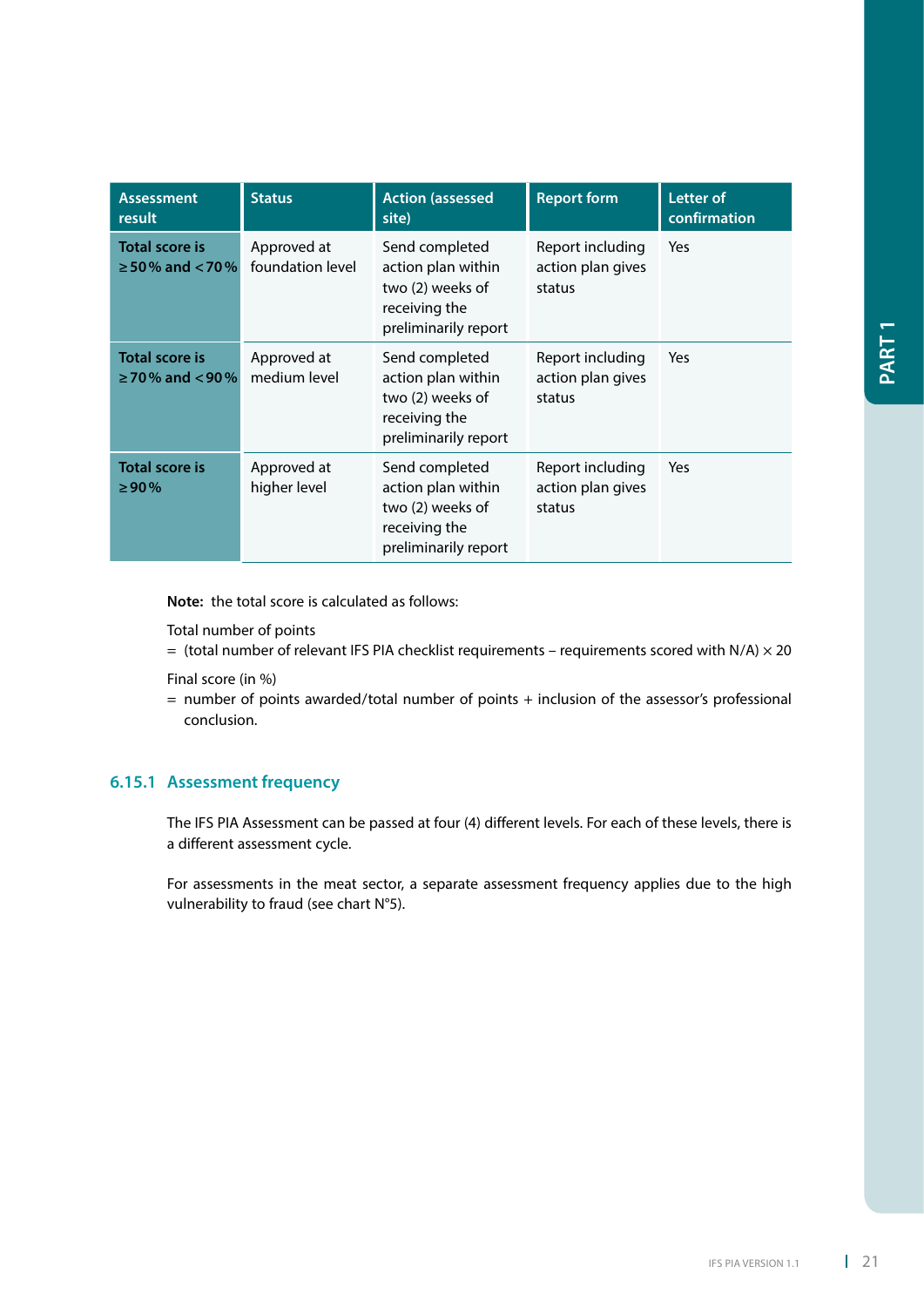<span id="page-23-0"></span>

|  | Chart N° 5: Assessment frequency |  |
|--|----------------------------------|--|
|--|----------------------------------|--|

| <b>Assessment level</b>                                                  | <b>Assessment frequency</b>                 | <b>Assessment frequency</b><br>for the meat sector |
|--------------------------------------------------------------------------|---------------------------------------------|----------------------------------------------------|
| <b>Higher level</b><br><b>Total score is</b><br>$\geq 90\%$              | Renewal assessment after<br>three (3) years | Renewal assessment after two (2) years             |
| <b>Medium level</b><br><b>Total score is</b><br>$\geq$ 70% and <90%      | Renewal assessment after two (2) years      | Renewal assessment after two (2) years             |
| <b>Foundation level</b><br><b>Total score is</b><br>$\geq$ 50% and < 70% | Renewal assessment after year               | Renewal assessment after year                      |
| Lower level<br><b>Total score is</b><br>$<$ 50%                          | Renewal assessment after<br>six (6) months  | Renewal assessment after<br>six (6) months         |

**Note:** In case of a KO allocation, the assessment cannot be successfully completed and the company has to wait at least one (1) year following the assessment with KO score, before they can start the new application for IFS PIA.

#### **6.15.2 Specific management of the assessment process (report, letter of confirmation) in case one or several KO's has/have been scored**

In case one or several KO(s) is/are scored during the assessment, the current IFS PIA letter of confirmation shall be suspended in the IFS Audit Portal by IFS as soon as possible or within two (2) working days after the assessment date at latest.

**Note:** All users having access to the IFS Audit Portal and having mentioned the respective company in their favorites list will receive an e-mail notice.

# **7 Awarding the letter of confirmation**

For the IFS PIA Assessments, no certificate is granted, but a letter of confirmation is issued. A template can be found in Part 3 of this document and can be generated via the provided excel file.

A letter of confirmation shall be issued to the specific assessed site.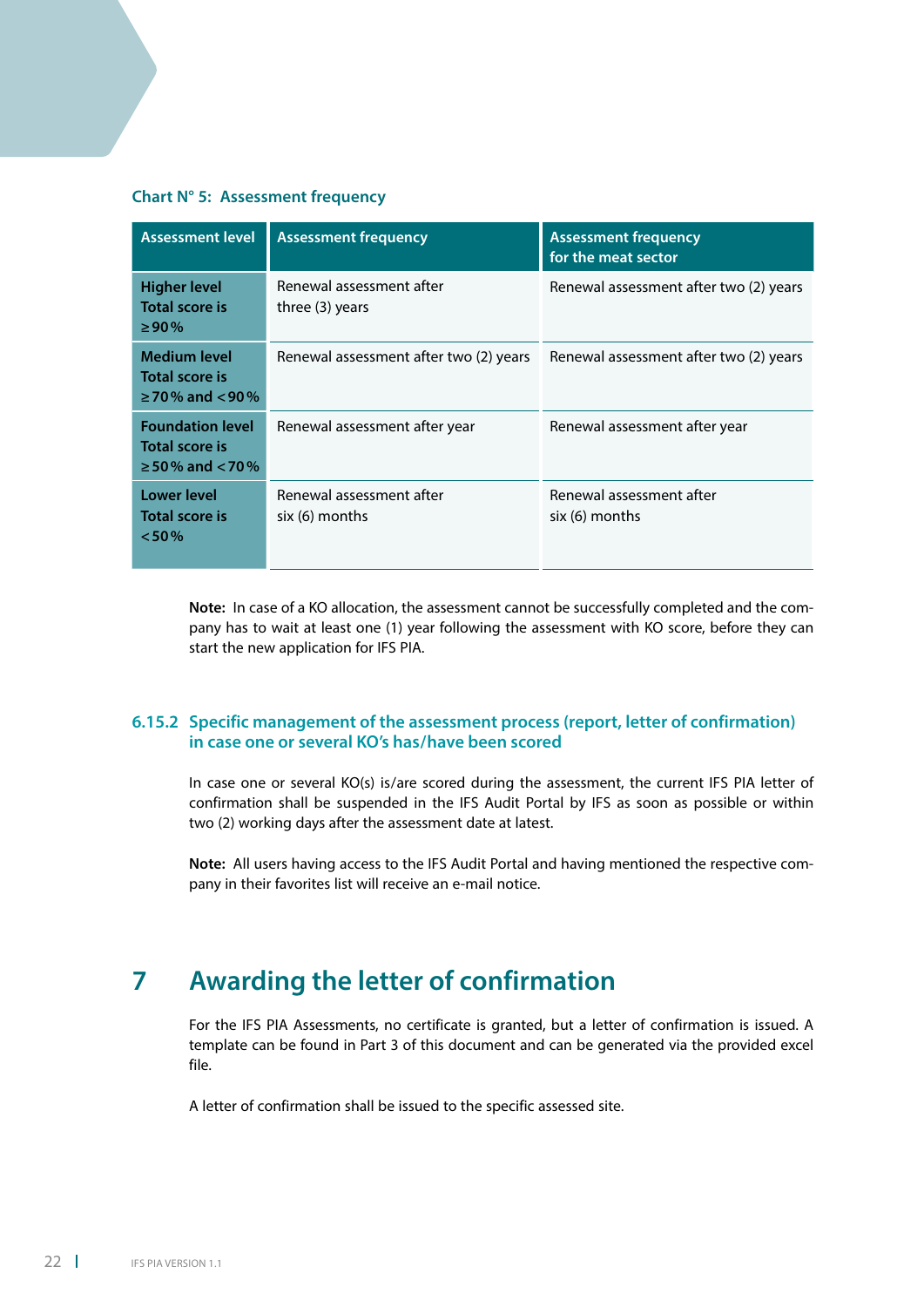#### <span id="page-24-0"></span>**7.1 Deadlines for awarding the letter of confirmation**

The assessment shall be valid effectively from the date of issue stated on the formal report itself and shall end after the initial assessment date  $+$  eight (8) weeks – one (1) day  $+$  the time specified in the assessment report for the following assessment (see 6.13). The date for the following scheduled assessment shall be calculated from the date of the initial assessment, not from the date of issue of the report/letter of confirmation.

The time between the date of the assessment and the sending of the final report to IFS is determined as follows:

- **•** two (2) weeks to draw up the preliminary report of the assessment
- **•** two (2) weeks for the company to respond to the deviations and non-conformities (i.e. draw up the action plan)
- **•** two (2) weeks for the assessor to check the proposed improvements and/or corrective actions, add his professional conclusion and send the assessment report to the IFS.

**In total:** six (6) weeks between the date of assessment and final assessment report/sending the assessment report to IFS and awarding the letter of confirmation:

- **•** Target time: six (6) weeks
- **•** Maximum time: eight (8) weeks

#### **7.2 Information about conditions of withdrawal of the report and letter of confirmation**

Withdrawal of the report and the letter of confirmation by the certification body is only permitted in the event that a number of circumstances occur where the site may no longer comply with the requirements of the IFS PIA Assessment. These instances could be as follows:

- **•** Proof that the site no longer complies with the requirements and the assessment protocol and that there are therefore serious doubts about the product integrity.
- **•** Evidence of tampering with documentary records.

# **8 Assessment cycle**

The renewal assessment should be initiated by the assessed company.

**Note:** the assessed company/site receives a reminder from the IFS Database six (6) months before the assessment report/letter of confirmation expires.

Even if the renewal assessment date changes and does not completely correspond to the anniversary date, the validity date of the assessment report and letter of confirmation shall remain the same each year.

This is to avoid gaps between two (2) consecutive reports/letter of confirmations. In addition, a company will not shorten its validity timeframe even when scheduling the assessment earlier than necessary.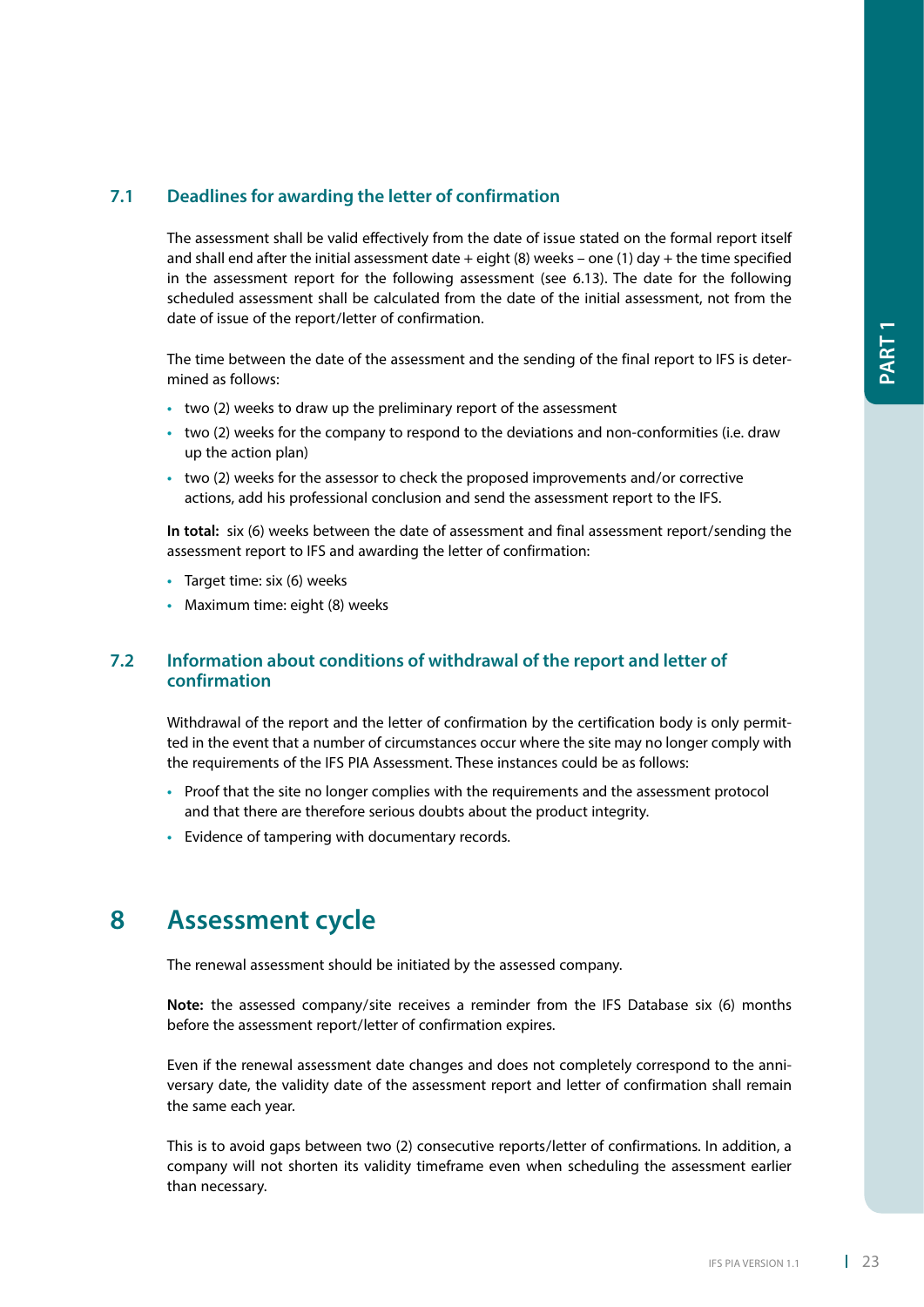<span id="page-25-0"></span>

| Example for foundation level (new assessment after one (1) year): |                      |
|-------------------------------------------------------------------|----------------------|
| Initial assessment date:                                          | 01. October 2020     |
| Date of issue of report/letter of confirmation: 26. November 2020 |                      |
| Report/letter of confirmation valid until:                        | 25. November 2021    |
| Renewal assessment date:                                          | 25. September 2021   |
| Report/letter of confirmation valid until:                        | 25. November 2022 (i |

independently from the renewal assessment date).



The following assessment should be scheduled at earliest eight (8) weeks before and at latest two (2) weeks after the assessment due date (due date is the anniversary date of the initial assessment).

In the event that an assessed company does not conform with the above mentioned rules regarding assessment scheduling, this will lead to a break in the assessment cycle.

In the event that no renewal assessment takes place, the assessed company remains visible in the IFS Database for a further three (3) months after the validity of report/letter of confirmation has expired.

# **9 Distribution and storage of the assessment report**

Assessment reports shall remain the property of the company and shall not be released, in whole or part, to a third party without the company's prior consent (except where required by law). This consent for distribution must be in writing and can be granted by the company vis-à- vis IFS/or vis-à-vis the relevant user. The certification body shall keep a copy of the assessment report. The assessment report shall be stored safely and securely for a period of five (5) years.

Access conditions to information about assessment reports are fully detailed in Part 3.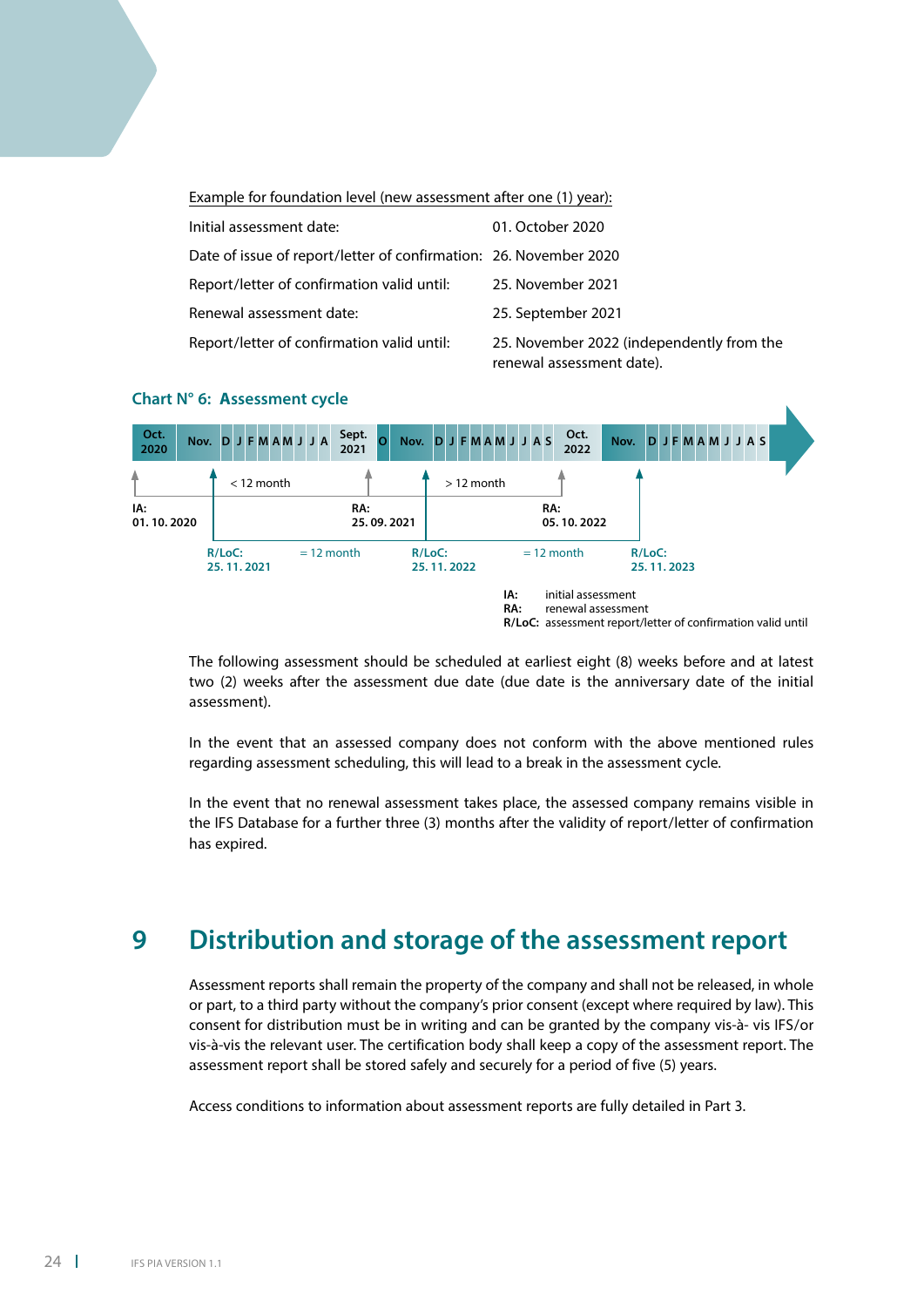# <span id="page-26-0"></span>**10 Supplementary actions**

The decision on the level of supplementary actions required on the basis of the assessment report shall be made at the discretion of the individual retailer.

# **11 Appeal and complaints**

#### **11.1 Certification body appeal and complaints procedure**

The certification body shall have documented procedures for the consideration and resolution of appeals against the results of an assessment.

These procedures shall be independent of the individual assessor and will be considered by senior management of the certification body.

Appeals shall be finalised within twenty (20) working days of receiving the information from the assessed company.

The certification body shall have documented procedures for handling complaints received from the companies and/or other relevant parties. An initial response will be given within ten (10) working days of receiving the complaint. A letter confirming the receipt of the complaint will be issued within a maximum of five (5) working days. A full written response will be given after completing a full and thorough investigation.

#### **11.2 Quality assurance actions after complaint notification**

Retailers or any other interested parties have the right to forward any possible complaint to IFS for investigation and management.

The IFS offices collect complaints concerning IFS PIA Assessments, reports or other circumstances in which the integrity of the IFS brand is in question.

Retailers, certification bodies, employees assessed according to IFS PIA and any other person can use the complaint form on the IFS website www.ifs-certification.com or can send an email to complaintmanagement@ifs-certification.com to inform IFS about a certain issue.

The IFS offices will gather all necessary information in order to investigate the cause of the complaint and to establish if there are deficiencies by the assessed company, certification body or the assessors in meeting IFS PIA requirements.

Based on this investigation and if deviations are identified, the certification body shall implement an appropriate action plan.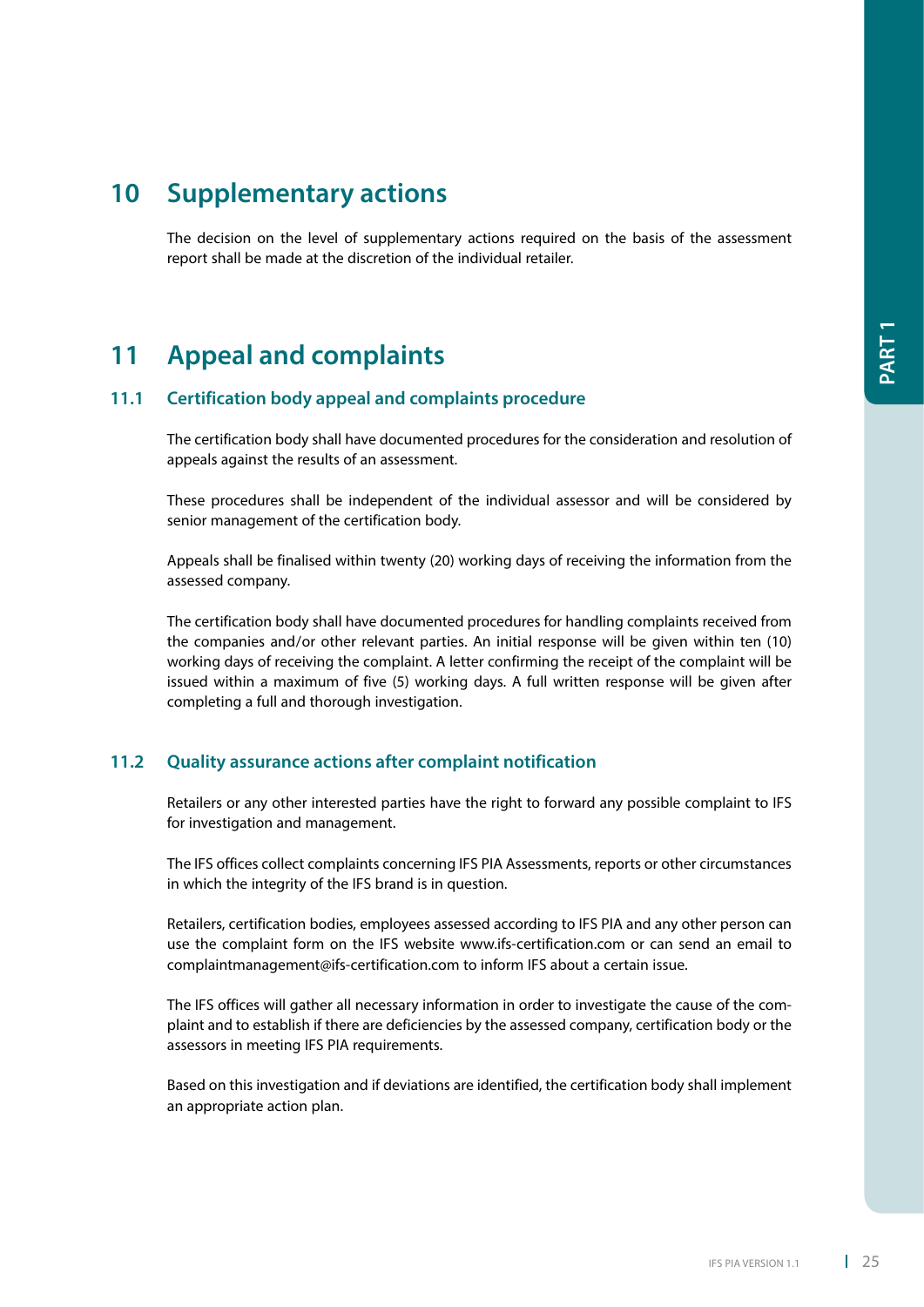# <span id="page-27-0"></span>**12 Ownership and usage of the IFS PIA logo**

The copyright of IFS PIA and the registered trademark is fully owned by the IFS Management GmbH. The IFS PIA logo can be downloaded via the secured section of the IFS Database.

Furthermore, the terms and conditions stated below shall be checked by the assessor during the assessment and the results of this check shall be described in the company profile of the assessment report.

In the event that the assessor identifies that the company does not fulfil those terms and conditions, IFS offices shall be informed accordingly.

If a site is no longer qualified due to a withdrawal or suspension of the letter of confirmation, it may no longer use the logo or letter of confirmation.

#### **Application**

These terms and conditions apply for all IFS logos in general.

#### **Form, design and colour of the IFS logo**

When used, the IFS PIA logo must comply with the form and colour of the scale drawing. If it is used in documents, black and white print is also permitted.

An IFS PIA assessed Company may—subject to the provisions mentioned below—use the IFS PIA logo in its documents (for example invoices).

The IFS PIA logo can be used in print, physical and electronic form, and in films, providing the forms and formats are respected. The same conditions apply to the use of the logo as a stamp.

#### **Restriction of comment and interpretations**

When an IFS PIA assessed company, an IFS training service provider, an IFS consultant or an IFS certification body publishes documents bearing the IFS PIA logo, comment and interpretations referring to IFS shall be clearly identifiable as such.

#### **Use of the IFS PIA logo in promotional material**

An IFS PIA assessed company may use the IFS logo for promotional reasons and publish information about its IFS Assessment provided that it is not visible to the end consumer.

The IFS PIA logo and the information about the assessment may be used in correspondence with relevant IFS users, but not in correspondence with the end consumer.

The IFS PIA logo may not be displayed on the products themselves, or any kind of advertising document likely to reach the end consumer (e.g. public exhibitions for end consumers, brochures). The IFS PIA logo may be displayed on any kind of general communications (e.g. exhibitions for business contacts, brochures, generic articles about product safety and quality management in general, vehicles). It must be ensured that all information concerning the IFS PIA Assessments shall clearly reference IFS.

The IFS logo may not be used in presentations without any clear connection to IFS.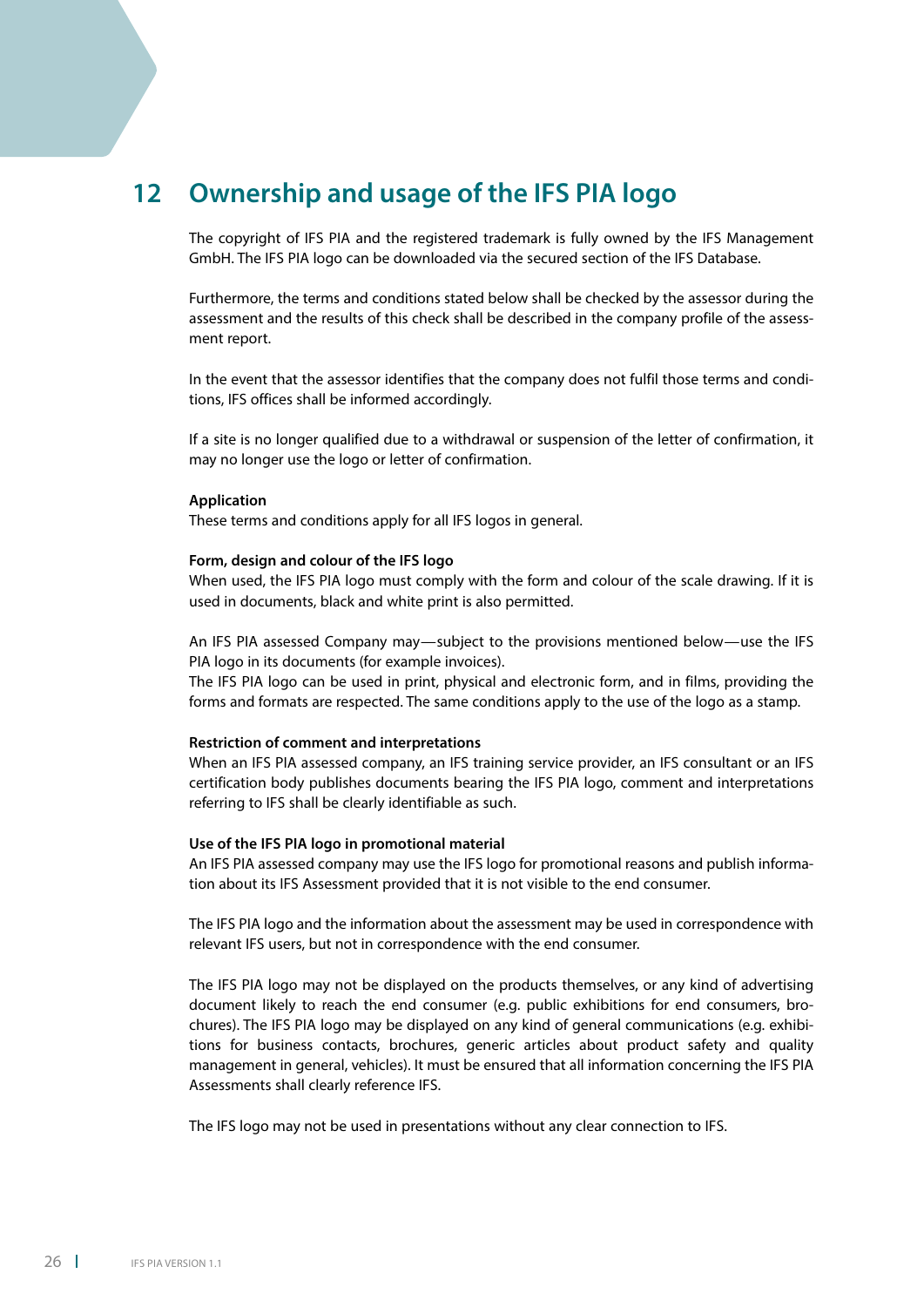#### <span id="page-28-0"></span>**Further restriction on the use of the IFS PIA logo**

The IFS PIA logo shall not be used in a way that could provide the interpretation that the IFS owner is responsible for the assessment decision. Furthermore, the same applies for opinions and interpretations which could be derived from it. In the event of withdrawal of the IFS PIA Program Assessment Decision, the assessed company has to immediately stop to include the IFS logo on its documents and/or website and stop any communication about IFS.

#### **Communication of the IFS PIA Assessment**

All the above mentioned rules apply to any communication regarding IFS PIA.

This also means that the wordmarks "IFS", "International Featured Standards", or "IFS PIA" or similar are not allowed to be communicated on finished products, which are available to the end consumer.

# **13 Review of the IFS PIA Program**

The review committee needs to demonstrate control of the quality and content of the program and will regularly review the checklist and the protocol to ensure that they are still in compliance with their requirements. The review committee shall be formed with all participants involved in the assessment process: representatives of retailers, the industry, consultants and certification bodies. The objective of the review committee is to share experiences, discuss and decide on changes to the training and to the checklist requirements for the assessment report.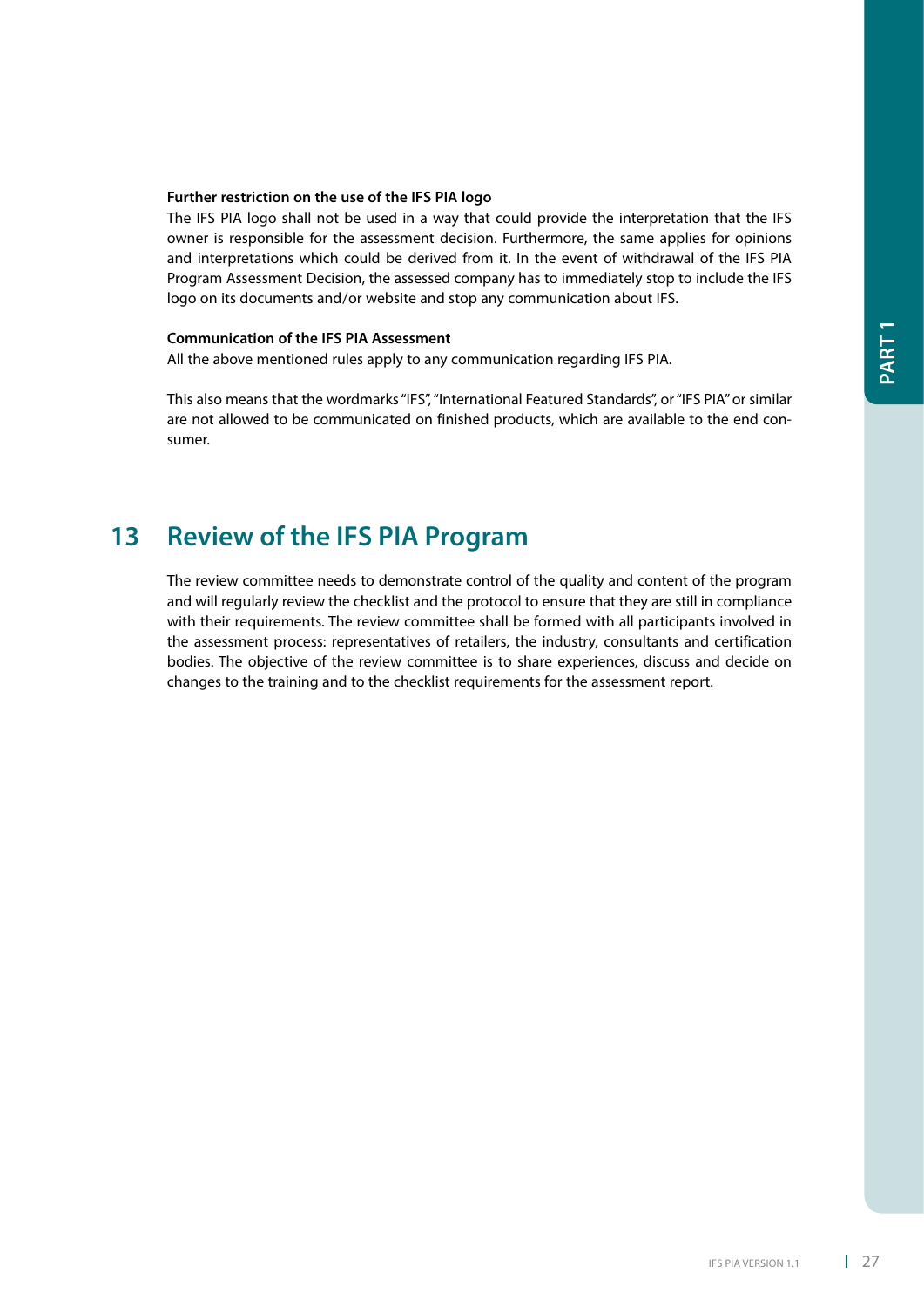# <span id="page-29-0"></span>**ANNEX 1: Scope of application of the different IFS Standards**





#### **IFS Food**

Standard for auditing food product processors/manufacturers

IFS Food shall be used when a product is processed or where there is a hazard for product contamination during the primary packing.

#### **IFS HPC**

Standard for auditing household and personal care processors/manufacturers

IFS HPC shall be used when a product is processed or where there is a hazard for product contamination during the primary packing.



Broker

#### **IFS PACsecure**

Standard for auditing food and non-food packaging material manufacturers and applies to packaging processing and/or converting companies.

#### **IFS Broker**

Standard for auditing persons and/or companies who may, or may not own the products, and typically do not take physical possession of the products (e.g. which do not have warehouses, packing stations or truck fleet), but are legal entities which provide broker or agent services.

The Standard applies to food, household and personal care products, as well as packaging materials.

If a manufacturing company also has broker services and wants to certify both activities (processing and broker services), a combined audit may be performed (IFS Food or IFS HPC or IFS PACsecure respectively in combination with IFS Broker).





#### **IFS Wholesale/Cash & Carry**

Standard which covers all wholesaling activities of food, HPC and PACsecure products in Cash & Carry or wholesaling companies. Furthermore, certain treatment and/or processing activities are covered by this standard. This standard also covers packing companies for fruit, vegetables and/or eggs.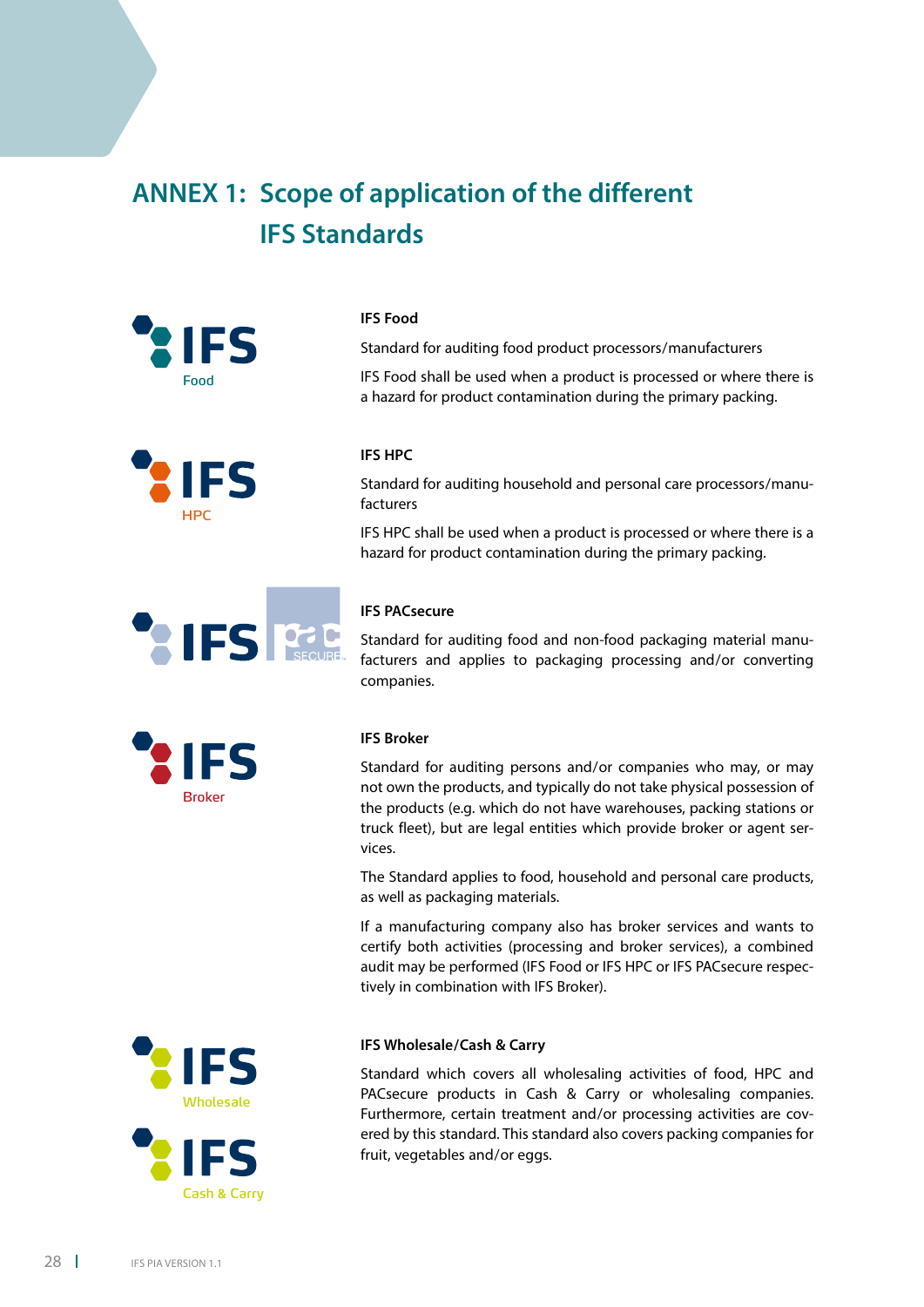

#### **IFS Logistics**

Standard for auditing companies whose activities are logistics services for food and non-food products, such as transport, storage, loading/unloading, etc. It applies to all types of transport: delivery by road, rail, ship, plane; frozen/refrigerated products or ambient stable products.

If a production company has its own logistics activities, they are already covered by the IFS product Standard under the specific sub-chapter about transport and/or storage. Therefore, it is not necessary to perform a combined audit for IFS Food, IFS HPC or IFS PACsecure with IFS Logistics.

# Global Markets Food

#### **IFS Global Markets – Food**

The IFS Global Markets – Food is a standardized food safety assessment program for companies which wish to supply branded food products. The program is meant to support "small and/or less developed businesses" in the development of their food safety management systems and, if desired, making the first step towards the implementation of the IFS Food Standard.

#### **IFS combined audits**

The different IFS product Standards can be combined with the IFS Broker as long as the manufacturing company also trades food and/or non-food products.

A combined IFS Logistics/IFS Broker certification can be applicable if a logistics company also has trading activities with food, HPC and/or packaging products.

Same combined audit can be performed, if a Broker also has own logistics activities, such as storage and/or transport.



In all cases, the auditor/audit team shall ensure that both checklists are properly assessed and, if successful, the company shall get two(2) reports and two (2) certificates.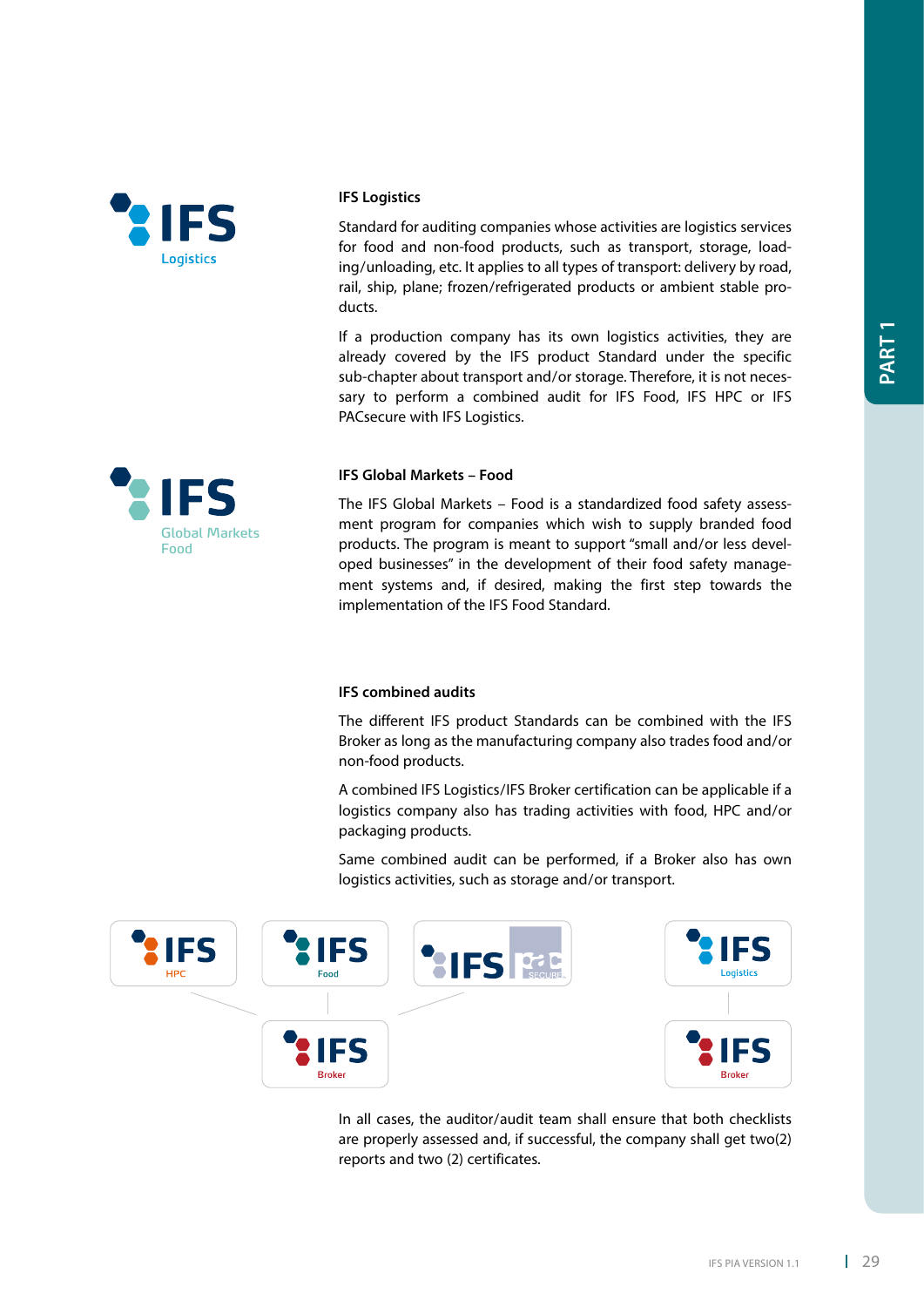## <span id="page-31-0"></span>**ANNEX 2: Assessment process**

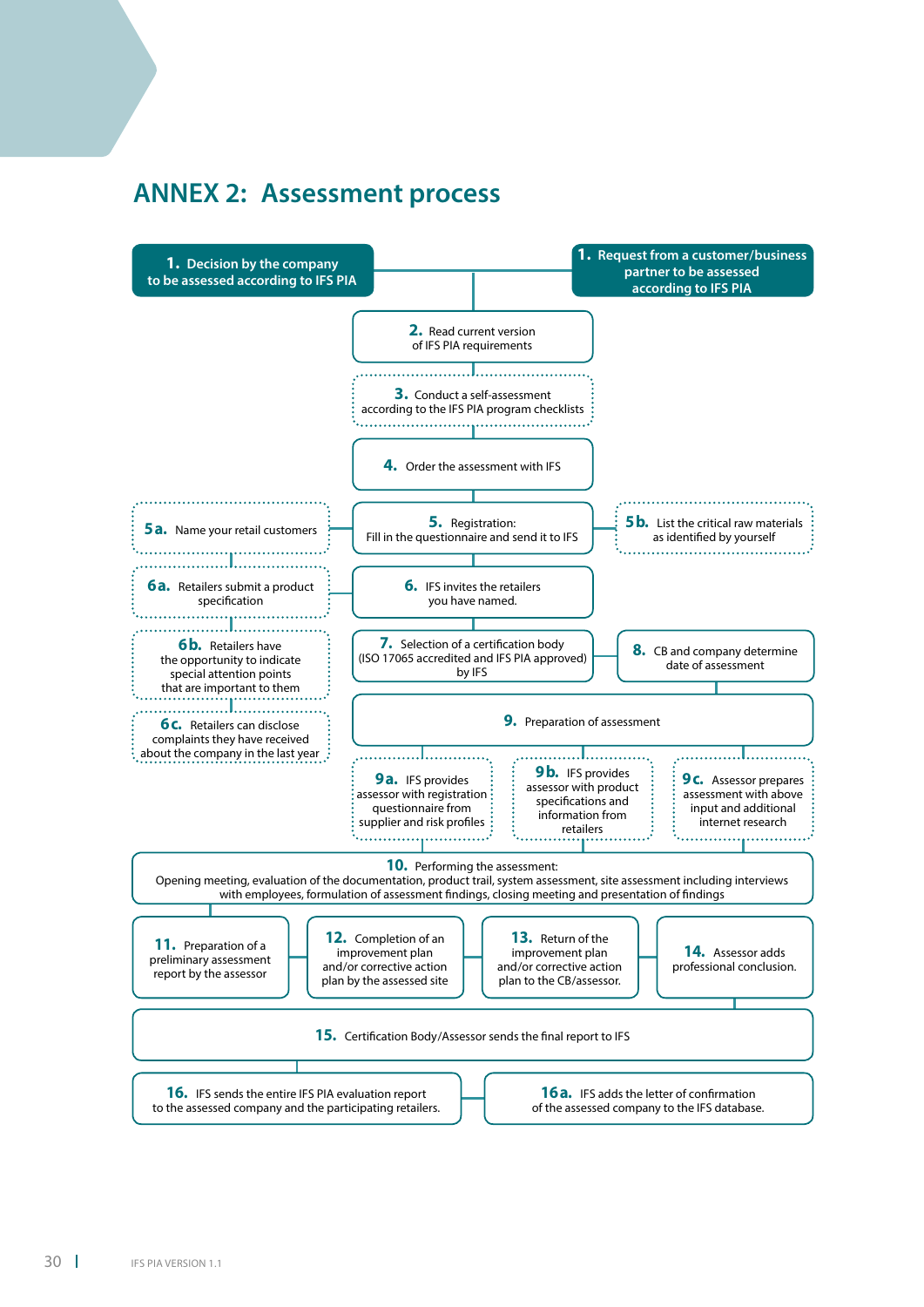# <span id="page-32-0"></span>**ANNEX 3: Flow chart for management of KO and Major non-conformities**

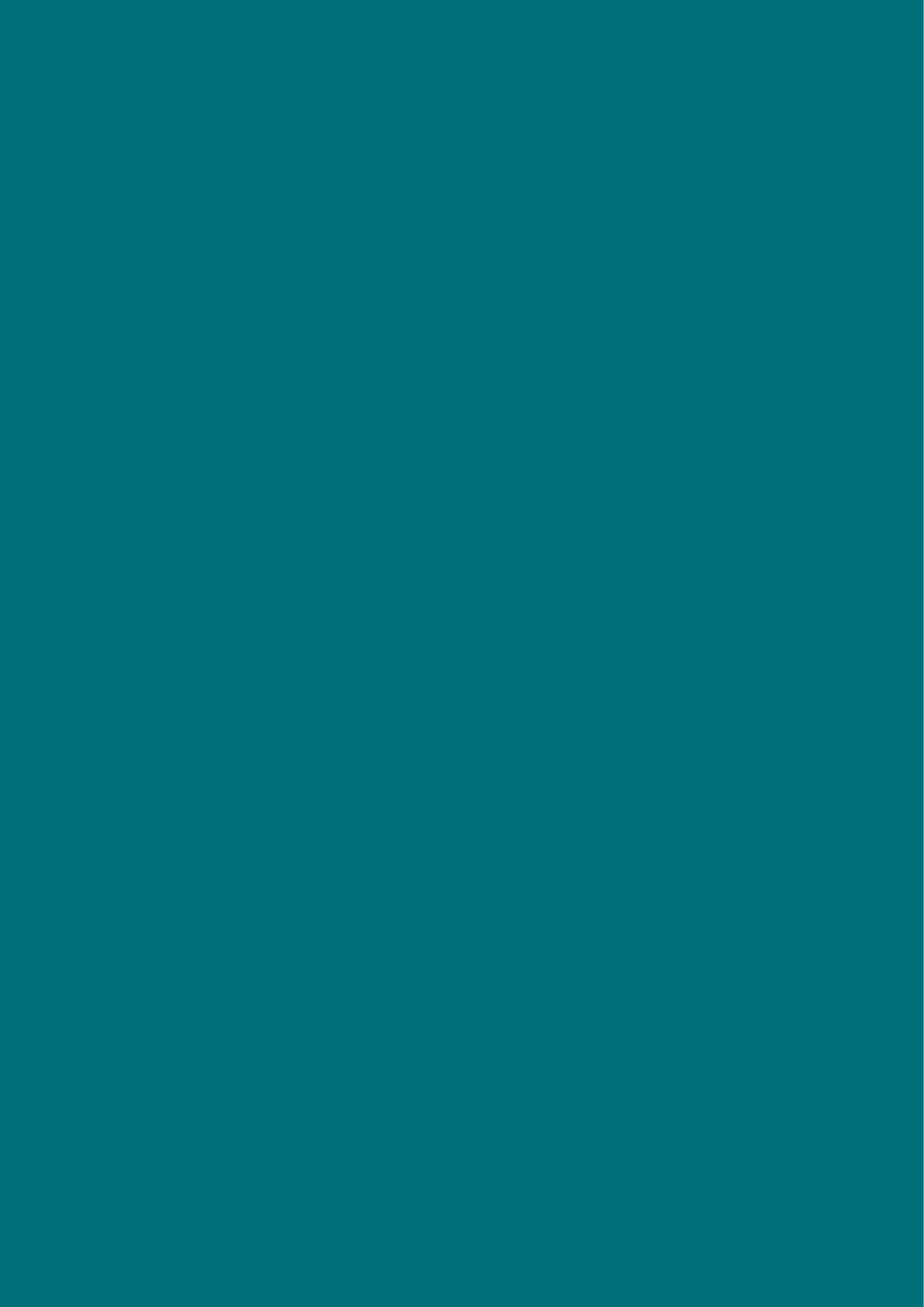# **PART 2**

| 1.             | <b>Management Commitment &amp; Company Culture</b>      | 36 |
|----------------|---------------------------------------------------------|----|
| $\overline{2}$ | <b>Supply Chain and Subcontractors</b>                  | 38 |
| 3              | <b>Claims and Certificates</b>                          | 39 |
| 4              | <b>Product &amp; Process Integrity Risk Management</b>  | 40 |
|                | 5 Traceability and Batch Balance                        | 41 |
| 6              | <b>Product Integrity Management System</b>              | 42 |
|                | 7 Product Integrity Financial Management                | 44 |
|                | <b>ANNEX 1: Professional conclusion of the assessor</b> | 45 |
|                | <b>ANNEX 2: Glossary</b>                                | 46 |

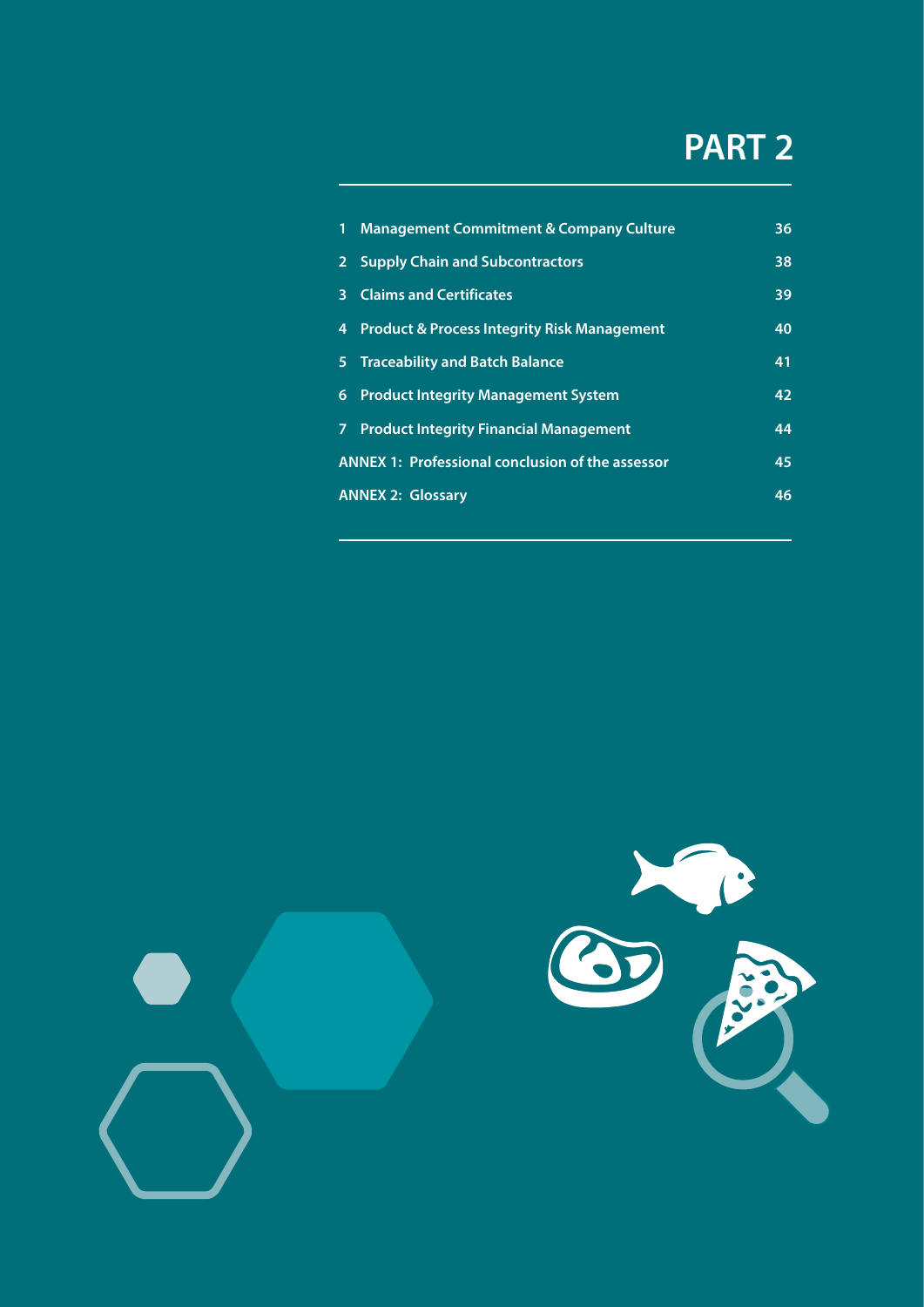# <span id="page-35-0"></span>PART<sub>2</sub> LIST OF IFS PIA ASSESSMENT REQUIREMENTS

# **1 Management Commitment & Company Culture**

#### **1.1 Management Commitment**

- 1.1.1 Top management shall confirm its commitment to product integrity by laying down a corporate product integrity policy.
- 1.1.2 Top management shall communicate the corporate product integrity policy to all employees. The communication emphasises the importance of product integrity and the need to satisfy the requirements of this standard.
- 1.1.3 Top management shall ensure that the company continuously complies with this standard.
- 1.1.4 Top management shall provide the necessary resources to comply with this standard.

#### **1.2 Management Responsibility**

1.2.1 Top management shall ensure that the tasks, responsibilities and authorities for relevant roles to comply with this standard are assigned, communicated and understood within the organization. Concentration of power on one individual and/or conflicts of interest shall be avoided.

#### **1.2.2 Top management shall assign a product integrity manager who has the responsibility and authority to determine, implement, maintain and update the product integrity management system.**

- 1.2.2.1 The product integrity manager shall have an independent position with respect to operations and reports directly to top management about the effectiveness of the product integrity management system.
- 1.2.3 Top management shall take accountability for the effectiveness of the product integrity management system to achieve the goal of this standard and therefore shall ensure that SMART product integrity objectives are established for the management system.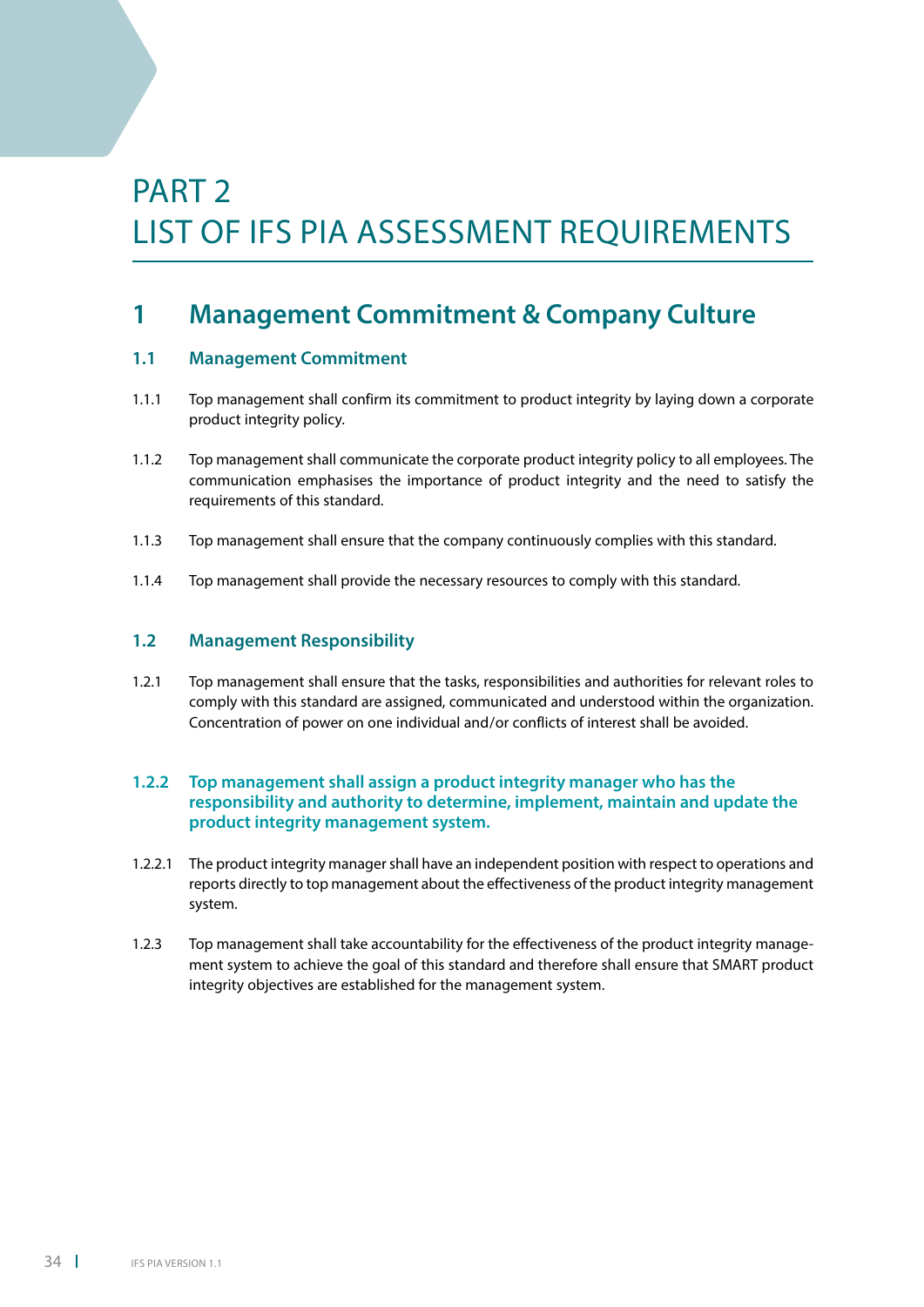- <span id="page-36-0"></span>**1.2.4 Top management shall review the product integrity management system at least yearly to determine whether the system is effective. Top management shall draw a conclusion about the effectiveness of the product integrity management system, the achievement of integrity objectives, and the effectiveness of the product integrity policy. Where necessary, top management shall name and initiate actions for improvement.**
- 1.2.4.1 The input for the management review includes a minimum of the following:
	- **•** product integrity objectives;
	- **•** status of actions established during the last management review;
	- **•** evaluation of risk profiles of raw materials, packaging materials, suppliers and subcontractors;
	- **•** evaluation of IFS PIA Assessment status of suppliers and customers (3.6);
	- **•** evaluation of the product and data integrity risk assessment;
	- **•** evaluation of the management of control points and control measures;
	- **•** evaluation of the validity of claims;
	- **•** evaluation of the management of non-conforming products;
	- **•** evaluation of complaints, recalls, internal and external audits;
	- **•** evaluation of the whistle-blower procedure;
	- **•** evaluation of product packaging design assessments (3.4);
	- **•** evaluation of the effectiveness of trainings;
	- **•** the availability of resources.

#### **1.3 Company Culture**

- 1.3.1 The company shall establish, document and implement a code of conduct applicable for all members of the management and all employees. This code of conduct contains guidelines for desired behaviour in relation to integrity and is communicated to all employees. Implementation of this code is the basis for creating a strong integrity and quality culture.
- 1.3.2 The company shall ensure that managers and employees are obliged to report non-conformities with regard to product integrity to a designated person. This obligation is laid down in instructions communicated to all employees.

#### **1.3.3 The company shall determine, communicate and implement an easy approachable whistle-blower procedure which enables all employees to report issues with regards to product integrity.**

- 1.3.3.1 The company shall ensure that whistle-blower-reports are documented and communicated to the relevant levels within the organization and all necessary measures are taken without unnecessary delay to correct non-conformities as well as their causes.
- 1.3.3.2 The company shall ensure that the whistle-blower is not in any way disadvantaged for reporting. This requirement needs to be included in the whistle-blower procedure.
- 1.3.3.3 The company shall test the whistle-blower procedure at least once a year to verify the implementation and effectiveness of this procedure.

**PART 2**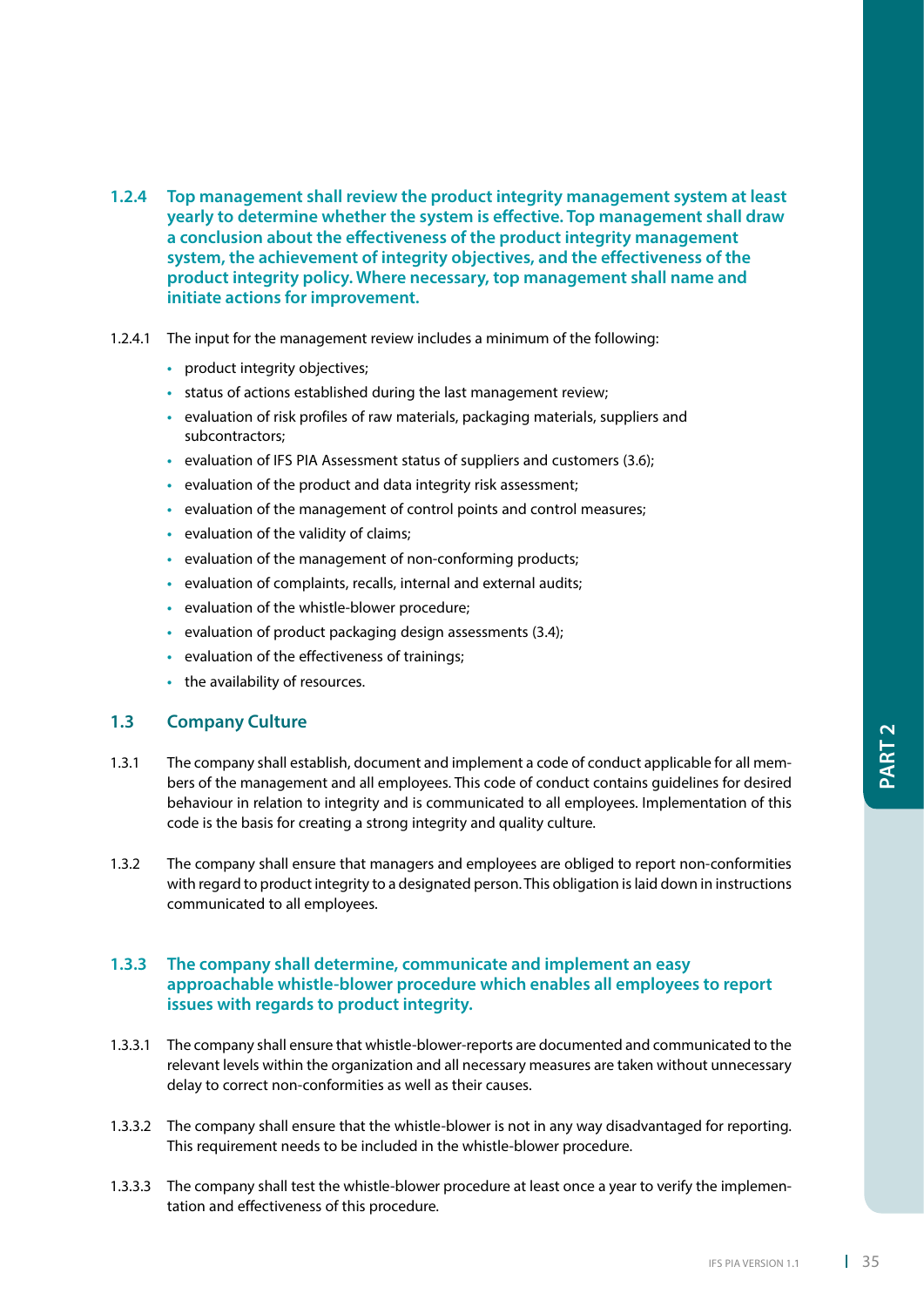# <span id="page-37-0"></span>**2 Supply Chain and Subcontractors**

- 2.1 The company shall have and maintain a current overview of the supply chain which indicates the position of the company in this chain.
- 2.2 The company shall have and maintain a current overview of all company sites and their locations.
- 2.3 The company shall have and maintain a current overview of subcontractors and their locations.
- 2.4 The company shall determine and implement a supplier approval procedure including the estab-lishment of risk profiles (high, medium, low; based on a risk analysis, see 4.4) of raw materials, packaging materials, suppliers and subcontractors. The risk profiles and the underlying motiva-tions shall be documented.

#### **2.5 The company shall have and maintain a current overview of its suppliers (raw materials, packaging materials, (semi)final products) and their supply chain.**

- 2.5.1 This overview shall specify:
	- **•** supplier activity (manufacturing, trading, subcontracting, outsourcing, etc.);
	- **•** supplier site location (postal code + place + country).
- 2.5.2 In case raw materials are identified as medium risk, the company shall identify all suppliers in the supply chain of the "last stage of production" level. In the event that raw materials are identified as high risk, the company shall identify all suppliers in the supply chain up to the source of the risk(s).
- 2.6 The company shall ensure that in case of outsourced processes where products are being processed and/or packed (co-manufacturing, co-packing), the subcontractor has a valid IFS PIA assessment status (or equivalent).
- 2.7 The company shall ensure that in case of outsourced processes where products and packaging are not changed (storage, transport), the service supplier has a valid certificate of a GFSI approved standard.
- 2.8 The company shall verify the IFS PIA assessment status or GFSI certification status of its subcontractors and service suppliers. The frequency of verification shall be based on a risk assessment, with a minimum of once a year.
- 2.9 The company shall determine and implement measures to manage the integrity of raw materials, packaging materials, suppliers and subcontractors (see 4.6). The control measures shall be pro-portional to the established risk profiles.
- 2.10 The company shall evaluate the risk profiles of raw materials, packaging materials, suppliers and subcontractors and review related control measures at least once a year.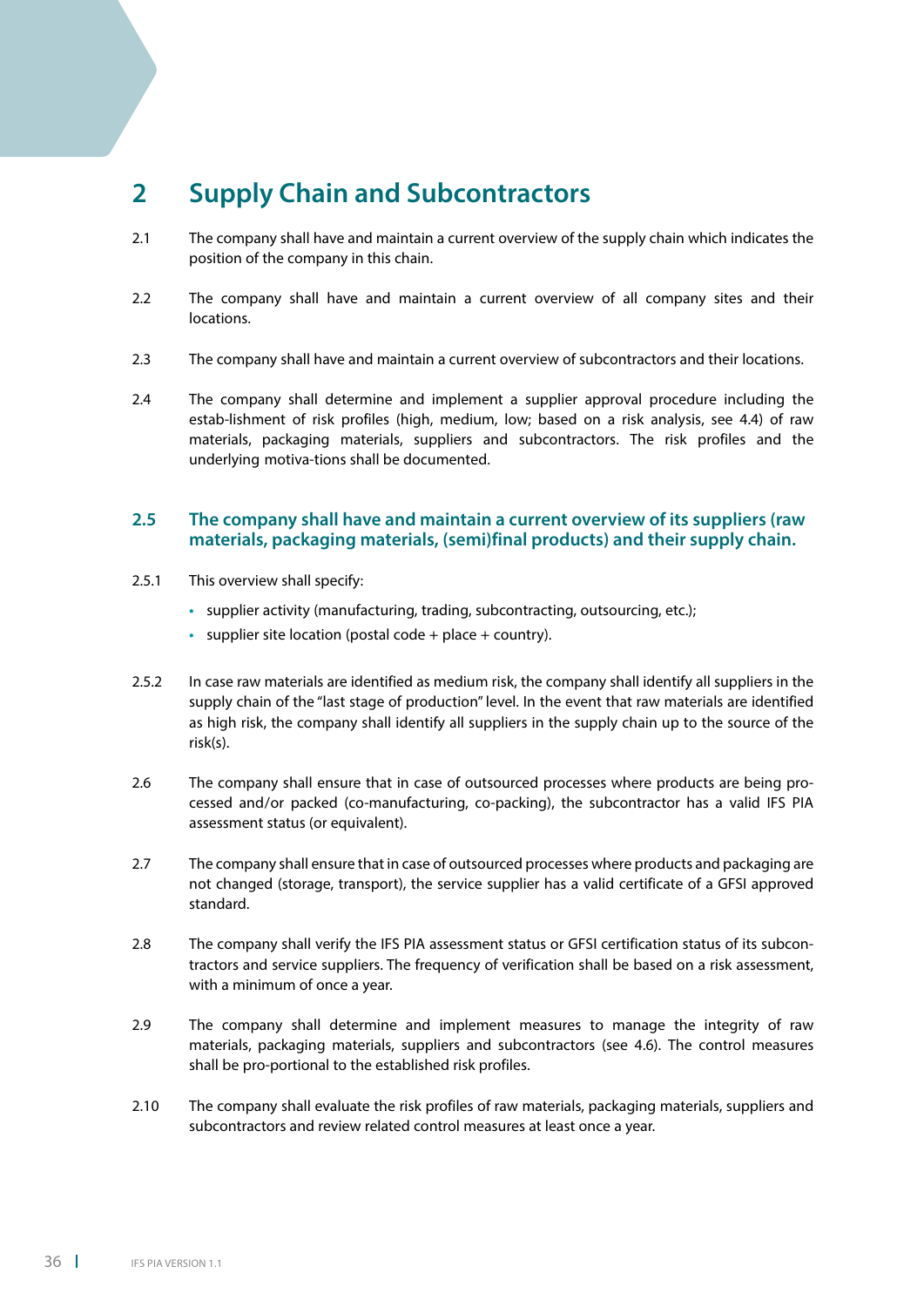# <span id="page-38-0"></span>**3 Claims and Certificates**

3.1 The company shall have and maintain a current overview of all customer contracts containing product integrity parameters and product claims.

#### **3.2 The company shall identify and maintain a current overview of all types of product claims used as input for the product integrity risk assessment (4.4).**

- 3.2.1 This overview specifies whether the claim is related to:
	- **•** the supply chain,
	- **•** the company's own manufacturing processes,
	- **•** or both.
- 3.2.2 This overview specifies:
	- **•** how the claim is communicated (website, database, contract, product specification, packaging, pictures, product label, social media, etc.);
	- **•** to whom the claim is communicated: customer (B2B), consumer (B2C) or both.
- 3.3 The company shall have signed contracts with relevant suppliers, subcontractors and service suppliers detailing supplier requirements to ensure the validity of product claims.
- 3.4 The company shall assess each (new and changed) product packaging and label design in order to identify misleading communication (pictures, statements). Results of the assessments are documented. Misleading packaging designs shall be corrected to ensure product integrity.
- 3.5 The company shall verify the validity of all claims. The verification shall include all control measures and all communications of claims. The frequency and method used (e.g. sampling, testing, traceability checks, mass balance calculation) shall be appropriate for the type of claim and the integrity risks involved.

#### **3.6 In case a Scheme Owner requires a Chain of Custody assurance by means of the IFS PIA Assessment, the company shall only communicate claims when the supplier\* (one tier down) and the customer\*\* (one tier up) has a valid IFS PIA status.**

- \* farmers shall be certified as required by the Scheme Owner
- \*\* customers selling products directly to consumers are excluded
- 3.6.1 The company shall verify the audit status of its suppliers (one tier down) and customers (one tier up) in the case of a Chain of Custody assurance. The frequency of verification shall be based on a risk assessment, with a minimum of once a year.
- 3.7 The company shall ensure that if it is aware of the fact that a claim can be at risk (e.g. horizon scanning, publications, RASFF), the company shall take actions to ensure the claim remains valid for its products.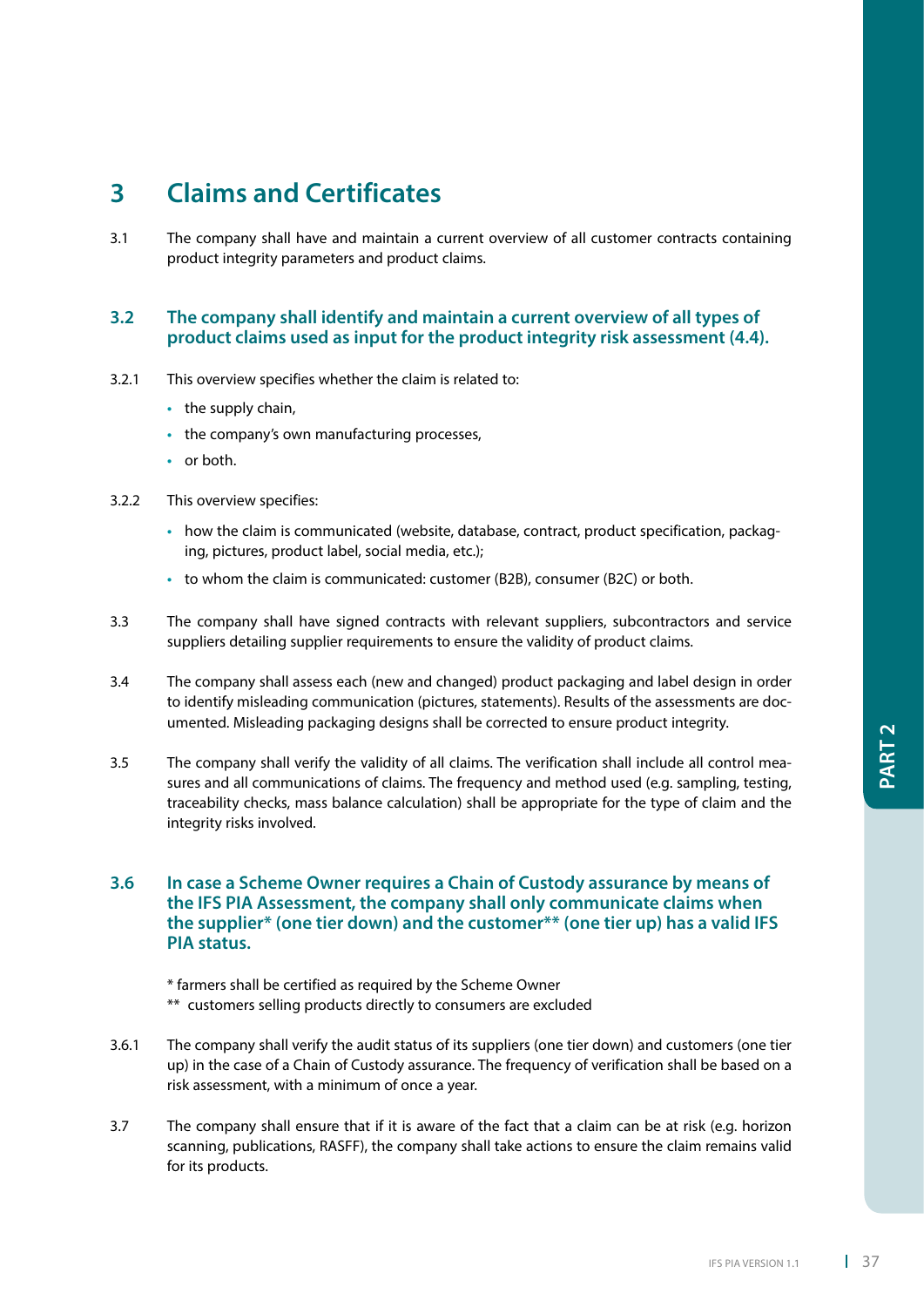# <span id="page-39-0"></span>**4 Product & Process Integrity Risk Management**

- 4.1 The company shall have a system in place which ensures it is informed and up-to-date with regards to current, emerging and potential product integrity hazards. This system provides input for the hazard and risk assessment and initiates updates of the product integrity risk management system when necessary.
- 4.2 The company shall have a schematic description of relevant primary manufacturing processes and related procedures including sales, purchasing, traceability, stock management and finance. This description is the basis for the product integrity analysis and it is verified each year for completeness and accurateness by competent employees.
- 4.3 The company shall have a schematic description of relevant data processing procedures, including management of communications (through contracts, databases, websites, brochures, labels, packaging) management of recipes, product quantity/flow registration, and product & process development. This description is the basis for the data integrity analysis and is verified each year for complete-ness and accurateness by competent employees.
- 4.4 The company shall identify and analyse (opportunity x impact) all relevant product integrity hazards related to the supply chain and to its own organization. This analysis shall take the operational, administrative, organizational and economic hazards for all relevant processes and procedures into account and shall identify significant product integrity and data integrity risks.
- 4.5 The company shall establish the control points to manage all significant product integrity and data integrity risks. These control points are included in the schematic process descriptions.
- 4.6 The company shall determine the control measures for all control points needed to ensure product integrity and data integrity.

#### **4.7 The company shall establish and implement a monitoring system for each control point to demonstrate that the established control measures are effective and product integrity and data integrity is continuously under control.**

- 4.7.1 The monitoring system shall include:
	- **•** responsibilities;
	- **•** control method;
	- **•** control frequency;
	- **•** actions needed in case of non-conformities (incl. re-check);
	- **•** registration of action and results;
	- **•** verification of the monitoring results.
- 4.7.2 The monitoring system shall identify, report and correct non-conformities in time to ensure product and data integrity.
- 4.7.3 The company shall carry out frequent verifications of the monitoring results/registrations. The frequency shall be based on a risk assessment to ensure the effectiveness of the monitoring. Verification shall be carried out and documented by other persons than those carrying out the monitoring. The verification method shall be documented.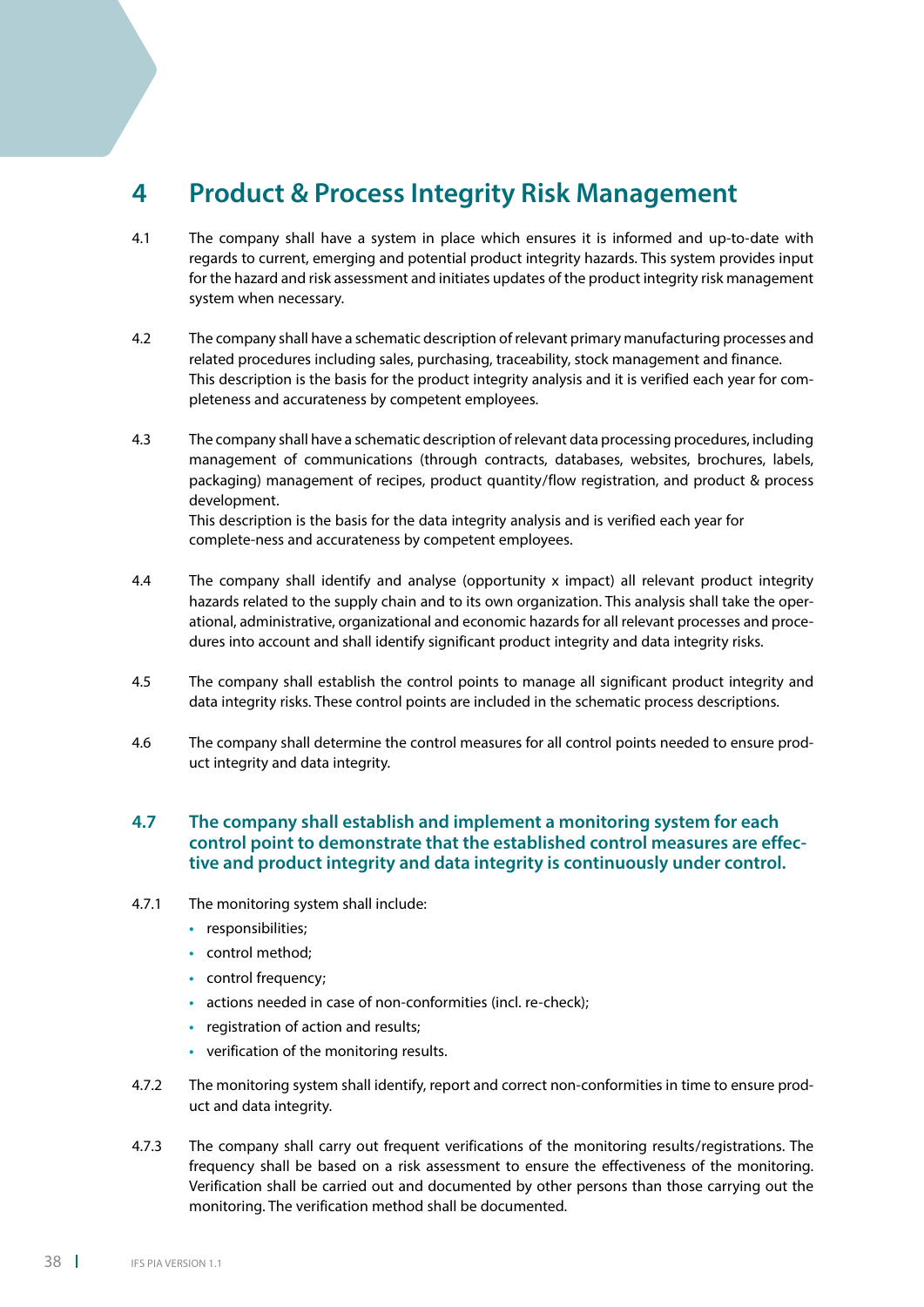<span id="page-40-0"></span>4.8 Measuring equipment shall be calibrated as prescribed by the manufacturer. Calculations in automated systems shall be validated.

# **5 Traceability and Batch Balance**

#### **5.1 Traceability**

- 5.1.1 The company shall identify all raw materials, packaging materials, and (semi)final products with (a) **specific claim**(s) communicated to consumers (B2C). For these materials/products, additional requirements are applicable indicated with **'SC'**.
- 5.1.2 The company shall define the raw material batch size of raw materials and packaging materials. A raw material batch is typically defined by one type of raw material, one supplier, one date of receipt; **SC:** and one supplier batch.
- 5.1.3 The company shall define the manufacturing batch size. A manufacturing batch is typically defined by one product type, one manufacturing date; **SC:** and one manufacturing line and one manufacturing event.
- 5.1.4 The company shall describe and implement a system for the identification of raw material batches and manufacturing batches. This system shall ensure that raw materials, packaging materials and (semi)final products can be identified at all times and during all stages of the manufacturing process.
- 5.1.5 The company shall describe and implement a system for separation in time and/or place to prevent mixing and/or exchange of raw material batches and manufacturing batches at all times and during all stages of the manufacturing process.
- 5.1.6 The company shall ensure that the batch codes by which suppliers identify their delivery batches are known, documented and checked. Non-conformities shall be reported to the supplier.
- 5.1.7 The company shall establish and implement a procedure for the management (storage, release, use) of batch identification materials. Employees responsible for the use of identification materials shall be trained.

#### **5.2 Batch Balance**

- **5.2.1 The company shall describe and implement a system to follow each raw material batch (including packaging) administratively so that traceability (qualitative/ quantitative) is ensured. This monitoring system provides an overview for each raw material batch detailing in which manufacturing batch it has been processed. This monitoring system is kept up-to-date so that the status of the batches is readily available.**
- 5.2.1.1 **SC:** Each raw materials batch needs to be accountably verified (batch balance) to monitor the effectiveness (accurateness, completeness) of the traceability system.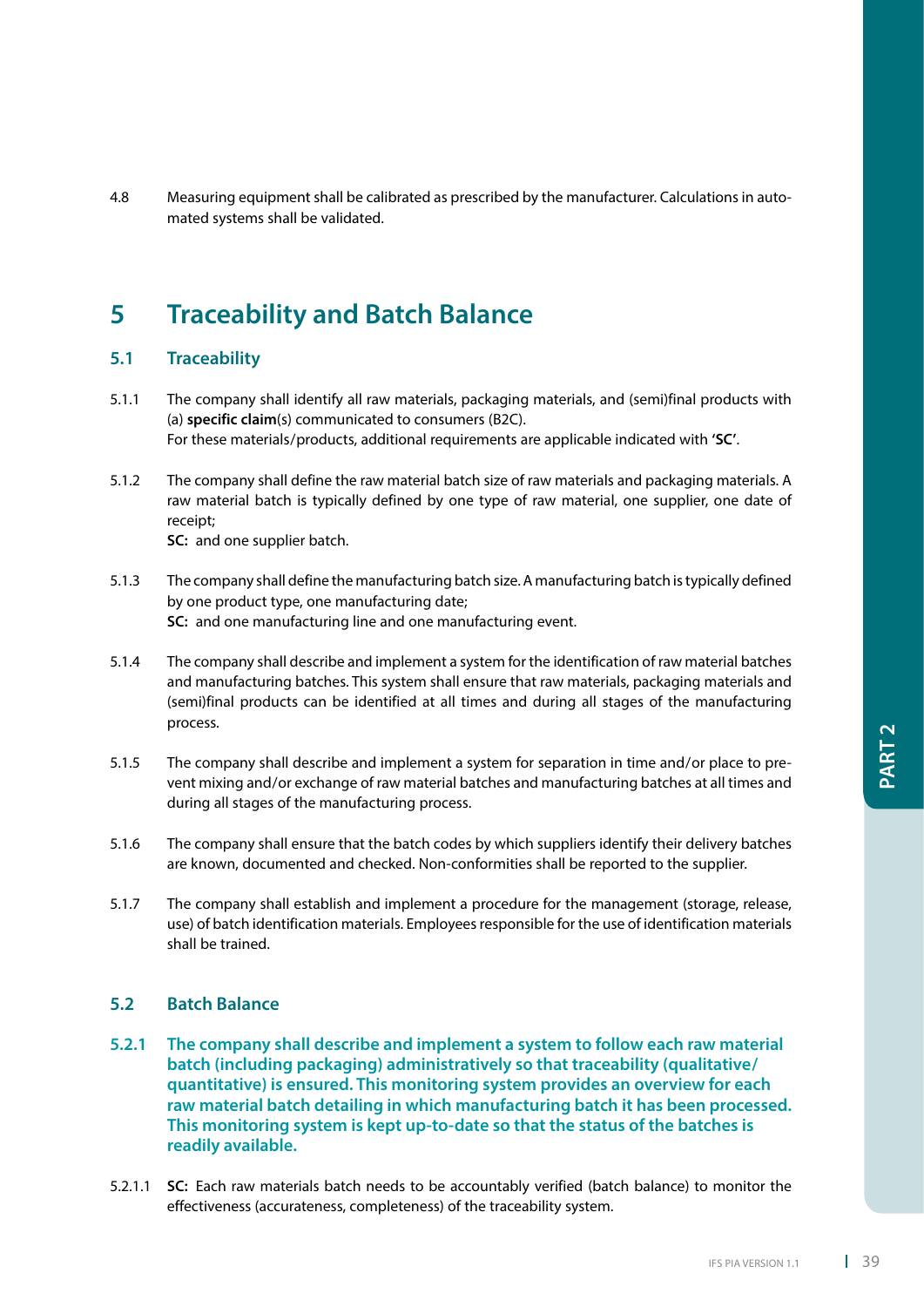<span id="page-41-0"></span>**5.2.2 The company shall describe and implement a system to follow each manufacturing batch administratively so that traceability (qualitative/ quantitative) is ensured. This monitoring system establishes a 'batch passport' per manufacturing batch which includes: the name of the final product, raw material/packaging batches used, volumes in kg and/or numbers,** 

**SC:** the place of processing (process line), processing times.

This monitoring system is kept up-to-date so that the status of the batches is readily available.

5.2.2.1 **SC:** Each completed batch passport needs to be accountably verified (batch balance regarding materials with specific claims (5.1.1)) to monitor the effectiveness (accurateness, completeness) of the traceability system.

#### **5.2.3 The company shall describe and implement a system to follow deliveries administratively so that traceability (qualitative/quantitative) is ensured. This monitoring system provides an overview per manufacturing batch that specifies to which customer the delivery is supplied.**

- 5.2.3.1 **SC:** Each completed manufacturing batch needs to be accountably verified (batch balance) to monitor the effectiveness (accuracy, completeness) of the traceability system.
- 5.2.4 The company shall determine a calculated waste percentage per product (group)/ process. These percentages are validated at least once per year or re-established when the process is adapted where they are documented with underlying supportive evidence.
- 5.2.5 The company shall, when applicable, describe and implement a procedure for rework. This procedure shall ensure the traceability of all rework. Rework shall be registered in the manufacturing batch passport. Employees shall be trained to manage rework conform procedure.
- 5.2.6 For raw materials, packaging materials and products with a certified claim, the product flow needs to be accountably verified (period mass balance) to monitor the effectiveness (accuracy, completeness) of the traceability system of raw materials batches, manufacturing batches and deliveries with a frequency based on a risk assessment, but at least once every quarter per year.

### **6 Product Integrity Management System**

#### **6.1 Organisation**

- 6.1.1 The company shall have and maintain a current schematic overview of the company's organisational structure.
- 6.1.2 The company shall ensure that employees carrying out activities within the product integrity management system are trained and competent.
- 6.1.3 The company shall carry out refresher training at least once a year.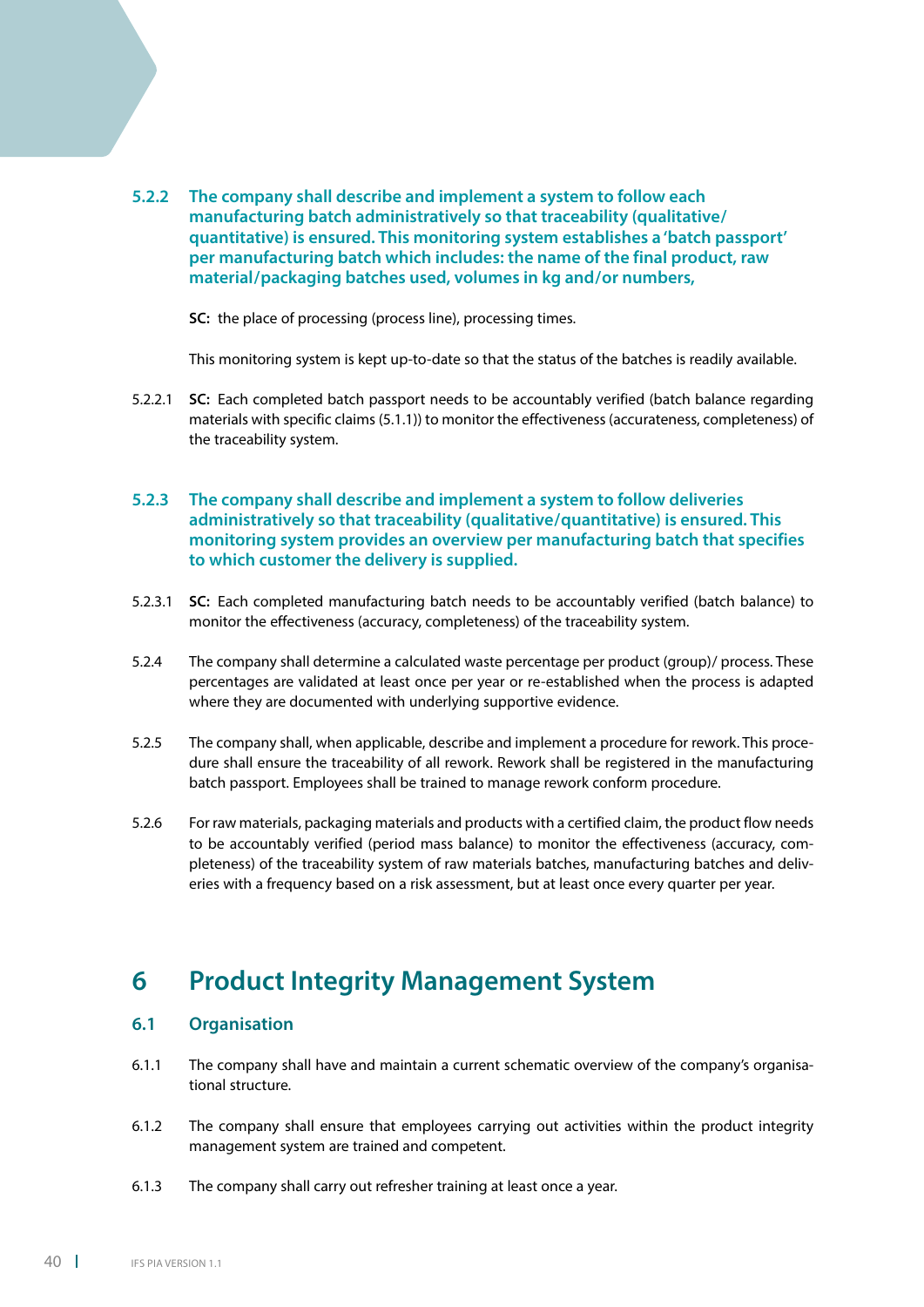- <span id="page-42-0"></span>6.1.4 The effectiveness of the trainings shall be verified demonstrably.
- 6.1.5 The company shall appoint a replacement for key staff involved in the product integrity management system.
- 6.1.6 The company shall ensure that managers demonstrate daily supervision of effective implementation of the product integrity management system and take action in case of non-conformities.

#### **6.2 Management System**

- 6.2.1 The company shall have a GFSI approved certified food safety management system and a valid GFSI approved certificate.
- 6.2.2 The company shall integrate the management of product & data integrity into the procedures and instructions of the certified management system (including management of trainings, documents, internal audits, complaints, recalls, verifications, etc.).
- 6.2.3 The company shall establish and implement a procedure for approval, adaptation and implementation of supplier and customer contracts so that all customer requirements are integrated in the product integrity management system.
- 6.2.4 The company shall evaluate the rotation of suppliers, subcontractors, the certification body and customers and its effect on integrity risk management, at least once a year.

#### **6.3 Non-conforming Products**

- 6.3.1 The company shall ensure that (based on risk analysis) the packaging of raw materials, packaging materials and final products are tamper-proof. Products with tampered packaging shall be identified, isolated, blocked and documented.
- 6.3.2 The company shall ensure that returned products are identified, isolated, blocked and documented.
- 6.3.3 The company shall ensure that non-conforming products are identified, isolated, blocked and documented.
- 6.3.4 The company shall determine and implement a procedure for the release of blocked products including responsibilities and authorisations.
- 6.3.5 The release of blocked products shall be documented including motivations, actions taken, designation of the product, unique lot code(s) and released-by-name.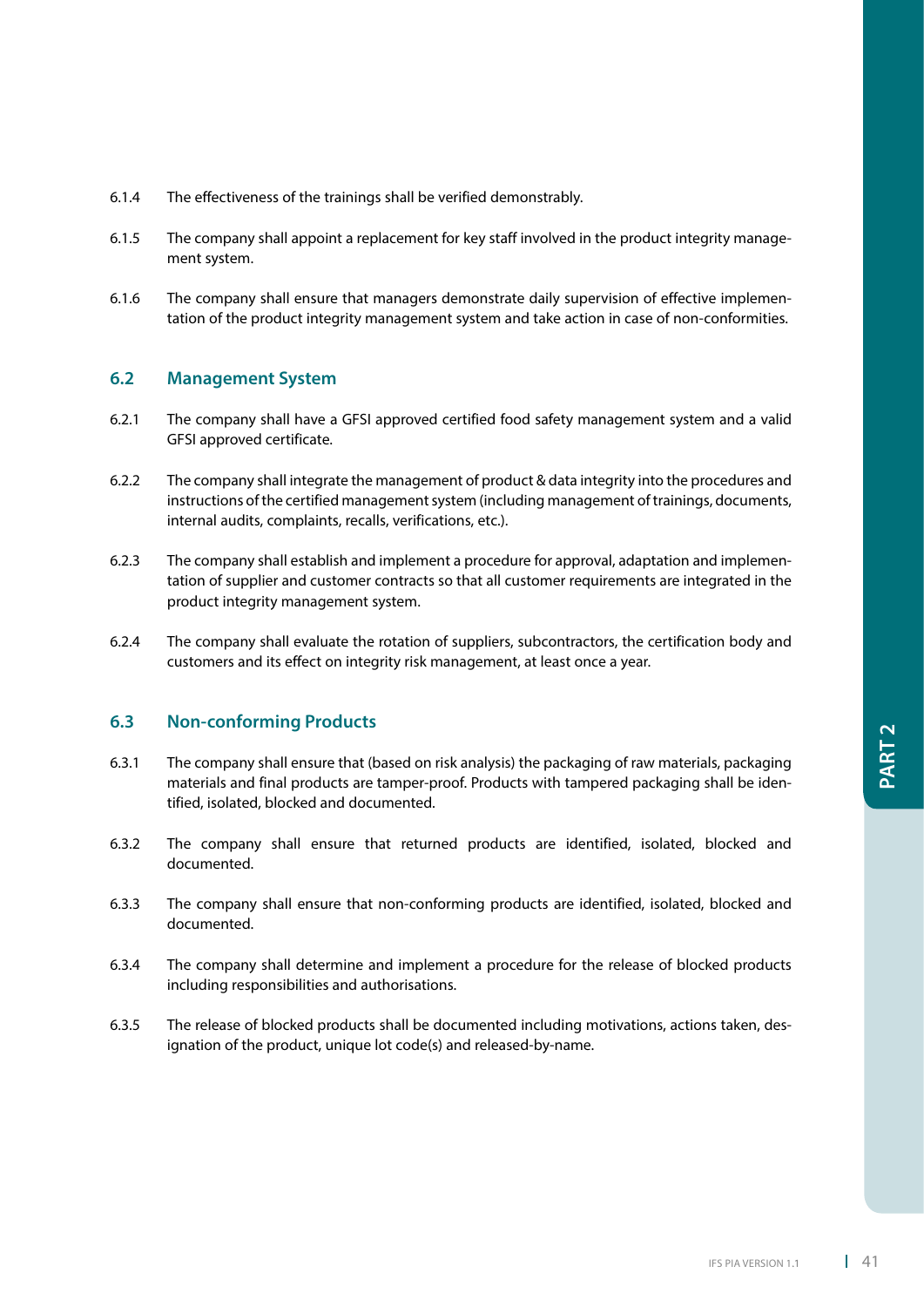# <span id="page-43-0"></span>**7 Product Integrity Financial Management**

- 7.1 The company shall comply with applicable legislation. Issues with justice and authorities (food safety, tax, labour, environmental, etc.) resulting in a penalty in the past (max. 3 years) shall be reported to the assessor.
- 7.2 The company shall ensure that the annual financial report is approved without reservation by a registered accountant and is published within 6 months of the end of the financial year.
- 7.3 The company shall establish and implement a procedure for the monitoring of purchase prices of raw materials/packaging materials to:
	- **•** have a current overview of normal average rates;
	- **•** identify and register batches/contracts with abnormal prices;
	- **•** discuss these abnormalities in a multidisciplinary team and
	- **•** decide on follow up actions to ensure product integrity.
- 7.4 The company shall establish and implement a procedure for the monitoring of payments to suppliers of raw materials and packaging materials to ensure that:
	- **•** payments are only made to suppliers that are approved by the product integrity management system;
	- **•** payments of invoices with abnormal prices are only made after approval of a multidisciplinary team.
- 7.5 The company shall have a procedure for the handling of improper (financial) pressure by the customer to:
	- **•** identify, register and report improper pressure to top management;
	- **•** discuss improper pressure by a multidisciplinary team and
	- **•** decide on follow up actions to ensure product integrity.
- 7.6 In case the company is significantly (financially) dependent on a customer, the company shall establish and implement a procedure to discuss pressured situations that would be critical to product integrity with the customer. This procedure shall be agreed with the customer.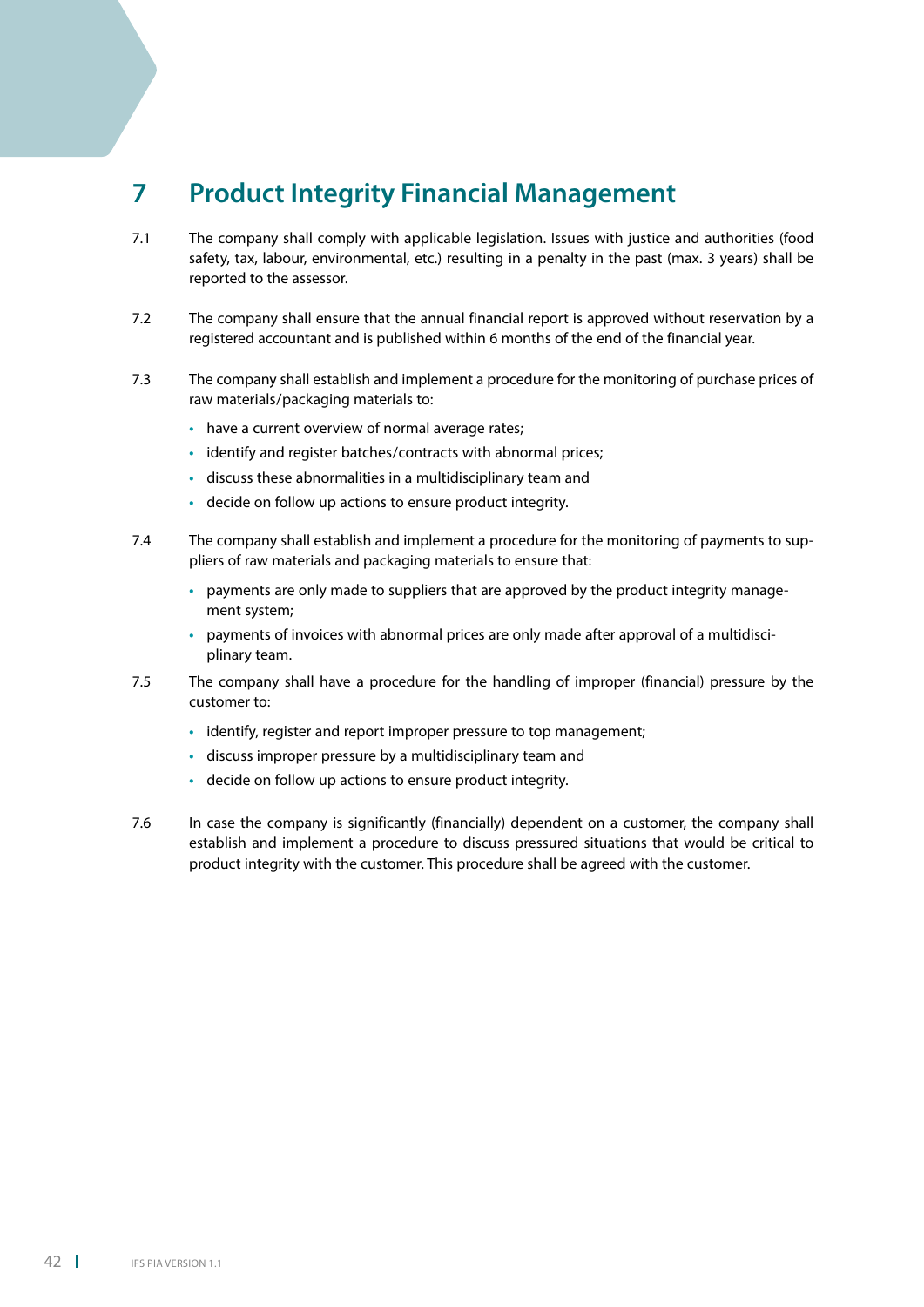# <span id="page-44-0"></span>**ANNEX 1: Professional conclusion of the assessor**

| <b>Number</b>  | Requirement                                                                                                                                             | Interpretation                                                                                                                                                                                                                                           |
|----------------|---------------------------------------------------------------------------------------------------------------------------------------------------------|----------------------------------------------------------------------------------------------------------------------------------------------------------------------------------------------------------------------------------------------------------|
|                | The management and key personnel showed<br>a sincere drive to ensure product integrity<br>(do they want it?).                                           | Personal and professional evaluation by the<br>assessor of demonstrable genuine<br>motivation of the management and key<br>personnel of taking leadership and setting<br>the right example related to product<br>integrity.                              |
| $\overline{2}$ | The management and key personnel showed<br>an appropriate risk awareness to support an<br>effective product integrity system (are they<br>able?).       | Personal and professional evaluation by the<br>assessor of demonstrable knowledge and<br>accurateness (being to-the-point) of the<br>management and key personnel regarding<br>relevant product integrity risks and effective<br>integrity measurements. |
| 3              | The management and key personnel<br>demonstrated that they are in control and<br>that the integrity management system is<br>effective (do they do it?). | Personal and professional evaluation by the<br>assessor of the demonstrable result oriented<br>drive, determination and persistence of the<br>management and key personnel for ensuring<br>product integrity in practice.                                |
| 4              | In relation to best practices, the company<br>showed strong- and/or improvement points<br>resulting in an addition/deduction.                           | Personal and professional evaluation by the<br>assessor of the level of product integrity<br>measurements and practices of the company<br>in relation to comparable companies and<br>state of the art solutions.                                         |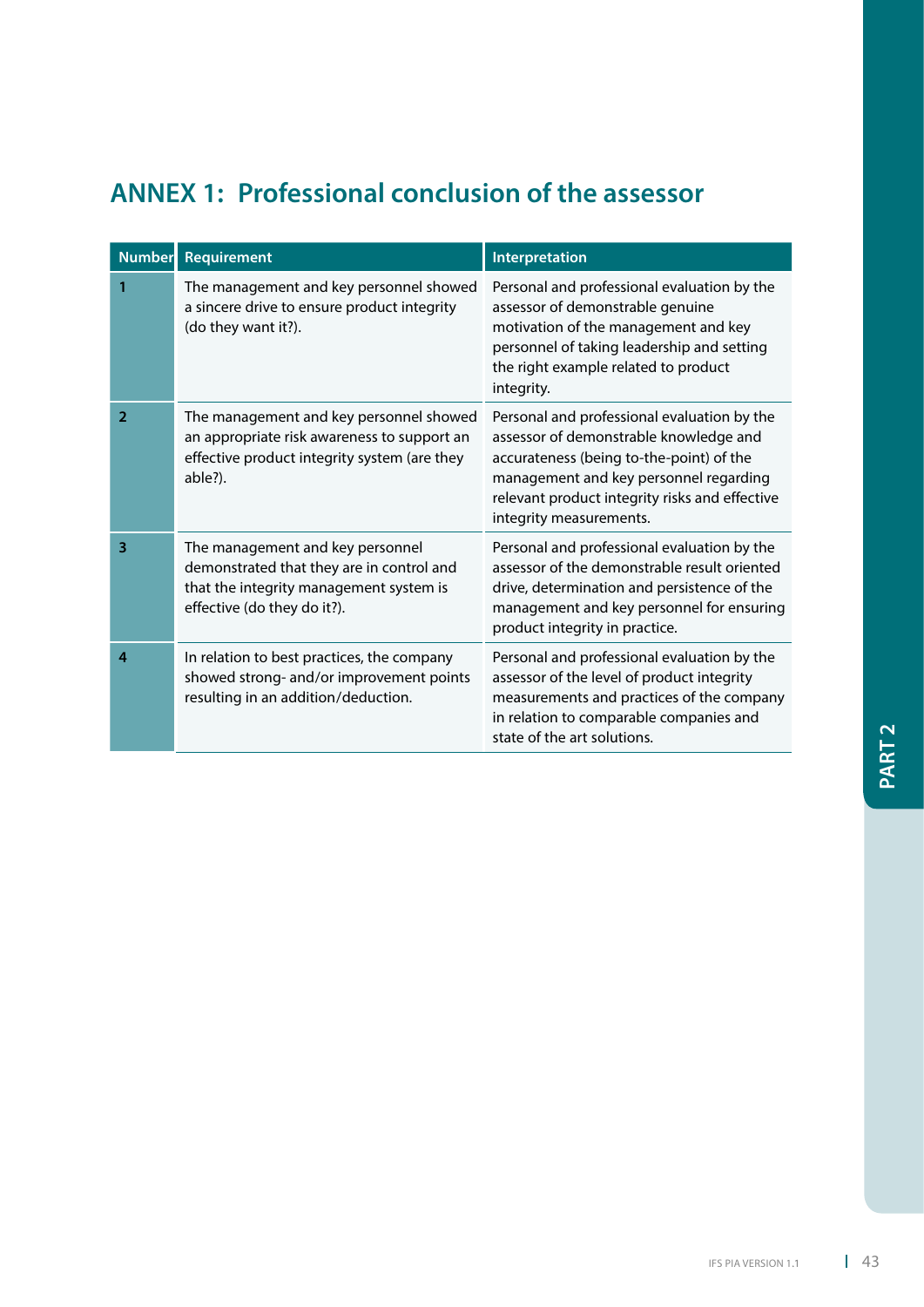# <span id="page-45-0"></span>**ANNEX 2: Glossary**

Definitions which are not mentioned in the glossary can be found in relevant regulations and directives. In relation to the terms used in this document, the following definitions apply and shall be respected.

| <b>Abnormal prices</b>          | Prices which are significantly higher or lower than usual (normal average<br>rates).                                                                                                                                                                                                                                                                                                         |
|---------------------------------|----------------------------------------------------------------------------------------------------------------------------------------------------------------------------------------------------------------------------------------------------------------------------------------------------------------------------------------------------------------------------------------------|
| <b>Assessed company</b>         | The supplier/processing company to be assessed according to the IFS PIA<br>Assessment                                                                                                                                                                                                                                                                                                        |
| <b>Batch balance</b>            | Quantity calculation where all outgoing products (output) equal all<br>incoming products (input).                                                                                                                                                                                                                                                                                            |
| <b>Certified claim</b>          | A claim that can only be used when the company holds a valid third party<br>certificate.                                                                                                                                                                                                                                                                                                     |
| "Chain of Custody<br>assurance" | Surveillance of companies in the supply chain by third-party-auditing to<br>assess compliance to scheme requirements and protocols.                                                                                                                                                                                                                                                          |
| <b>Claim</b>                    | A characteristic of a product which is specified explicitly in communication<br>to customers and/or consumers (contract, product specification, database,<br>packaging, label, website, social media, etc.) including but not limited to:<br>content of ingredients, origin of ingredients, nutritional data, quantity data,<br>marketing related claims, certified claims.                  |
| <b>Company</b>                  | General organisation (whereas the site is a unit of the company).                                                                                                                                                                                                                                                                                                                            |
| <b>Consultants</b>              | Consultants are independent persons from the assessed company or<br>relevant CB/ASP, who provide professional or expert advice in regards to the<br>IFS PIA Program. They support the assessed party in their practical<br>implementation of the IFS PIA requirements. Within the scope of the IFS PIA<br>program, consultants do not conduct assessments, aside from the<br>pre-assessment. |
| <b>Correction</b>               | A correction is any action that is taken to eliminate a non-conformity.<br>However, corrections do not address root causes. When applied to products,<br>corrections can include reworking products, reprocessing them, regrading<br>them, assigning them for a different use, or simply destroying them.                                                                                    |
| <b>Corrective action</b>        | Measures that are taken to eliminate the causes of existing non-<br>conformities in order to prevent recurrence. The corrective action process<br>tries to ensure that existing non-conformities and potentially undesirable<br>situations do not happen again.                                                                                                                              |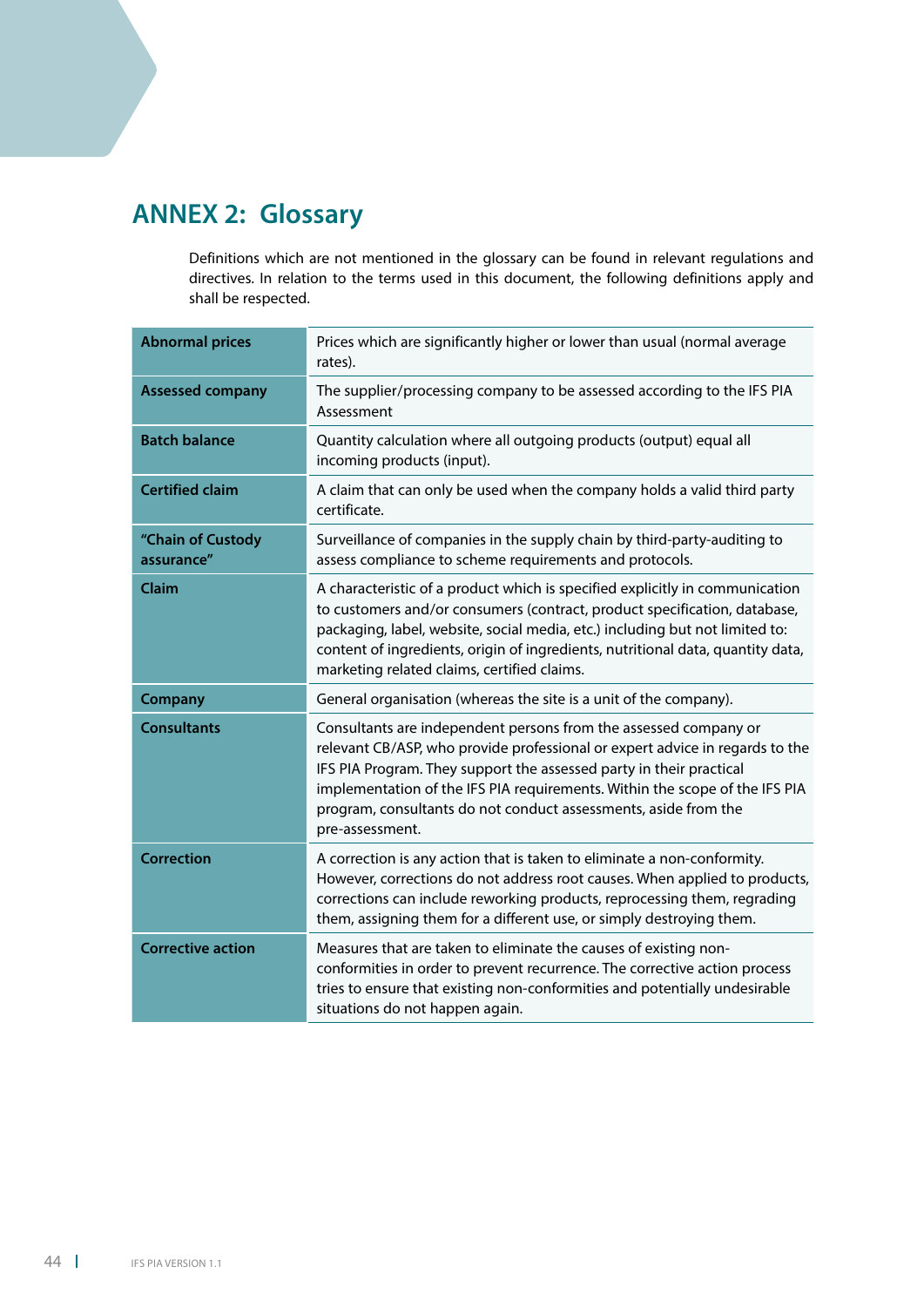| <b>Customer</b>                    | A customer is anyone who receives products or services (outputs) from a<br>supplier. Customers can either be people or organizations and can be either<br>external or internal to the supplier organization. Examples of customers<br>include clients, consumers, users, etc. |
|------------------------------------|-------------------------------------------------------------------------------------------------------------------------------------------------------------------------------------------------------------------------------------------------------------------------------|
| <b>Daily supervision</b>           | Presence on the work floor; assessing operations (personnel, processes,<br>equipment).                                                                                                                                                                                        |
| Data integrity                     | Guarantee that data and related information are correct.                                                                                                                                                                                                                      |
| <b>Deviation</b>                   | Non-compliance with a requirement but there is no impact on integrity<br>related to products and processes. IFS defines deviations as requirements<br>scored with a B, C or D and KO requirements scored with a B.                                                            |
| <b>Food fraud</b>                  | The deliberate and intentional substitution, mislabelling, adulteration or<br>counterfeiting of food, raw materials, ingredients or packaging placed upon<br>the market for economic gain. This definition also applies to outsourced<br>processes.                           |
| <b>Identification material</b>     | Material that identifies a product visually and makes a product<br>recognizable.                                                                                                                                                                                              |
| Impact                             | Effect of a hazard on the integrity of a product quantified by means of the<br>volume and/or the value of a product, taking into account the effect on<br>public confidence.                                                                                                  |
| Improper pressure                  | Pressure from customer on supplier to do something which is not legal, not<br>ethical and/or not appropriate for the business and/or the company.                                                                                                                             |
| <b>Key staff</b>                   | Personnel with specific knowledge and/or specific duties and powers.                                                                                                                                                                                                          |
| <b>Letter of confirmation</b>      | Final written statement issued by the CB confirming that a company has<br>successfully passed or provisionally passed the assessment.                                                                                                                                         |
| <b>Misleading</b><br>communication | Any communication (statements/pictures) suggesting product<br>characteristics that cannot be substantiated.                                                                                                                                                                   |
| <b>Non-conforming</b><br>products  | Products of which the integrity is unestablished or unsure.                                                                                                                                                                                                                   |
| <b>Non-conformity</b>              | Non-fulfilment of a specified requirement. Non-conformity can be given<br>when legislation, law, product integrity, internal dysfunctions and customer<br>issues are not respected. IFS defines non-conformities as Majors and KO's<br>scored with a D.                       |
| <b>Packaging materials</b>         | All products regarding the primary and secondary product packaging<br>including labels and ink.                                                                                                                                                                               |
| <b>Penalty</b>                     | Formal warning or fine imposed by the authorities.                                                                                                                                                                                                                            |
| Procedure                          | Specified way to carry out an activity or process. Procedures shall be<br>implemented and the elaboration of procedures can be laid out in<br>documents or process description (e.g. flowchart).                                                                              |
| <b>Product</b>                     | Result of a process or activities transforming inputs into outputs. Products<br>include services.                                                                                                                                                                             |
| <b>Product group</b>               | Grouping of products due to similar characteristics or legal requirements<br>(e.g. cosmetics, household chemical products, etc.).                                                                                                                                             |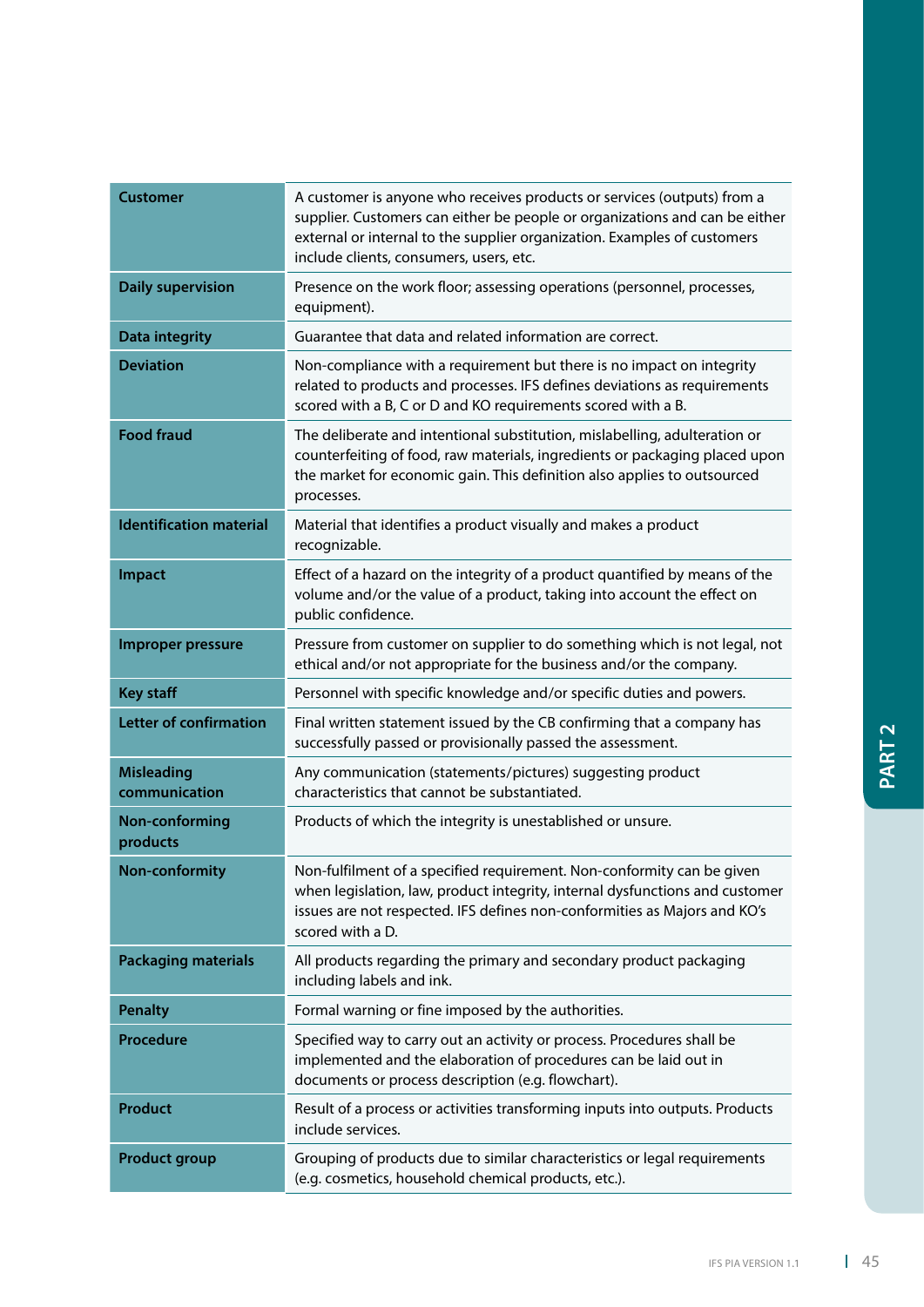| <b>Product integrity</b>                          | Guarantee that a product fully complies with what is communicated (all<br>elements of the product specification, label, website, social media) and<br>based on that, what may be expected (including marketing claims).                                                                                                                                                                                                                                                                                                                                                                                                                                                                                                                                                                                                                                                 |
|---------------------------------------------------|-------------------------------------------------------------------------------------------------------------------------------------------------------------------------------------------------------------------------------------------------------------------------------------------------------------------------------------------------------------------------------------------------------------------------------------------------------------------------------------------------------------------------------------------------------------------------------------------------------------------------------------------------------------------------------------------------------------------------------------------------------------------------------------------------------------------------------------------------------------------------|
| <b>Professional conclusion</b><br>of the assessor | Conclusion and judgement of a qualified assessor based on expertise and<br>experience.                                                                                                                                                                                                                                                                                                                                                                                                                                                                                                                                                                                                                                                                                                                                                                                  |
| <b>Raw materials</b>                              | Ingredients of a product including additives and excipients.                                                                                                                                                                                                                                                                                                                                                                                                                                                                                                                                                                                                                                                                                                                                                                                                            |
| <b>Retailer</b>                                   | The retail client of the company that orders and conducts the IFS Product<br><b>Integrity Assessment</b>                                                                                                                                                                                                                                                                                                                                                                                                                                                                                                                                                                                                                                                                                                                                                                |
| <b>Rework</b>                                     | Product to be reprocessed and to receive a new batch code(s).                                                                                                                                                                                                                                                                                                                                                                                                                                                                                                                                                                                                                                                                                                                                                                                                           |
| <b>Risk</b>                                       | A function of the probability of a product integrity issue and the impact of<br>that issue consequential to (a) hazard(s) in the supply chain and within the<br>assessed company.                                                                                                                                                                                                                                                                                                                                                                                                                                                                                                                                                                                                                                                                                       |
| <b>Risk assessment</b>                            | The purpose of the risk assessment is to provide evidence-based<br>information and analysis to make informed decisions on how to treat<br>particular risks and how to select between options.<br>The risk assessment is the overall process of risk identification, risk analysis<br>and risk evaluation:<br>• Risk identification is the process of finding, recognizing and recording<br>risks.<br>Risk analysis is about developing an understanding of the risk. It provides<br>$\bullet$<br>an input to the risk assessment and to decisions about whether risks<br>need to be treated and about the most appropriate treatment strategies<br>and methods.<br>Risk evaluation involves comparing estimated levels of risk with risk<br>criteria defined when the context was established, in order to determine<br>the significance of the level and type of risk. |
| <b>Risk awareness</b>                             | Awareness of members of the organization regarding actual, potential and<br>relevant risks.                                                                                                                                                                                                                                                                                                                                                                                                                                                                                                                                                                                                                                                                                                                                                                             |
| <b>Risk profile</b>                               | Result of a risk assessment (high, medium, low) based on predefined<br>parameters.                                                                                                                                                                                                                                                                                                                                                                                                                                                                                                                                                                                                                                                                                                                                                                                      |
| <b>Scheme owner</b>                               | Owner of a quality-label-scheme and corresponding requirements and<br>protocols.                                                                                                                                                                                                                                                                                                                                                                                                                                                                                                                                                                                                                                                                                                                                                                                        |
| <b>Senior management</b>                          | Executive or Top management.                                                                                                                                                                                                                                                                                                                                                                                                                                                                                                                                                                                                                                                                                                                                                                                                                                            |
| <b>Significantly dependent</b><br>on a customer   | The situation where business/turnover of one customer is necessary for<br>continuation of the company without major changes.                                                                                                                                                                                                                                                                                                                                                                                                                                                                                                                                                                                                                                                                                                                                            |
| <b>Site</b>                                       | A unit of the company.                                                                                                                                                                                                                                                                                                                                                                                                                                                                                                                                                                                                                                                                                                                                                                                                                                                  |
| <b>Specific claim</b>                             | An explicitly specified product characteristic, that distinguishes one product<br>from another, additional to (different from) the legal mandatory<br>specifications, including a certified claim.                                                                                                                                                                                                                                                                                                                                                                                                                                                                                                                                                                                                                                                                      |
| Sub-contractor                                    | Supplier of services to the company to handle and/or manipulate products<br>or equipment. The company remains the owner. E.g. maintenance, cleaning,<br>packaging, labelling, storage, transport.                                                                                                                                                                                                                                                                                                                                                                                                                                                                                                                                                                                                                                                                       |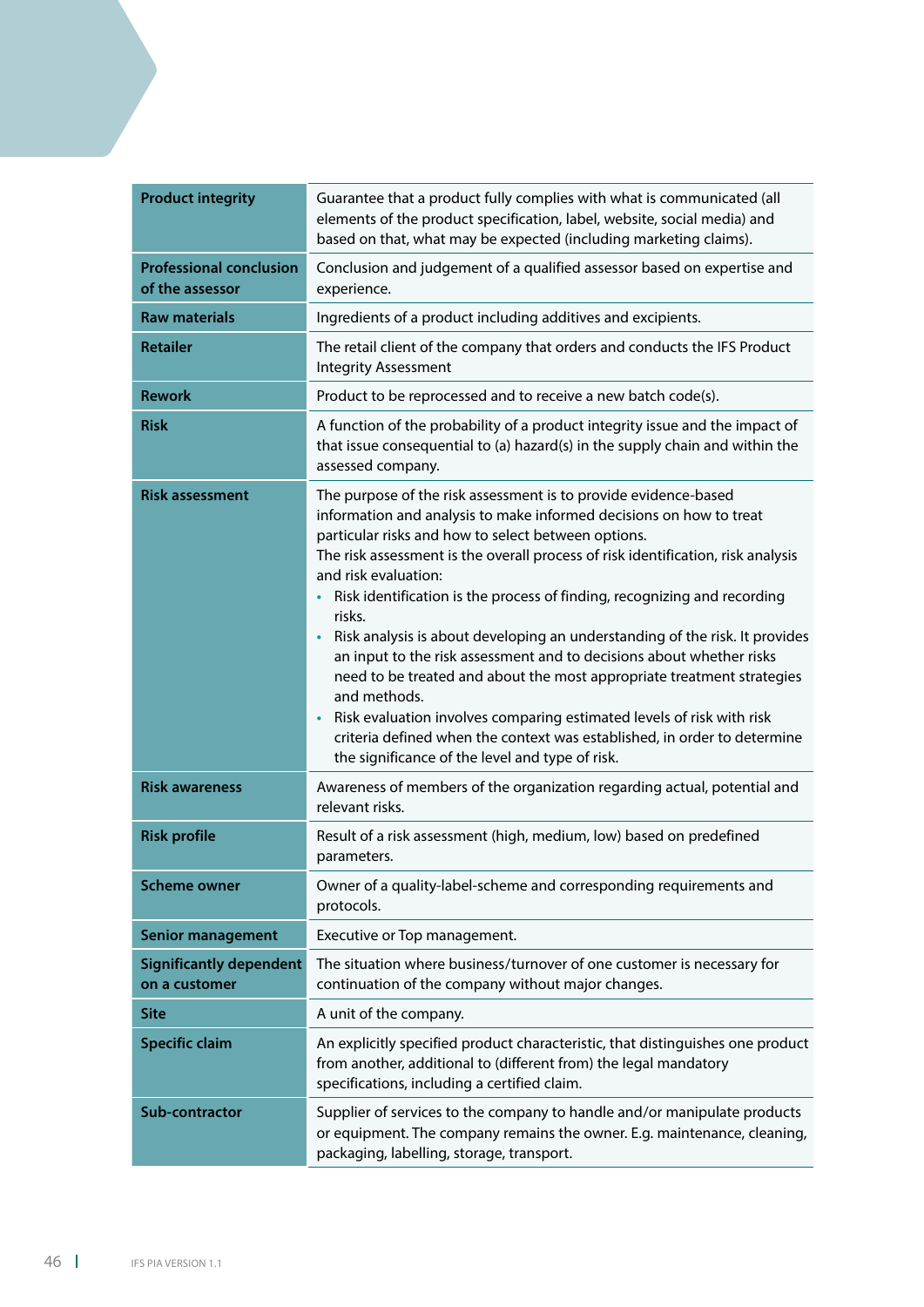| <b>Supplier</b>           | Supplier of products to the company. The company becomes the owner of<br>the product supplied.                                                                                                                        |
|---------------------------|-----------------------------------------------------------------------------------------------------------------------------------------------------------------------------------------------------------------------|
| Tamper-proof<br>packaging | Visualy recognizable that packaging has been opened/damaged (where/<br>when it should not).                                                                                                                           |
| <b>Traceability</b>       | Ability to trace and follow a food, feed, food-producing animal or substance<br>intended to be, or expected to be incorporated into a food or feed, through<br>all stages of production, processing and distribution. |
| <b>Verification</b>       | Additional check by a separate qualified person on procedures followed,<br>accurate assessments and correct registrations to assess effectiveness of<br>methods.                                                      |
| Waste percentage          | Calculation (% of input) of amount of waste to be able to complete the<br>batch balance calculation (100% output).                                                                                                    |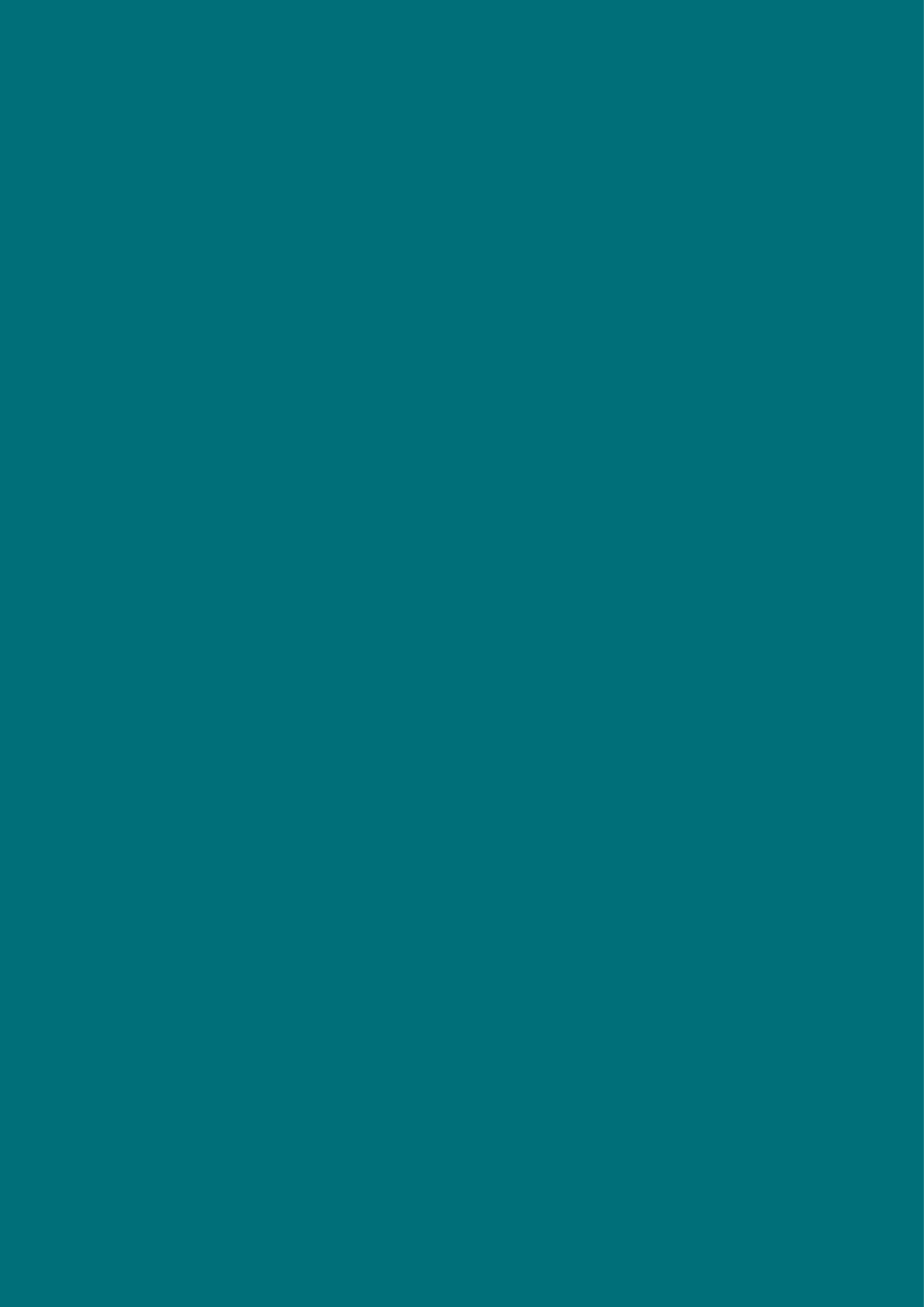# **PART 3**

| <b>Introduction</b><br>1.                          | 52 |
|----------------------------------------------------|----|
| <b>Reporting</b><br>2                              | 52 |
| <b>Excel worksheets</b><br>3.                      | 53 |
| The IFS database (www.ifs-certification.com)<br>4  | 54 |
| <b>ANNEX 1: Assessment overview</b>                | 56 |
| <b>ANNEX 2: Assessment report</b>                  | 60 |
| <b>ANNEX 3: Action plan/corrective action plan</b> | 63 |
| <b>ANNEX 4: Letter of confirmation</b>             | 64 |
|                                                    |    |



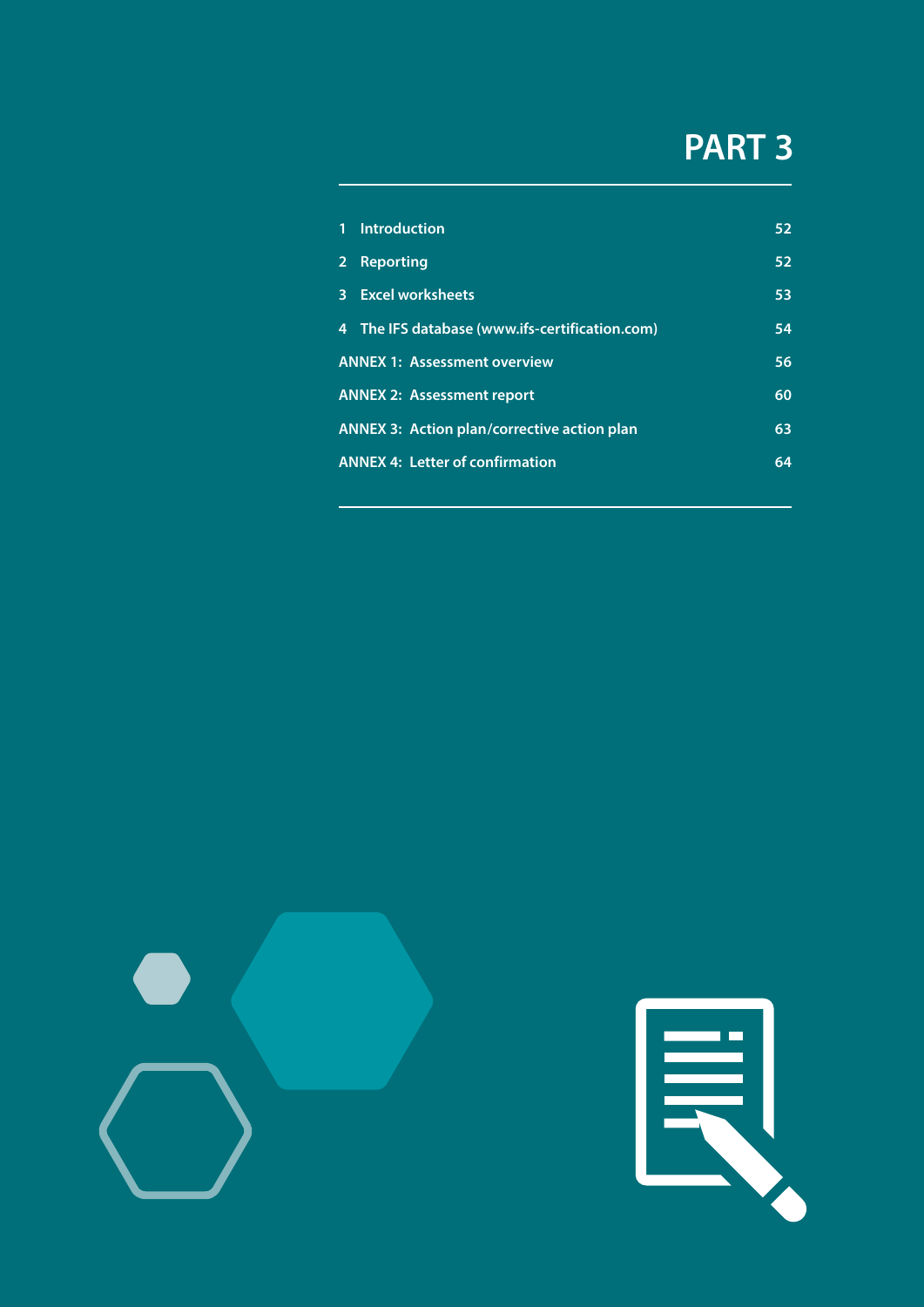# <span id="page-51-0"></span>PART 3 REPORTING

# **1 Introduction**

After an IFS PIA assessment has been performed, a detailed and well-structured assessment report shall be completed. In general, the language of the report shall be the working language of the company. In special cases, where the native language of the trade partner is different from the language of the company, an English language version of the complete report could also be prepared.

Requirements evaluated with B, C, D and/or Major or KO shall always be translated into English within the action plan and the assessment report. Exceptions shall be agreed with the business partner.

The IFS PIA assessment report should be prepared according to the following format.

# **2 Reporting**

#### **2.1 Assessment overview (Annex 1)**

The first part of the assessment report shall contain the following general information:

#### **Assessment details**

The **cover page** of the assessment report shall include:

- **•** result and level of the assessment,
- **•** name of the assessed company or site,
- **•** name and address of the certification body,
- **•** the logo of the certification body,
- **•** date of the assessment.

The first pages shall provide a summary of the most important assessment report items and shall include:

- **•** name and address of the assessed site,
- **•** name and address of the company (if headquarters),
- **•** GLN Global Location Number, if available,
- **•** COID, as defined in the IFS database,
- **•** assessment date,
- **•** previous assessment date,
- **•** the name of the certification body and the assessor who performed the previous assessment,
- **•** list of key personnel present during assessment,
- **•** name of the assessor(s),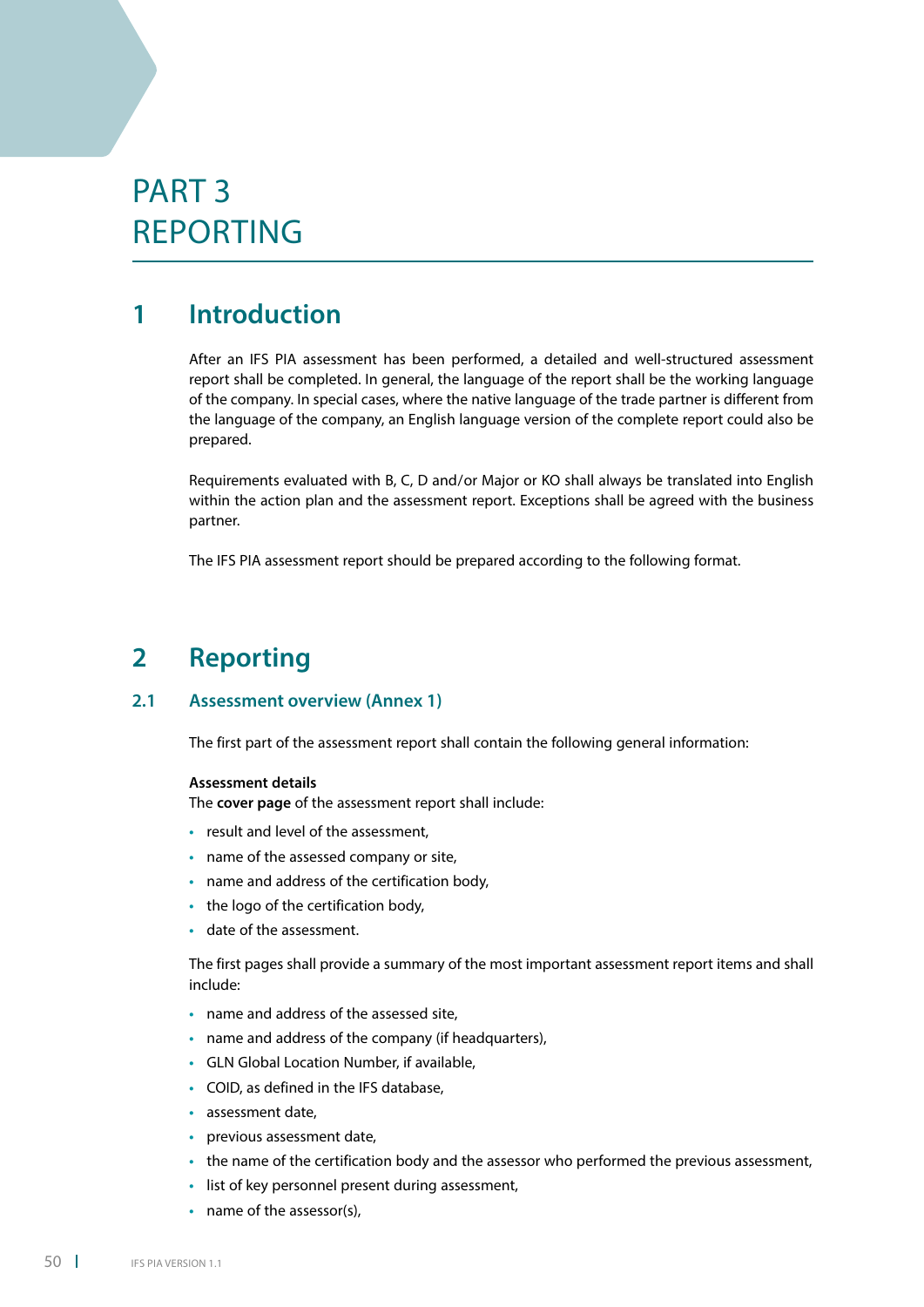- <span id="page-52-0"></span>**•** name of the person(s) responsible for the assessment result decision from the certification body
- **•** result of the assessment,
- **•** company profile.

#### **2.2 Assessment report (Annex 2)**

The assessment report itself is structured as follows:

- **•** the result of the assessment with level and percentage,
- **•** general summary of the assessment including a spider web,
- **•** a table and an overall summary of all chapters,
- **•** the professional conclusion of the assessor with rating and explanation,
- **•** feedback on identified risks and related criteria,
- **•** feedback for points of attention for the assessment, as provided by the retailer clients of the company

#### **2.3 Action plan/corrective action plan (Annex 3)**

The certification body/the assessor describes and explains all established deviations in each chapter in the improvement plan, which has a specified format as shown in the Annex.

The certification body/the assessor describes and explains all established KO and Mayor nonconformity(ies) in each chapter in the corrective action plan, which has a specified format as shown in the Annex.

# **3 Excel worksheets**

In order to increase the standardisation of IFS PIA reporting, Excel workbooks have been developed for all involved:

- **•** Supplier,
- **•** Retailer,
- **•** Assessors.

This offers the following advantages:

- **•** easy collection of assessment data through a user-friendly interface,
- **•** production of quick IFS PIA Assessment reports,
- **•** automatic evaluation of the assessment results by dynamic computation of all relevant items,
- **•** automatic generation of a standardized assessment report,
- **•** offline working, i.e. no permanent internet connection is required,

All parties involved receive the corresponding file from IFS and have to return it completely filled out to IFS.

**Note:** Please note that you should use the Excel templates and forward your data only with the file provided to you.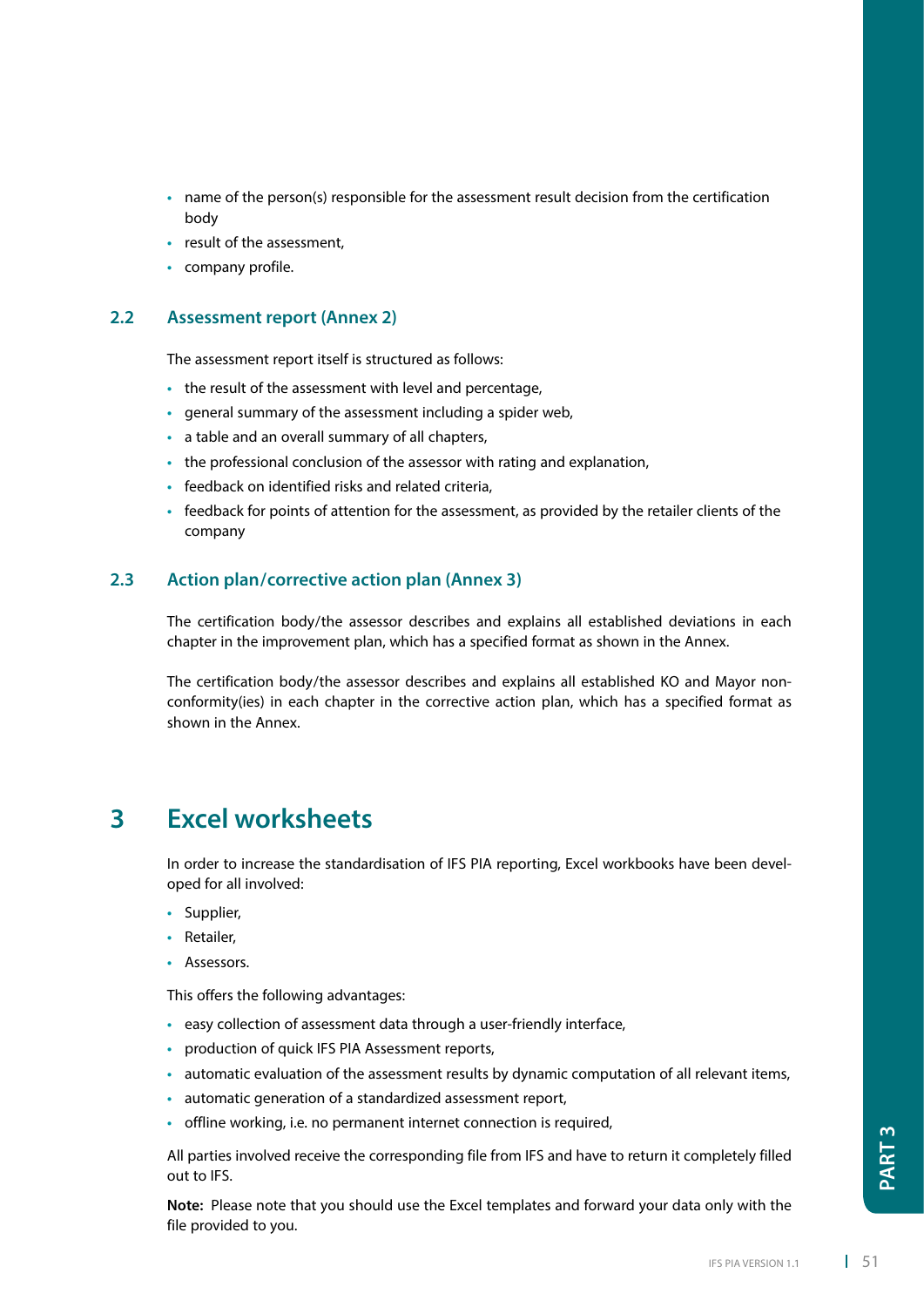# <span id="page-53-0"></span>**4 The IFS database (www.ifs-certification.com)**

Each IFS PIA confirmation letter shall be uploaded by IFS into the IFS database.

There are different user groups which have access to the IFS database:

- **•** auditors/assessors
- **•** certification bodies/assessment service providers
- **•** consultants
- **•** assessed companies
- **•** retailers and other users.

The access rights of the different groups are as follows:

#### **Auditors/assessors:**

- **•** manage their own data,
- **•** download the own assessor/auditor profile, which includes all information available at the IFS database about the assessor/auditor—standards, scopes, examinations, overview about the performed audits and assessments,
- **•** receive IFS newsletter,
- **•** access user group specific information.

#### **Certification bodies:**

- **•** manage all IFS assessment dates via the diary function, enabling retailers and companies to have an overview of the scheduled assessment,
- **•** manage their accounts,
- **•** download the IFS logo(s).

#### **Assessed companies:**

- **•** have access to their own assessment data,
- **•** download the IFS PIA logo,
- **•** manage their certification bodies,
- **•** manage company personnel access (create sub-accounts) to the assessment data,
- **•** search for other assessed companies,
- **•** manage their suppliers using a "favourites" option.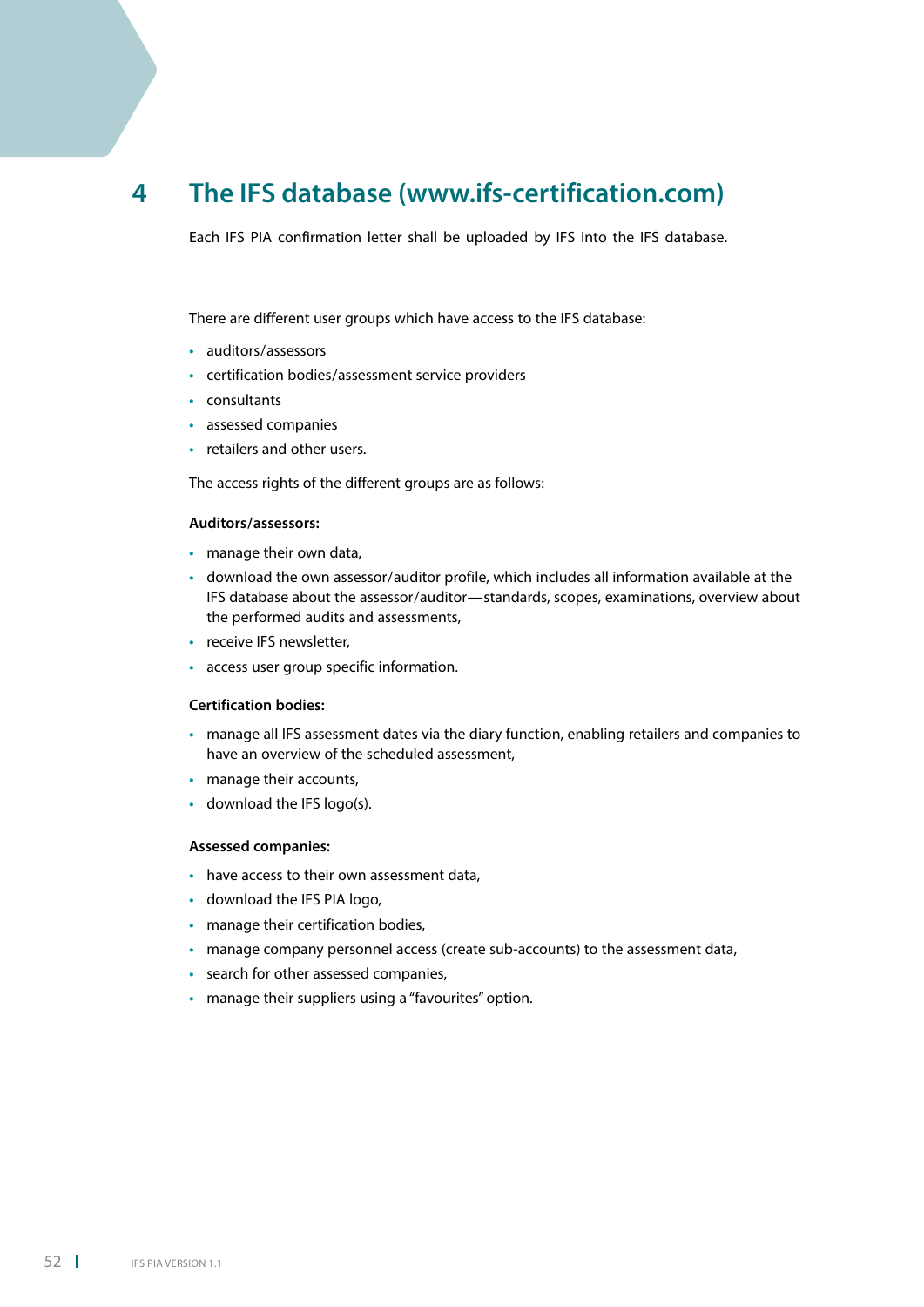#### **Access for the headquarters of assessed companies:**

A headquarter access for assessed companies can be set up which allows a company headquarter to administer all of their assessed sites through a single access point.

#### **Consultants:**

- **•** manage own data about standards, scopes, languages etc.
- **•** visible on the public IFS website including reviews from their customers
- **•** access to user group specific information.

#### **Retailers and other users (e.g. Authorities):**

- **•** search for assessed companies,
- **•** manage their assessed companies via a "favourites" option,
- **•** receive an e-mail notification if a certain assessment level is repeated,
- **•** get information via e-mail in case of a report withdrawal from their favourite companies.

The user manuals for the IFS database are available in the respective secured area for each user group.

#### **Security of the IFS Database**

The security system used for the IFS Database is based on international recognized and mostly used security systems. The access for retailers and assessed companies provides general information about all assessed companies. If no further authorization is granted by the assessed companies, both user groups will be able to see the following information only:

- **•** the company's name and address,
- **•** the certification body's name and address,
- **•** the assessor's name,
- **•** the date and duration of the assessment,
- **•** the level achieved in the assessment,
- **•** the IFS PIA letter of confirmation's date of issue and its validity.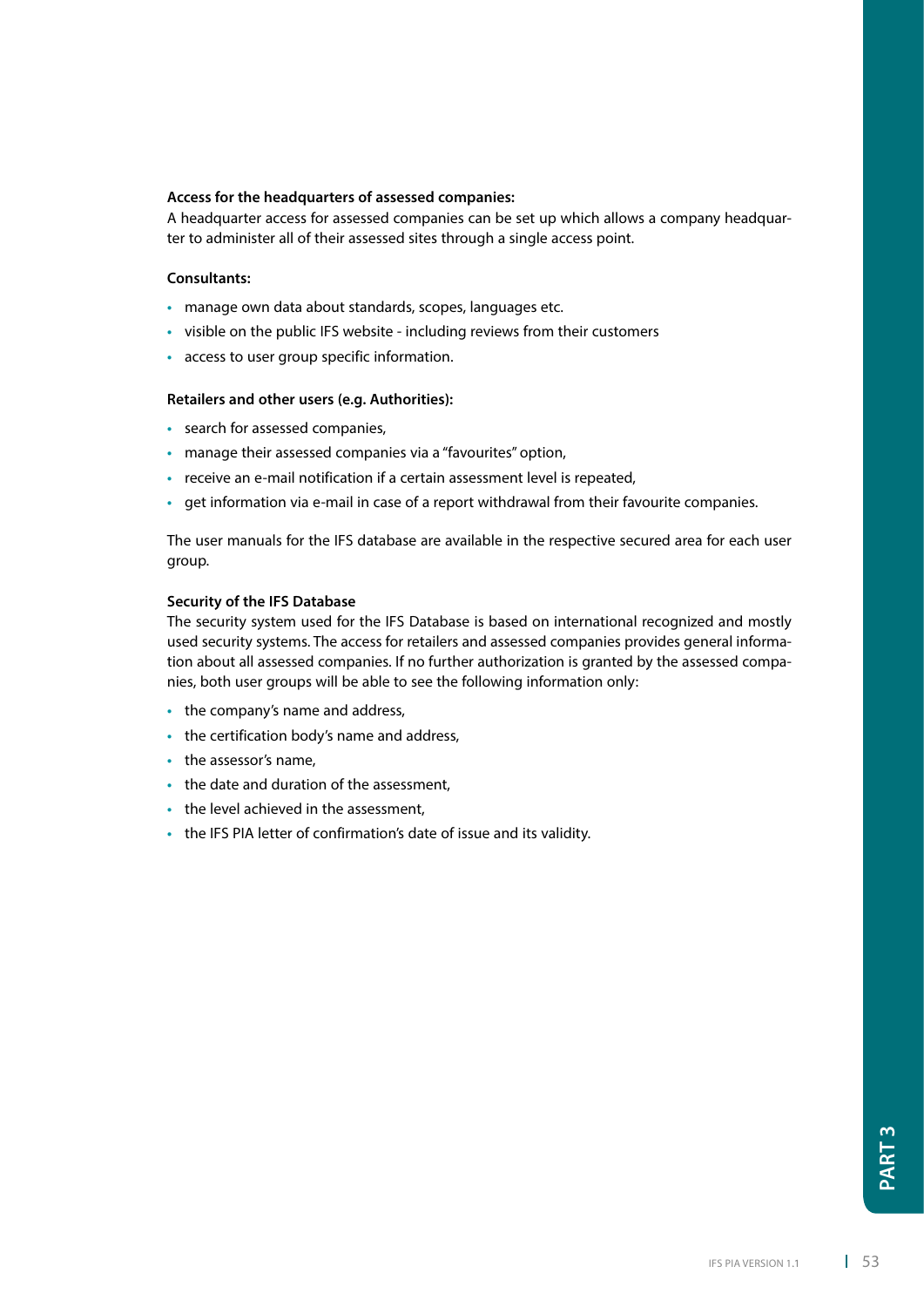# <span id="page-55-0"></span>**ANNEX 1: Assessment overview**

#### **Cover page**

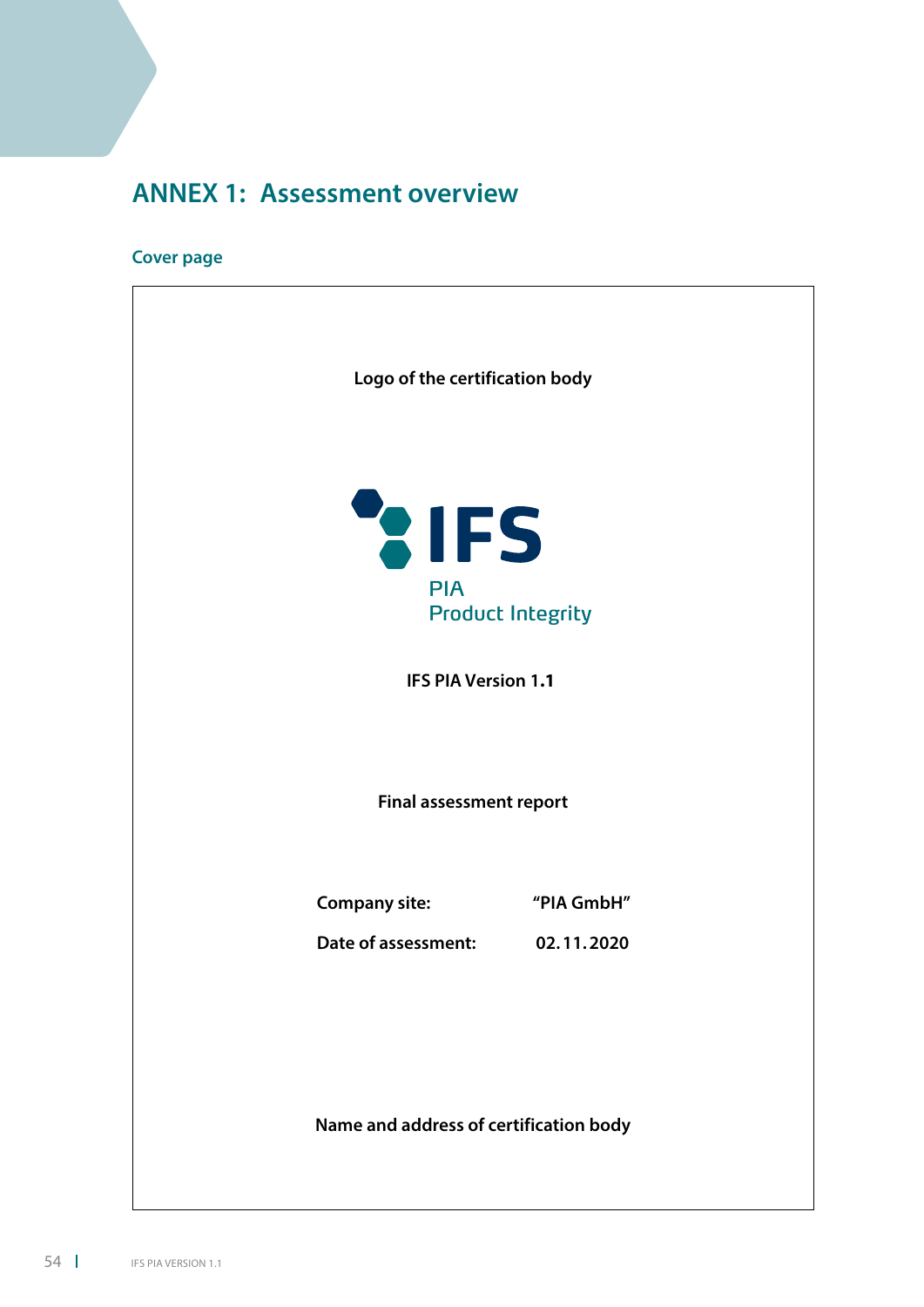### **First page of the assessment report**

| <b>IFS Product Integrity Assessment</b>                                                       |                                                  |  |  |
|-----------------------------------------------------------------------------------------------|--------------------------------------------------|--|--|
| <b>Assessment details</b>                                                                     |                                                  |  |  |
| Lead assessor:                                                                                | Date/Duration of assessment:                     |  |  |
| Co-assessor:                                                                                  | Date/Duration of last assessment:                |  |  |
| Name of the certification body's person(s)<br>responsible for the assessment result decision: | Certification body; assessor of last assessment: |  |  |
| Name and address of the company<br>(or head office):                                          | Name and address of the assessed site:           |  |  |
| Name:                                                                                         | Name and phone of an emergency contact:          |  |  |
| Phone:                                                                                        | Phone:                                           |  |  |
| E-mail:                                                                                       | E-mail:                                          |  |  |
| GLN N°:                                                                                       | Fax:                                             |  |  |
|                                                                                               | IFS COID:                                        |  |  |
| Final result of the assessment                                                                |                                                  |  |  |
| The activity of company "PIA GmbH" met the requirement of the IFS PIA, Version 1.             |                                                  |  |  |
| The company passed with a final score of xx%                                                  |                                                  |  |  |
| <b>Lower level</b>                                                                            |                                                  |  |  |
| Next Assessment has to performed before:                                                      |                                                  |  |  |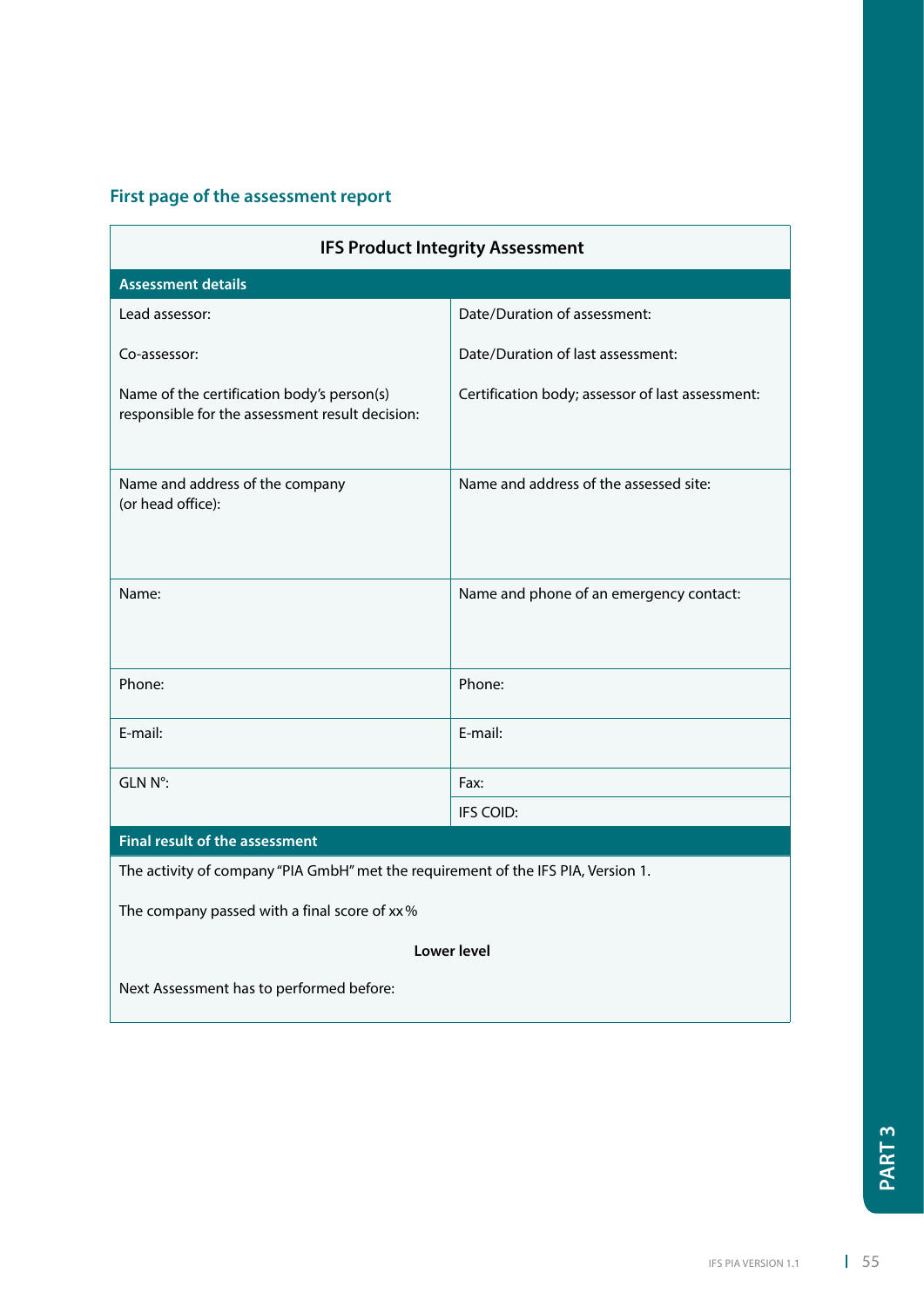### **Participants of the assessment**

| <b>Name</b> | <b>Position</b> | <b>Opening</b><br>meeting | Documenta-<br>tion review | <b>Site</b><br>assessment | <b>Closing</b><br>meeting |
|-------------|-----------------|---------------------------|---------------------------|---------------------------|---------------------------|
|             |                 |                           |                           |                           |                           |
|             |                 |                           |                           |                           |                           |
|             |                 |                           |                           |                           |                           |
|             |                 |                           |                           |                           |                           |
|             |                 |                           |                           |                           |                           |
|             |                 |                           |                           |                           |                           |
|             |                 |                           |                           |                           |                           |
|             |                 |                           |                           |                           |                           |
|             |                 |                           |                           |                           |                           |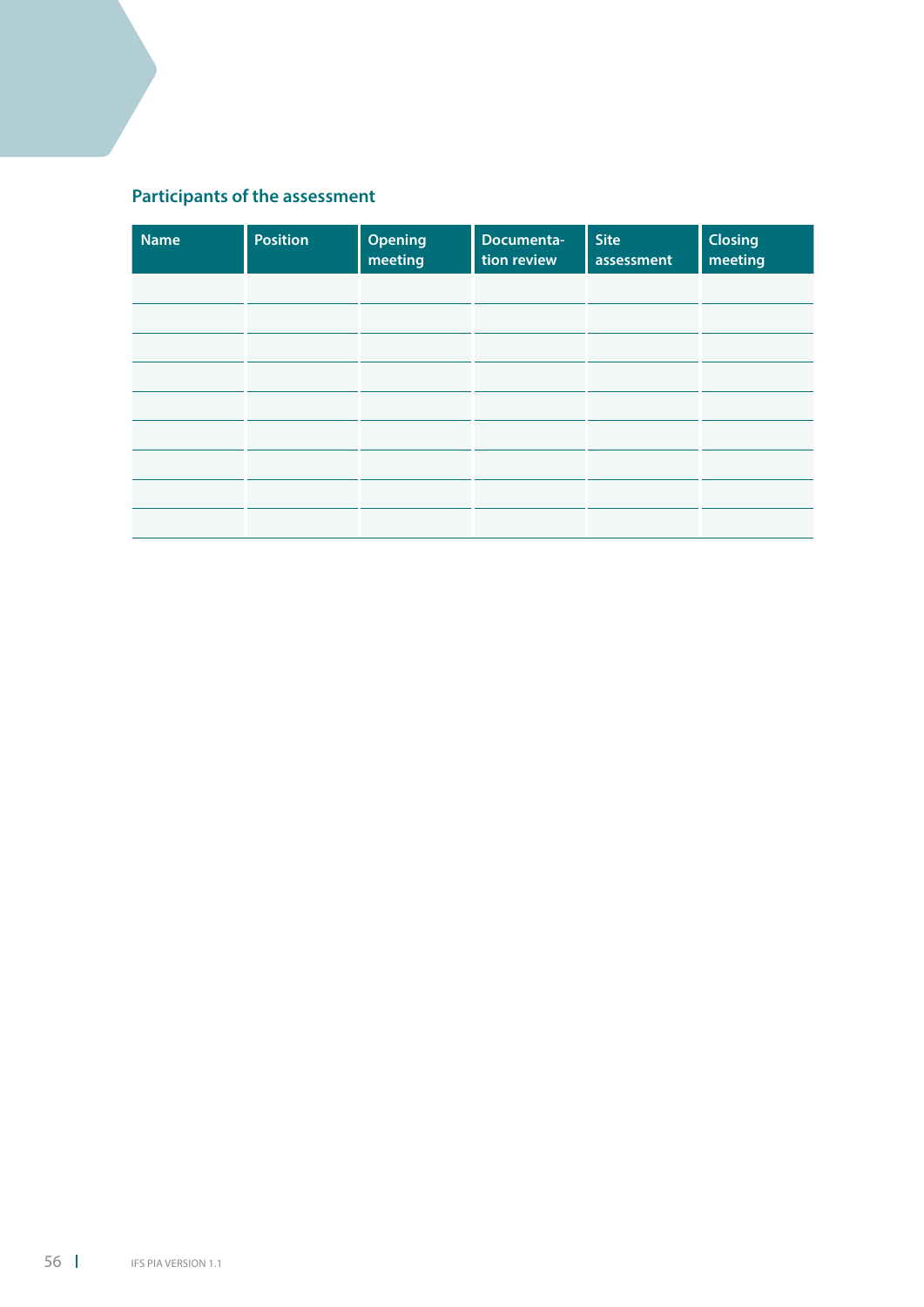| <b>Evaluation</b>       | <b>Explanation</b>                                               | <b>Points</b>                                                                                      |
|-------------------------|------------------------------------------------------------------|----------------------------------------------------------------------------------------------------|
| A                       | Full compliance                                                  | 20                                                                                                 |
| B                       | Adequate compliance, improvement<br>possible                     | 15                                                                                                 |
|                         | Poor compliance, requirement has only<br>been partly implemented | 5                                                                                                  |
| D                       | No compliance, requirement has not<br>been implemented           | $-20$                                                                                              |
| Major<br>non-conformity | An unintentional product integrity issue is<br>identified        | This non-conformity will subtract 50%<br>of the possible total amount of points                    |
| KO<br>non-conformity    | An intentional product integrity issue is<br>identified          | Assessment cannot be completed and<br>100% of the possible total amount of<br>points is subtracted |
| N/A                     | Those requirements deemed not<br>applicable to the site          | N/A requirements will be excluded<br>from the final scoring                                        |

### **Explanation of the Evaluation of requirements**

| <b>Result</b> | <b>Explanation</b>    |
|---------------|-----------------------|
|               | Plus 10% (addition)   |
| B             | Neutral               |
|               | Minus 10% (deduction) |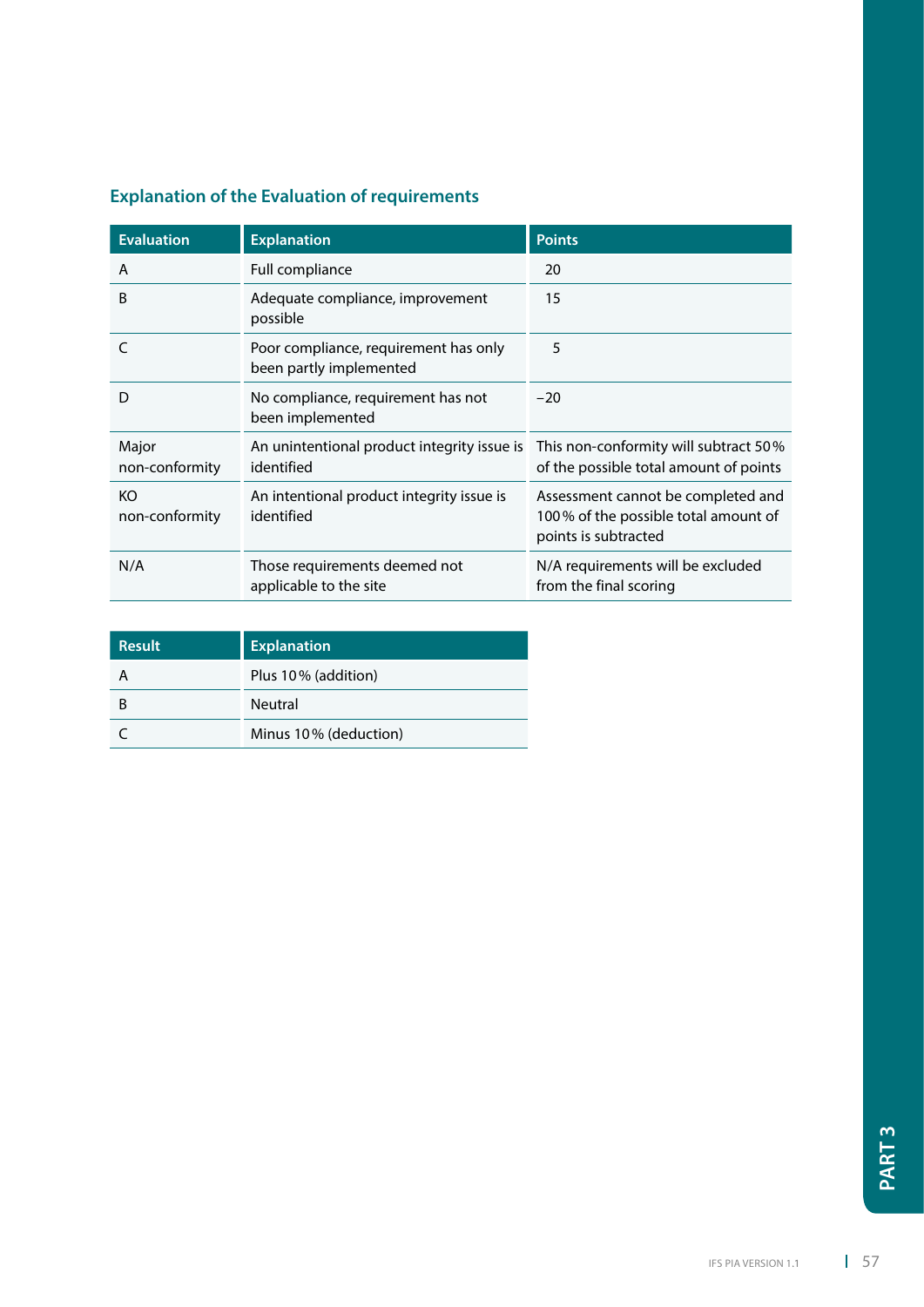# <span id="page-59-0"></span>**ANNEX 2: Assessment report**

#### **IFS Product Integrity Assessment**

| Number of KO non-conformities in the checklist: Name is a series of the check of the series of the series of t |
|----------------------------------------------------------------------------------------------------------------|
| Number of Major non-conformities in the checklist: _____________________________                               |
|                                                                                                                |
|                                                                                                                |
|                                                                                                                |
|                                                                                                                |
|                                                                                                                |

Next assessment to be performed before:

#### **General summary of the assessment**

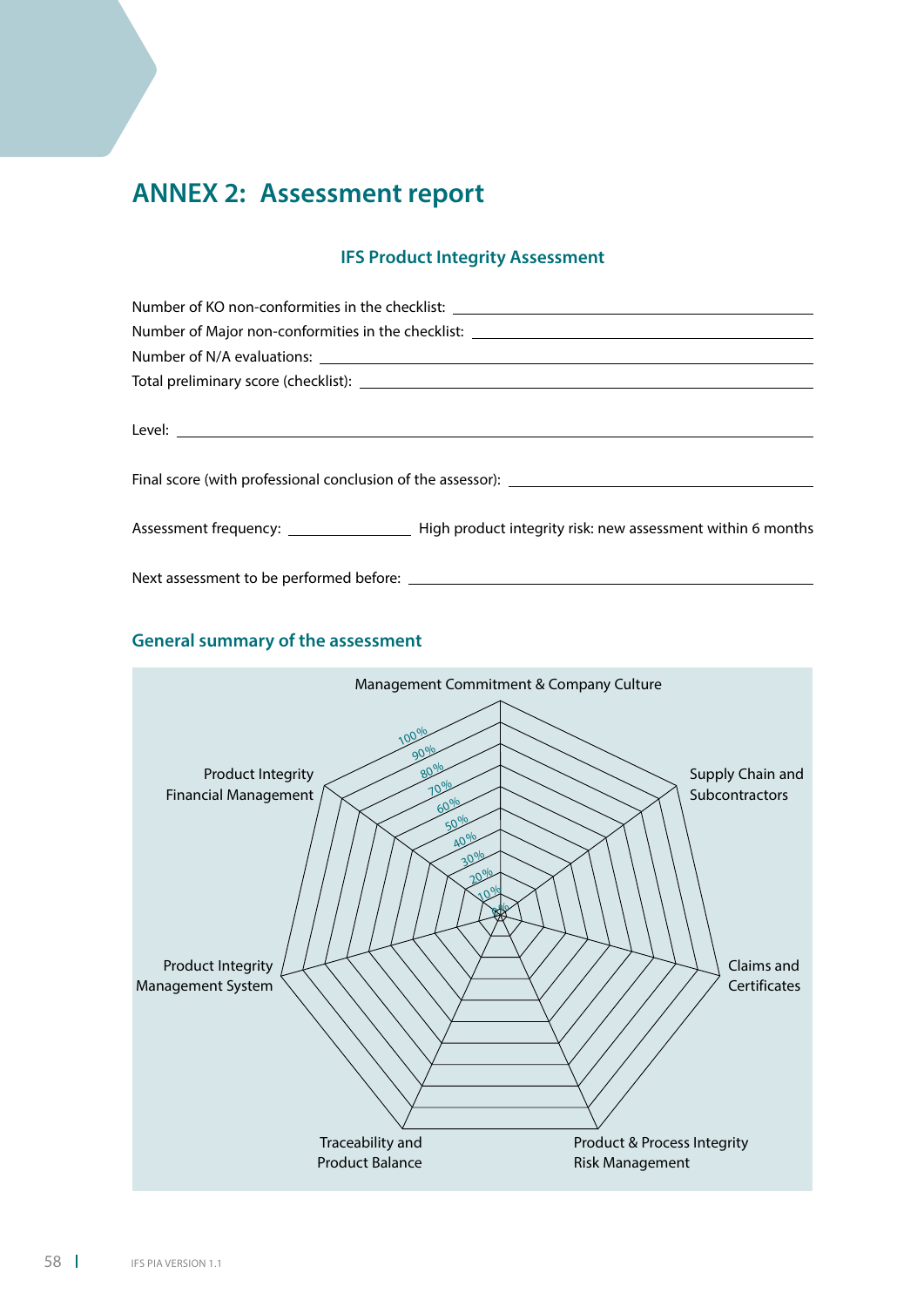| <b>Score</b> | Manage-<br>ment<br>Commit-<br>ment &<br><b>Company</b><br><b>Culture</b> | <b>Supply</b><br><b>Chain and</b><br>Subcon-<br>tractors | <b>Claims and</b><br>Certifi-<br>cates | <b>Product &amp;</b><br><b>Process</b><br><b>Integrity</b><br><b>Risk</b><br>Manage-<br>ment | Trace-<br>ability and<br><b>Product</b><br><b>Balance</b> | <b>Product</b><br><b>Integrity</b><br>Manage-<br>ment<br><b>System</b> | <b>Product</b><br><b>Integrity</b><br><b>Financial</b><br>Manage-<br>ment |
|--------------|--------------------------------------------------------------------------|----------------------------------------------------------|----------------------------------------|----------------------------------------------------------------------------------------------|-----------------------------------------------------------|------------------------------------------------------------------------|---------------------------------------------------------------------------|
| A            |                                                                          |                                                          |                                        |                                                                                              |                                                           |                                                                        |                                                                           |
| B            |                                                                          |                                                          |                                        |                                                                                              |                                                           |                                                                        |                                                                           |
| $\mathsf{C}$ |                                                                          |                                                          |                                        |                                                                                              |                                                           |                                                                        |                                                                           |
| D            |                                                                          |                                                          |                                        |                                                                                              |                                                           |                                                                        |                                                                           |
| N/A          |                                                                          |                                                          |                                        |                                                                                              |                                                           |                                                                        |                                                                           |
| <b>Major</b> |                                                                          |                                                          |                                        |                                                                                              |                                                           |                                                                        |                                                                           |
| <b>KO</b>    |                                                                          |                                                          |                                        |                                                                                              |                                                           |                                                                        |                                                                           |
| <b>Total</b> |                                                                          |                                                          |                                        |                                                                                              |                                                           |                                                                        |                                                                           |

### **Summary per chapter**

| <b>Summary chapter 1</b> |  |
|--------------------------|--|
| <b>Summary chapter 2</b> |  |
| <b>Summary chapter 3</b> |  |
| <b>Summary chapter 4</b> |  |
| <b>Summary chapter 5</b> |  |
| <b>Summary chapter 6</b> |  |
| <b>Summary chapter 7</b> |  |

### **Professional conclusion of the assessor**

|                | The management and key personnel showed<br>a sincere drive to ensure product integrity<br>(do they want it).                                        |  |
|----------------|-----------------------------------------------------------------------------------------------------------------------------------------------------|--|
|                | The management and key personnel showed an<br>appropriate risk awareness to support an effective<br>product integrity system (are they able).       |  |
| $\overline{3}$ | The management and key personnel demonstrated<br>that they are in control and that the integrity<br>management system is effective (do they do it). |  |
| 4              | In relation to best practices the company showed<br>strong- and/or improvement points resulting into<br>a addition/deduction.                       |  |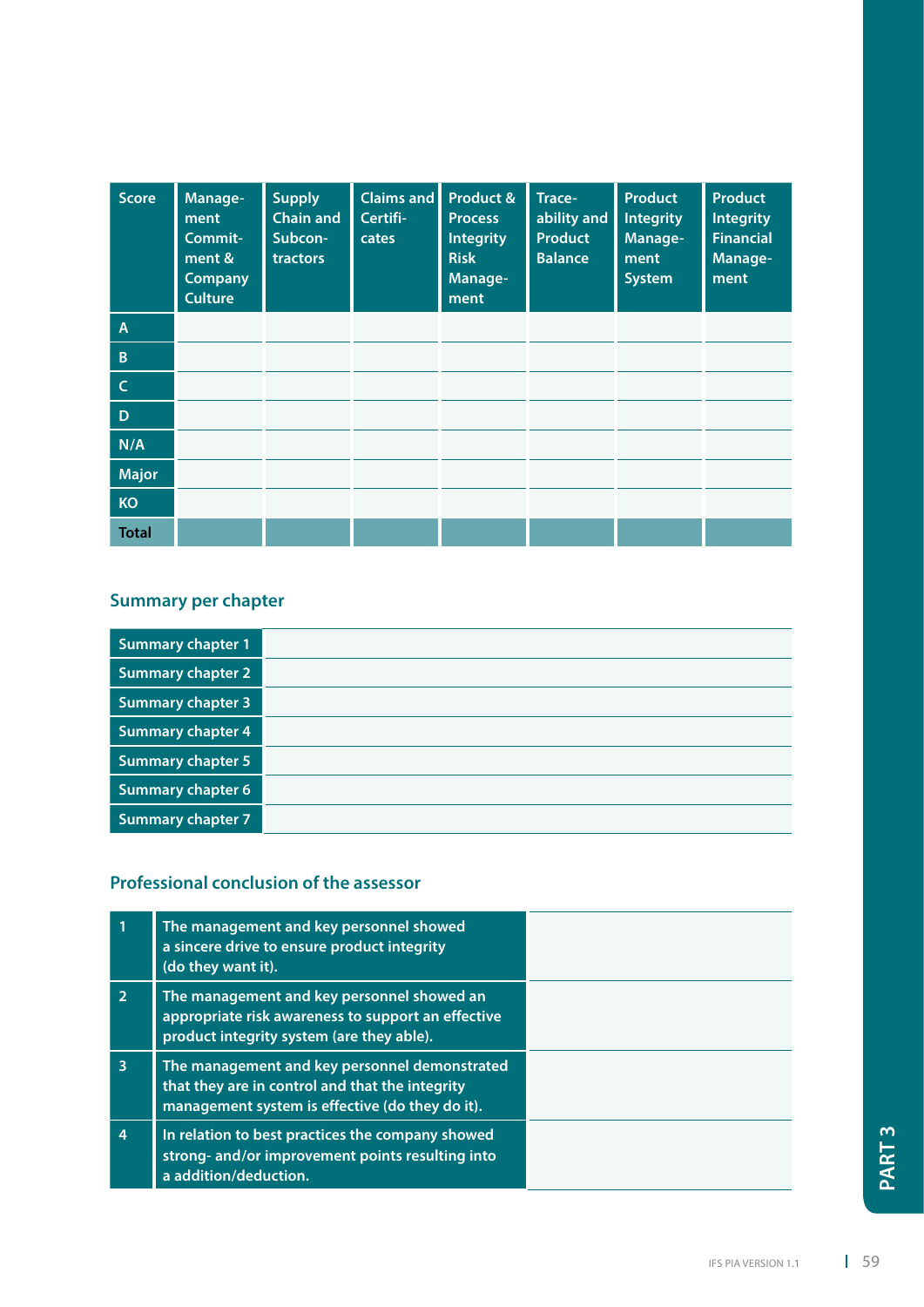### **Product integrity criteria**

| <b>Criteria</b> | Details/explanation | Rating   Observations of assessor |
|-----------------|---------------------|-----------------------------------|
|                 |                     |                                   |
|                 |                     |                                   |
|                 |                     |                                   |
|                 |                     |                                   |
|                 |                     |                                   |
|                 |                     |                                   |
|                 |                     |                                   |
|                 |                     |                                   |
|                 |                     |                                   |
|                 |                     |                                   |
|                 |                     |                                   |
|                 |                     |                                   |
|                 |                     |                                   |
|                 |                     |                                   |
|                 |                     |                                   |

### **Attention points**

| <b>Attention point</b> | Details/explanation | Rating | Observations of assessor |  |
|------------------------|---------------------|--------|--------------------------|--|
|                        |                     |        |                          |  |
|                        |                     |        |                          |  |
|                        |                     |        |                          |  |
|                        |                     |        |                          |  |
|                        |                     |        |                          |  |
|                        |                     |        |                          |  |
|                        |                     |        |                          |  |
|                        |                     |        |                          |  |
|                        |                     |        |                          |  |
|                        |                     |        |                          |  |
|                        |                     |        |                          |  |
|                        |                     |        |                          |  |
|                        |                     |        |                          |  |
|                        |                     |        |                          |  |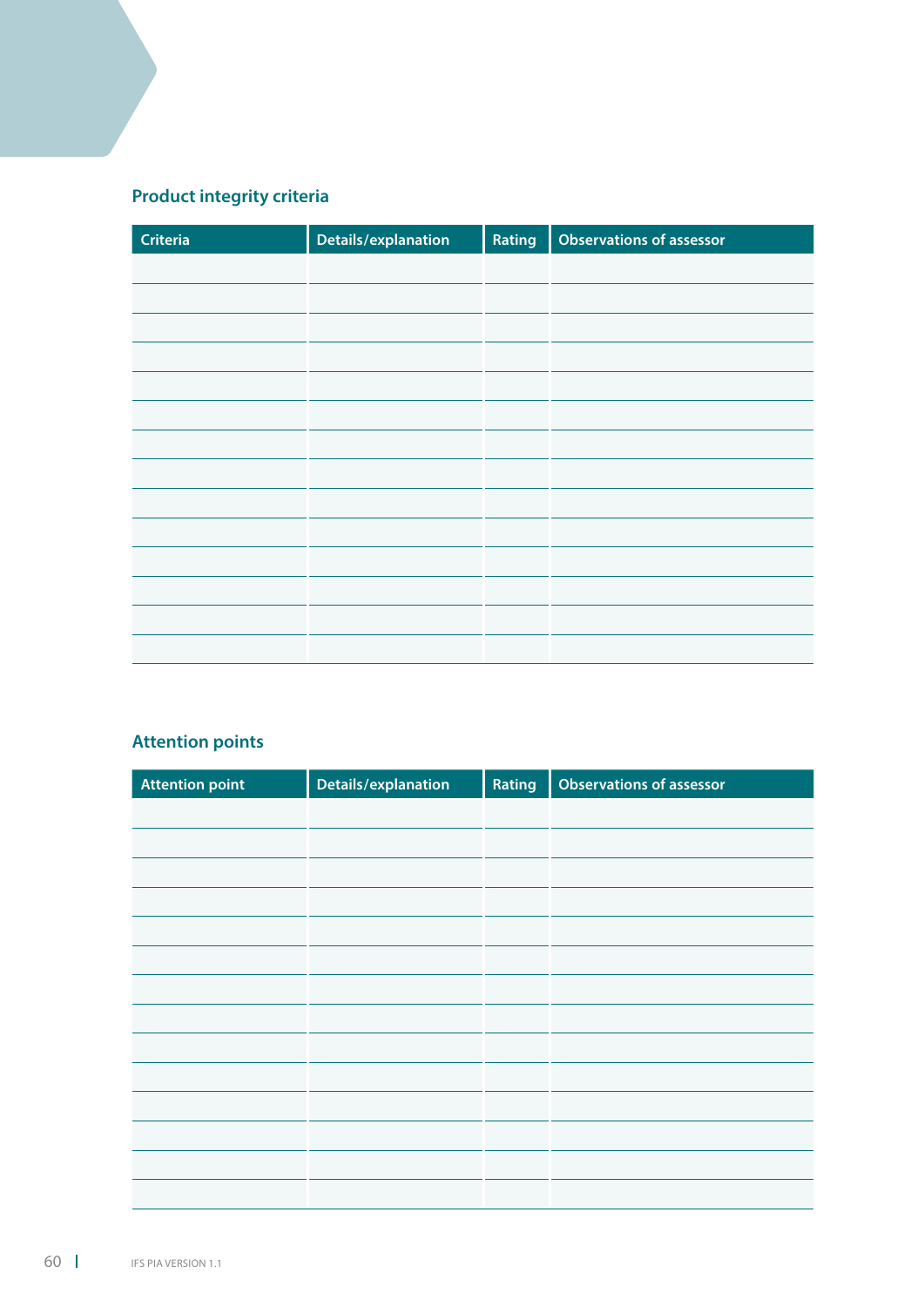# <span id="page-62-0"></span>**ANNEX 3: Action plan/corrective action plan**

#### **Name and address of the assessed company/production site**

The corrective action plan must be returned to the certification body before: \_\_\_\_\_\_\_\_\_

| <b>Number</b><br>of the<br>require-<br>ment | <b>IFS PIA require-</b><br>ment                                                                                                                                         | Evalua-<br>tion | <b>Explanation</b><br>(by the assessor) | Correction,<br>root cause and<br>corrective action<br>(by the company) | Responsibility,<br>date and status<br>of implementa-<br>tion<br>(by the company) |
|---------------------------------------------|-------------------------------------------------------------------------------------------------------------------------------------------------------------------------|-----------------|-----------------------------------------|------------------------------------------------------------------------|----------------------------------------------------------------------------------|
|                                             |                                                                                                                                                                         |                 | Field A                                 | Field B                                                                | Field C                                                                          |
| 2.2                                         | The company<br>shall have and<br>maintain a<br>current overview<br>of all company<br>sites and their<br>locations.                                                      | <b>Major</b>    |                                         |                                                                        |                                                                                  |
| 3.1                                         | The company<br>shall have and<br>maintain a<br>current overview<br>of all customer<br>contracts<br>containing<br>product integrity<br>parameters and<br>product claims. | <b>KO</b>       |                                         |                                                                        |                                                                                  |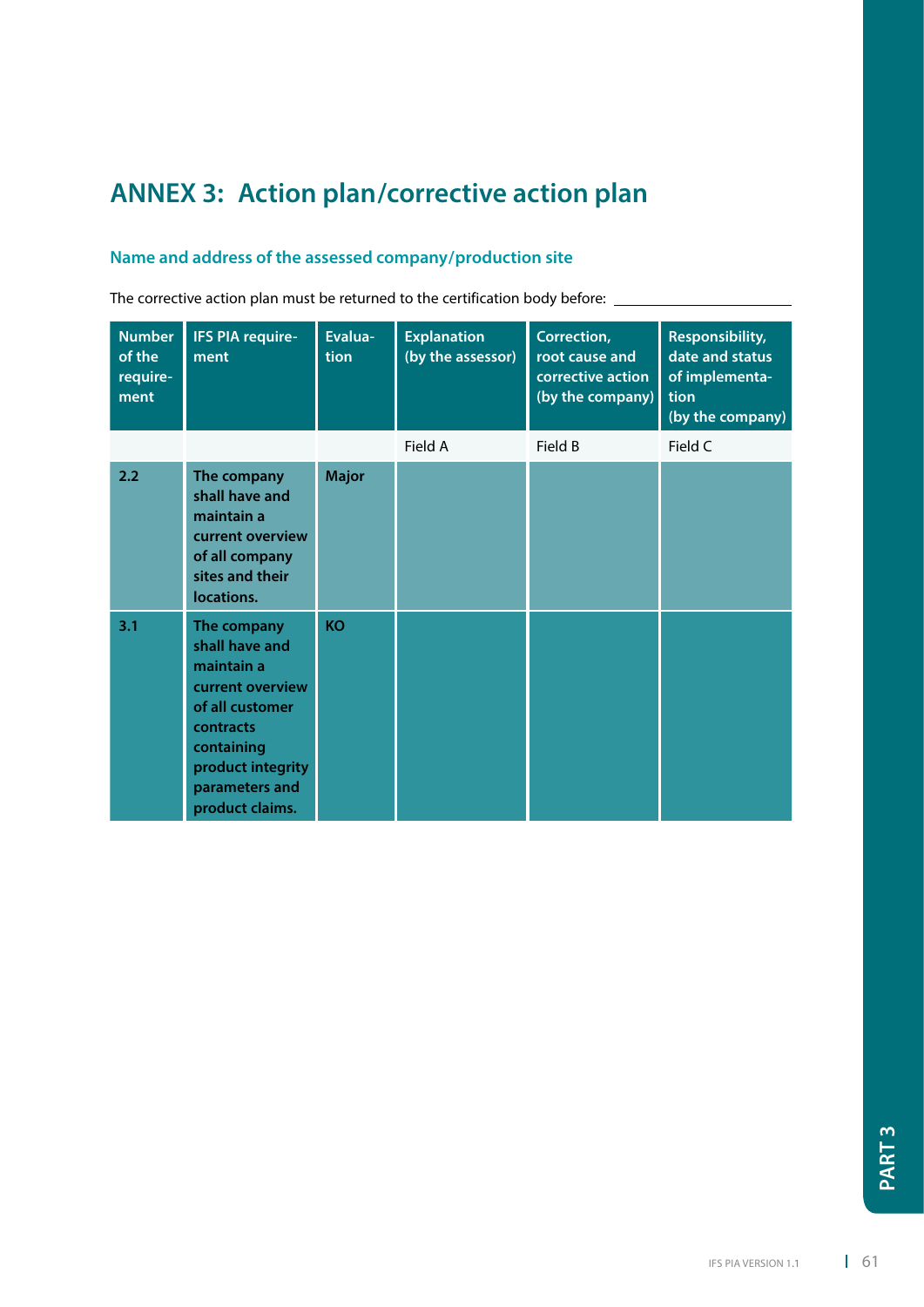# <span id="page-63-0"></span>**ANNEX 4: Letter of confirmation**

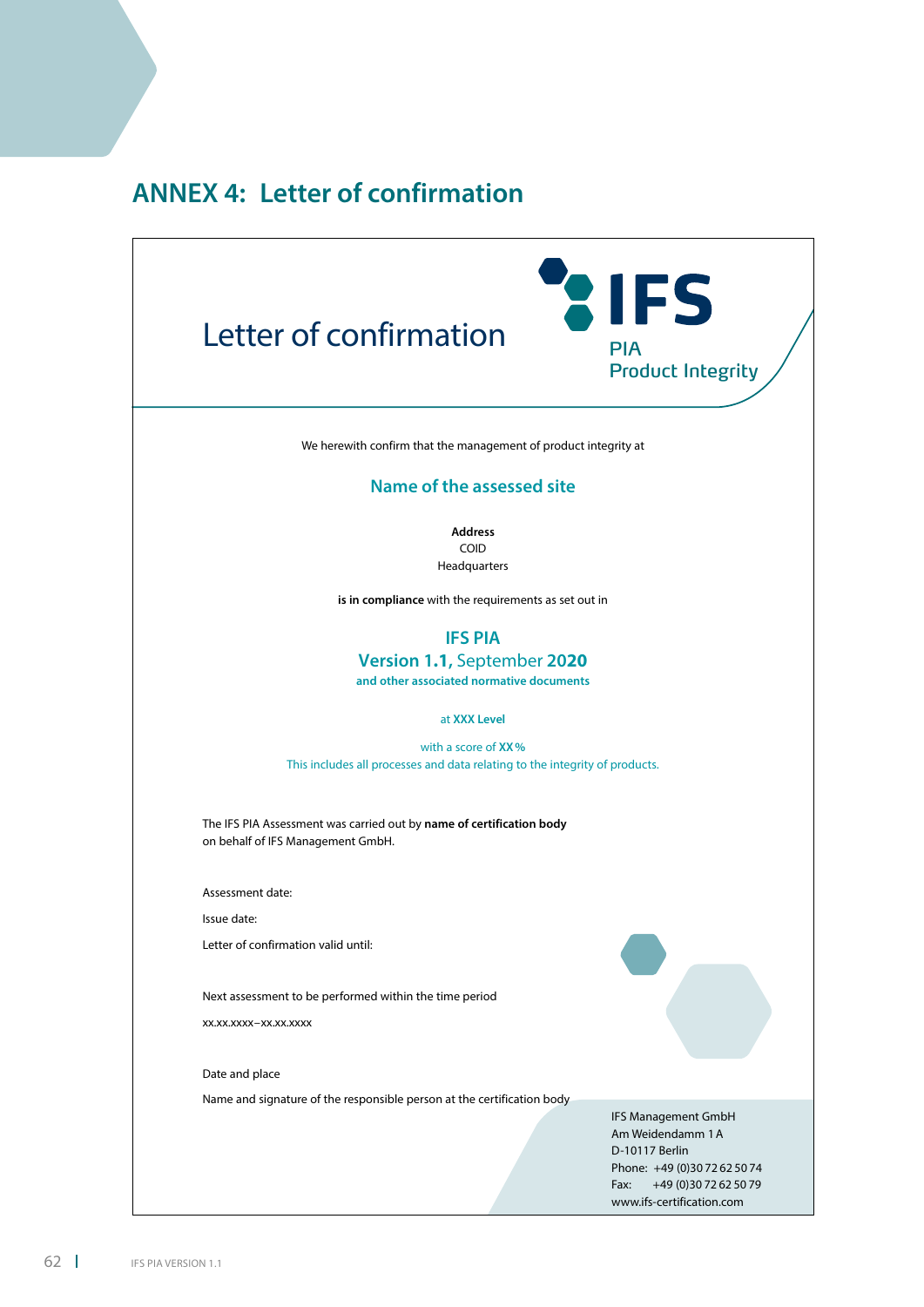The IFS publishes information, opinions and bulletins to its best knowledge, but cannot take any responsibility for any mistakes, omissions or possibly misleading information in its publications, especially in this document.

The Standard owner of the present document is:

**IFS Management GmbH Am Weidendamm 1A 10117 Berlin Germany**

Managing Director: Stephan Tromp AG Charlottenburg HRB 136333 B VAT-N°: DE278799213

Bank: Berliner Sparkasse IBAN number: DE96 1005 0000 0190 0297 65 BIC-/Swift-Code: BE LA DE BE

#### © IFS, 2020

All rights reserved. All publications are protected under international copyright laws. Without the expressed written consent of the IFS Program owner any kind of unauthorised use is prohibited and subject to legal action. This also applies to the reproduction with a photocopier, the inclusion into an electronic Audit Portal/software, or the reproduction on CD-Rom.

No translation may be made without official permission by the IFS Standard owner.